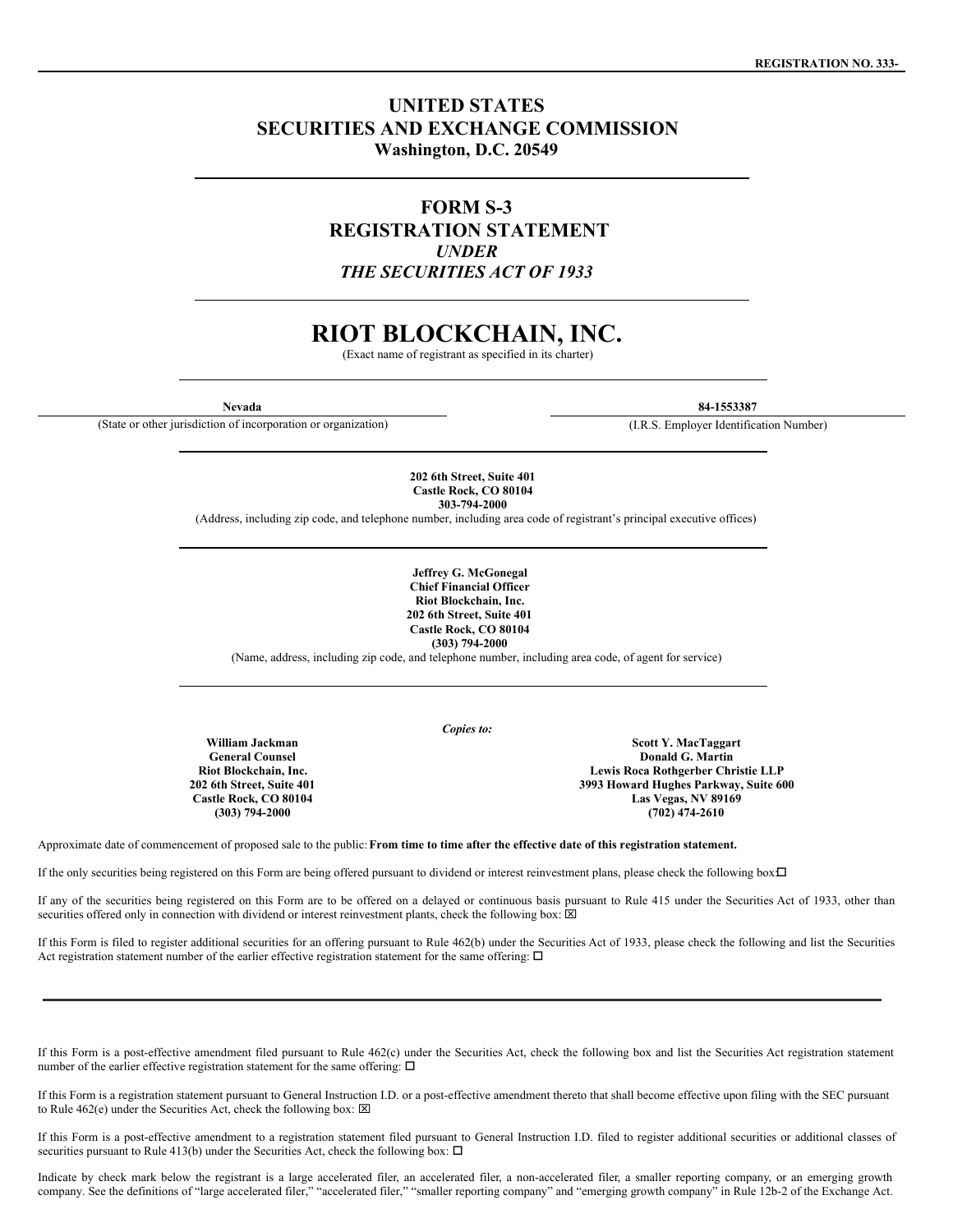| Large accelerated filer |   | Accelerated filer         |   |
|-------------------------|---|---------------------------|---|
| Non-accelerated filer   | X | Smaller reporting company | ⊠ |
|                         |   | Emerging growth company   |   |

If an emerging growth company, indicate by check mark if the registrant has elected not to use the extended transition period for complying with any new or revised financial accounting standards provided pursuant to  $7(a)(2)(B)$  of the Securities Act.  $\Box$ 

#### **CALCULATION OF REGISTRATION FEE**

|                                                     |              | <b>Proposed Maximum</b>   |                                 |                               |
|-----------------------------------------------------|--------------|---------------------------|---------------------------------|-------------------------------|
|                                                     | Amount to be | <b>Offering Price per</b> | <b>Proposed Maximum</b>         | <b>Amount of Registration</b> |
| Title of Each Class of Securities to be Registered  | Registered   | <b>Share</b>              | <b>Aggregate Offering Price</b> | Fee                           |
| Offering covered by the base prospectus:            |              |                           |                                 |                               |
| Common stock, no par value per share                | (1)          |                           | $\mathbf{I}$                    | (2                            |
| Preferred stock, no par value per share             | (1)          | w                         | U                               | (2)                           |
| Warrants                                            | (1)          |                           | $\left(1\right)$                | (2)                           |
| <b>Debt Securities</b>                              | (1)          | w                         | П                               | (2)                           |
| Units <sup>(3)</sup>                                | (1)          | Ŧ                         | H)                              | (2                            |
| Offering covered by the sales agreement prospectus: |              |                           |                                 |                               |
| Common stock, no par value per share                | (4)          | (4)                       | 600,000,000                     | $65,460,00^{(5)}$             |

(1) Omitted pursuant to General Instruction II.E. under Form S-3. An indeterminate amount of the securities of each identified class is being registered as may from time to time be offered hereunder at indeterminate prices, along with an indeterminate number of securities that may be issued upon exercise, settlement, exchange or conversion of securities offered or sold hereunder. Separate consideration may or may not be received for securities that are issuable upon conversion, exercise or exchange of other securities. Pursuant to Rule 416 under the Securities Act of 1933, as amended (the "Securities Act"), this registration statement also covers any additional securities that may be offered or issued in connection with any stock split, stock dividend or pursuant to anti-dilution provisions of any of the securities. We will determine the proposed maximum offering price per share and the proposed maximum aggregate offering price per class of security from time to time in connection with the issuance of such securities.

- (2) In accordance with Rules 456(b) and 457(r) under the Securities Act, the registrant is deferring payment of all registration fees, and will subsequently pay the applicable registration fees on a "pay-as-you-go" basis.
- (3) Any of the securities registered hereunder may be sold separately, or as units in any combination with any of the securities registered hereunder, which may be separable from one another, as specified in the applicable prospectus or prospectus supplement covering the offering of such units.
- (4) An indeterminate number of shares of common stock as shall have an aggregate initial offering price not to exceed \$600,000,000 are being registered hereunder as may from time to time be issued at indeterminate prices. In addition, pursuant to Rule 416 under the Securities Act, the shares of common stock being registered hereunder include such indeterminate number of shares of common stock as may be issuable with respect to the shares of common stock being registered hereunder as a result of stock splits, stock dividends or similar transactions.
- (5) The amount of the registration fee due with respect to the primary offering of our common stock covered by the sales agreement prospectus accompanying this registration statement has been calculated in accordance with Rules 457(o) and 457(r) of the Securities Act.

#### **EXPLANATORY NOTE**

We are filing this automatic registration statement with the Securities and Exchange Commission (the "SEC") using a "shelf" registration process. Under this process, we may, from time to time, sell any combination of the securities described herein, in one or more offerings pursuant to one of the following two prospectuses contained in this automatic registration statement:

- 1. A base prospectus covering the offering, sale and issuance from time to time by the registrant or a selling securityholder identified in a future prospectus supplement, in one or more offerings at indeterminate prices, of an indeterminate amount of the registrant's securities, including: shares of its common stock, no par value per share; shares of its preferred stock, no par value per share; warrants to purchase securities; debt securities, as may be authorized from time to time; and units comprised of any combination thereof, whether separable or not; and
- 2. A sales agreement prospectus covering the offering, sale and issuance by us of up to \$600,000,000 of our common stock that may be issued and sold from time to time under a sales agreement with Cantor Fitzgerald & Co., B. Riley FBR, Inc., BTIG, LLC, Compass Point Research & Trading, LLC and Roth Capital Partners, LLC, as our sales agents.

The base prospectus immediately follows this Explanatory Note. The specific terms of any offering of the registrant's securities pursuant to the base prospectus will be set forth in the applicable supplement to the base prospectus, which may be a free writing prospectus.

The sales agreement prospectus immediately follows the base prospectus.

The shares of common stock that may be offered, issued and sold under the sales agreement prospectus are included in securities that may be offered, issued and sold under the base prospectus. In the event of the termination of the sales agreement, any portion of the \$600,000,000 included in the sales agreement prospectus that is not sold pursuant to the sales agreement will be available for sale in other offerings pursuant to the base prospectus.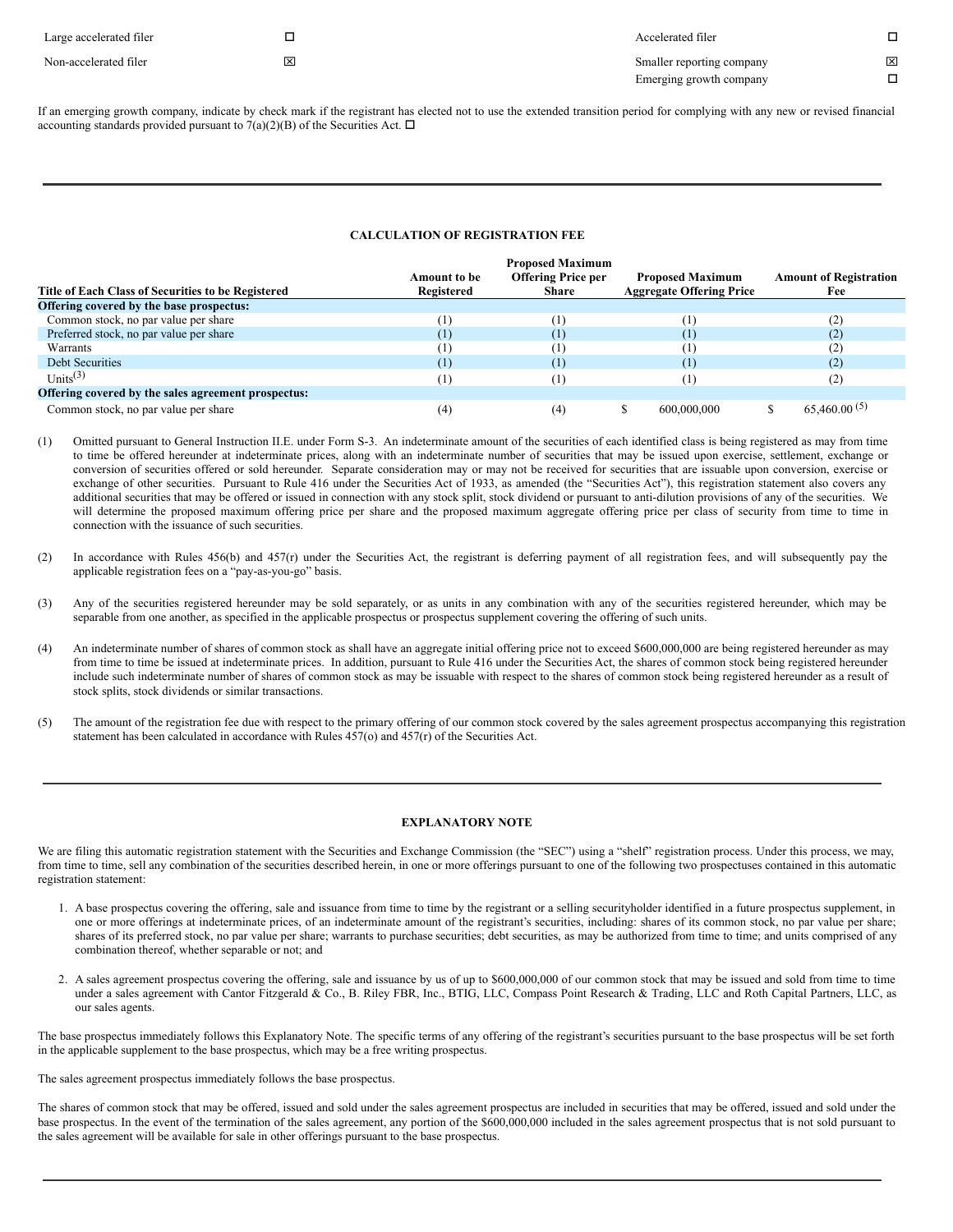

**Common Stock, No Par Value per Share Preferred Stock, No Par Value per Share Warrants Debt Securities Units**

 $\mathcal{L} = \{ \mathcal{L} \}$ 

We, or any selling securityholder identified in a future prospectus supplement, may offer and sell from time to time, in one or more offerings, the securities identified herein, together in any combination or separately, in amounts, at prices and on terms that will be determined at the time of the offering, as described in this prospectus. We refer to our common stock, no par value per share, and our preferred stock, no par value per share, as well as warrants to acquire these shares, such debt securities as we may authorize from time to time, and units consisting of some or all of these securities as our "securities" in this prospectus.

This prospectus describes some of the general terms that may apply to an offering of our securities. Each time we or a selling securityholder sells securities pursuant to this prospectus, we will provide the specific terms of these offerings and securities in one or more supplements to this prospectus. We may also authorize one or more free writing prospectuses to be provided to you in connection with these offerings. The applicable prospectus supplement and any related free writing prospectus may also add, update, or change information contained in this prospectus. You should carefully read this prospectus, the applicable prospectus supplement, and any related free writing prospectus, and the documents incorporated by reference, before making an investment decision regarding our securities being offered pursuant to this prospectus.

Our common stock is traded on the Nasdaq Capital Market stock exchange under the symbol "RIOT."

The securities may be sold directly to investors, through agents designated from time to time or to or through underwriters or dealers in negotiated transactions or on a continuous or delayed basis; and the securities sold in such offerings may be resold by the securityholders who acquire them. If any agents, underwriters or dealers are involved in the sale of any securities with respect to which this prospectus is being delivered, the names of such agents, underwriters or dealers and any applicable fees, commissions, discounts and overallotment options will be set forth in a prospectus supplement. The price to the public of our securities and the net proceeds we and any selling securityholders expect to receive from the sale of such securities will also be set forth in a prospectus supplement. We will not receive any proceeds from the sale of shares of our common stock by the selling securityholders. See the section "Plan of Distribution" beginning on page 13 of this prospectus for further information.

**\_\_\_\_\_\_\_\_\_\_\_\_\_\_\_\_\_\_\_\_\_\_\_\_\_\_\_\_\_\_\_\_\_\_\_\_\_\_\_\_\_**

Investing in our securities involves a high degree of risk. Before making any investment decision regarding our securities, you should read and carefully consider the risks described in the section "Risk Factors" on page 8 of this prospectus and any applicable prospectus supplement or free-writing prospectus, as well as those disclosed in our most recent Annual Report on Form 10-K filed with the SEC, as well as those which may be disclosed in subsequent Quarterly Reports on Form 10-Q, Current Reports on Form 8-K and the other filings we subsequently make with the SEC. See the sections "Where You Can Find More Information" and **"Incorporation of Certain Documents by Reference" on page 15 of this prospectus.**

Neither the SEC nor any state securities commission has approved or disapproved of these securities or determined if this prospectus is truthful or complete. Any **representation to the contrary is a criminal offense. \_\_\_\_\_\_\_\_\_\_\_\_\_\_\_\_\_\_\_\_\_\_\_\_\_\_\_\_\_\_\_\_\_\_\_\_\_\_\_\_\_**

**\_\_\_\_\_\_\_\_\_\_\_\_\_\_\_\_\_\_\_\_\_\_\_\_\_\_\_\_\_\_\_\_\_\_\_\_\_\_\_\_\_**

**The date of this prospectus is August 31, 2021.**

#### **Table of Contents**

|                                                             | Page           |
|-------------------------------------------------------------|----------------|
| <b>ABOUT THIS PROSPECTUS</b>                                | $\mathbf{3}$   |
|                                                             |                |
| <b>CAUTIONARY NOTE REGARDING FORWARD-LOOKING STATEMENTS</b> | $\overline{4}$ |
|                                                             |                |
| <b>PROSPECTUS SUMMARY</b>                                   | 6              |
|                                                             |                |
| <b>ABOUT RIOT BLOCKCHAIN</b>                                | 6              |
|                                                             |                |
| <b>RISK FACTORS</b>                                         | 8              |
|                                                             |                |
| <b>DESCRIPTION OF SECURITIES TO BE REGISTERED</b>           | 8              |
| <b>SELLING SECURITYHOLDERS</b>                              | 12             |
|                                                             |                |
| <b>USE OF PROCEEDS</b>                                      | 13             |
|                                                             |                |
| <b>PLAN OF DISTRIBUTION</b>                                 | 13             |
|                                                             |                |
| <b>LEGAL MATTERS</b>                                        | 14             |
|                                                             |                |
| <b>EXPERTS</b>                                              | 15             |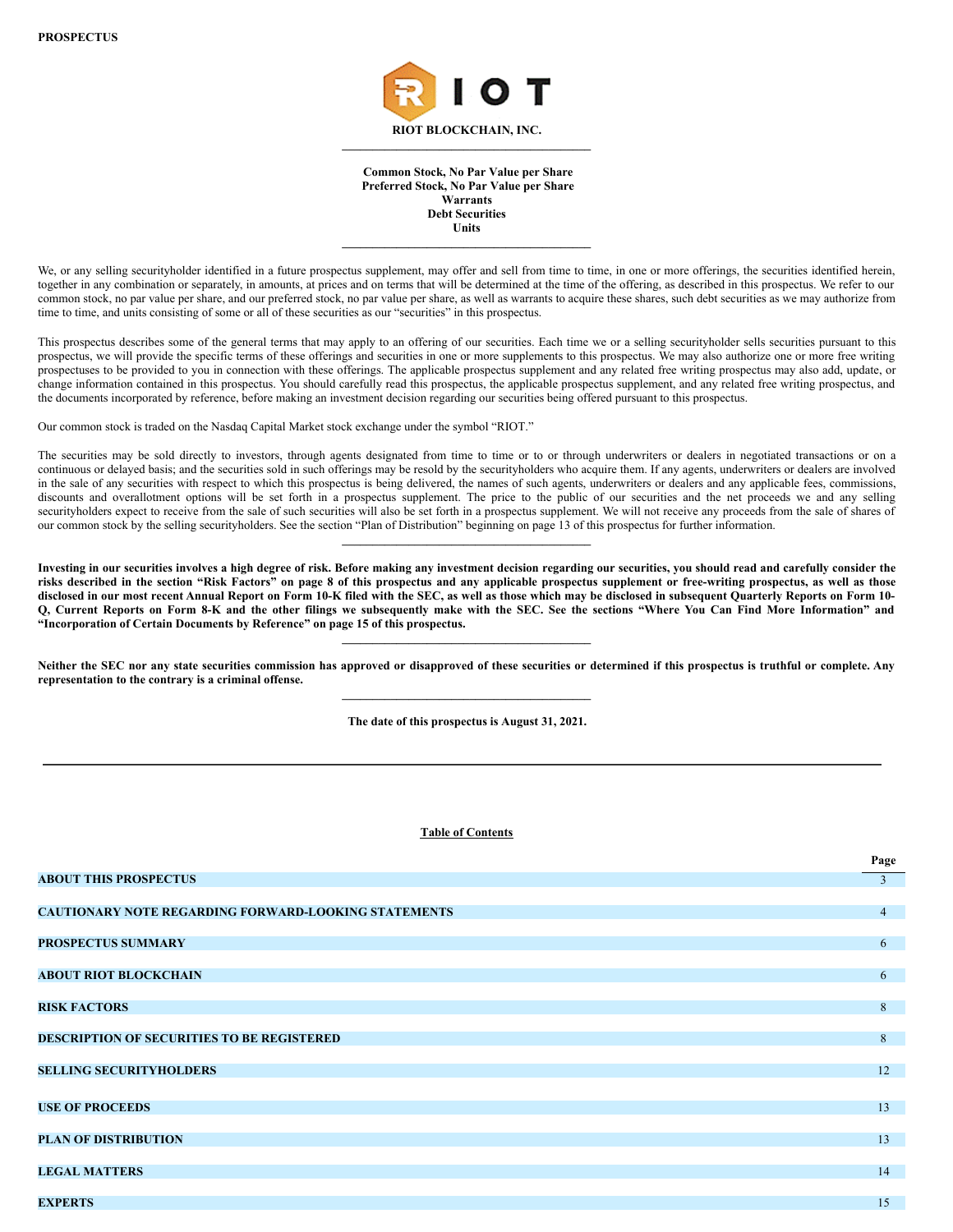#### **INCORPORATION OF CERTAIN DOCUMENTS BY REFERENCE** 15

We are responsible for the information contained and incorporated by reference in this prospectus, in any accompanying prospectus supplement, and in any related free writing prospectus we prepare or authorize. You should rely only on the information contained or incorporated by reference in this prospectus and any applicable prospectus supplement or related free writing prospectus, or in any post-effective amendment to the automatic registration statement or in any amendment to this prospectus. Neither we nor any selling securityholder has authorized anyone to give you any other information, and we take no responsibility for any other information that others may give you. No dealer, salesperson or any other person is authorized to give any information or to represent anything not contained in this prospectus, any applicable prospectus supplement or related free writing prospectus. We take no responsibility for, and can provide no assurance as **to the reliability of, any other information that others may give you.**

**\_\_\_\_\_\_\_\_\_\_\_\_\_\_\_\_\_\_\_\_\_\_\_\_\_\_\_\_\_\_\_\_\_\_\_\_\_\_\_\_\_**

No action is being taken in any jurisdiction outside the United States to permit a public offering of the common stock or possession or distribution of this prospectus in that jurisdiction. Persons who come into possession of this prospectus in jurisdictions outside the United States are required to inform themselves about and to observe any restrictions as to the offering and the distribution of this prospectus applicable to that jurisdiction.

Unless otherwise indicated, the terms "Riot Blockchain," the "Company," "we," "us," "our" and similar terms refer to Riot Blockchain, Inc., a Nevada corporation, **and its consolidated subsidiaries.**

| I |  |
|---|--|
|   |  |

#### **ABOUT THIS PROSPECTUS**

This prospectus forms a part of and is being filed with an automatic registration statement on Form S-3 that we filed with the SEC as a "well-known seasoned issuer", as defined in Rule 405 under the Securities Act of 1933, as amended (the "Securities Act"), using a "shelf" registration process to register an indeterminate number of our securities for sale by us or one or more selling securityholders identified in a future prospectus supplement from time to time in one or more offerings.

#### This prospectus only provides you with a general description of the securities to be offered and may not be used to consummate a sale of securities unless **accompanied by a prospectus supplement.**

Each time we or any selling securityholders sell securities pursuant to this prospectus, we will describe specific information about the offering in a prospectus supplement, which will be delivered with this prospectus. In the prospectus supplement or free writing prospectus relating to any sales by selling securityholders, we will, among other things, identify the number of shares of our common stock that each of the selling securityholders will be selling. The applicable prospectus supplement or free writing prospectus may also add, update or change the information contained in this prospectus. If there is any inconsistency between the information in this prospectus and any applicable prospectus supplement, you should rely on the information in the applicable prospectus supplement.

Before investing in our securities, you should carefully read the entire prospectus, the applicable prospectus supplement, and any related free writing prospectus, including the risks of investing in our securities discussed therein under the heading "Risk Factors" and under similar headings in the documents that are incorporated by reference into this prospectus. See the section "Risk Factors" on page 8 of this prospectus.

You should also carefully read the information incorporated by reference into this prospectus, including our financial statements, and the exhibits to the automatic registration statement of which this prospectus is a component. Further, the information contained and incorporated by reference in this prospectus speaks only as of the date of this prospectus, unless the information specifically indicates that another date applies. Our business, financial condition, results of operations and prospects may have changed since such date. Neither the delivery of this prospectus nor any sale made under it implies that there has been no change in our affairs or that the information in this prospectus is correct as of any date after the date of this prospectus. Please read the sections entitled "Where You Can Find More Information" and "Incorporation of Certain Documents by Reference" on page 15 of this prospectus.

The automatic registration statement of which this prospectus is a part, including the exhibits to the automatic registration statement and the documents incorporated by reference herein, provides additional information about us and the securities offered pursuant to this prospectus, some of which may include summaries of the documents we incorporate by reference. All of the summaries are qualified in their entirety by the actual documents. Wherever references are made in this prospectus to information that will be included in a prospectus supplement, to the extent permitted by applicable law, rules or regulations, we or the selling securityholders may instead include such information or add, update or change the information contained in this prospectus by means of a post-effective amendment to the automatic registration statement of which this prospectus is a part, through filings we make with the SEC that are incorporated by reference into this prospectus or by any other method as may then be permitted under applicable law, rules or regulations.

3

#### **CAUTIONARY NOTE REGARDING FORWARD-LOOKING STATEMENTS**

This prospectus and the documents incorporated by reference herein contain forward-looking statements that involve risks and uncertainties, as well as assumptions that may not materialize or prove to be correct, which could cause our results to differ materially from those expressed in or implied by such forward-looking statements. All statements other than statements of historical fact are statements that could be deemed forward-looking statements, including, but not limited to, statements concerning: our plans, strategies and objectives for future operations; new equipment, systems, technologies, services or developments; future economic conditions, performance or outlook; future political conditions; the outcome of contingencies; potential acquisitions or divestitures; the value of Bitcoin awards in our mining operation; expected cash flows or capital expenditures; our beliefs or expectations; activities, events or developments that we intend, expect, project, believe or anticipate will or may occur in the future; and assumptions underlying any of the foregoing. Forward-looking statements may be identified by their use of forward-looking terminology, such as "believes,"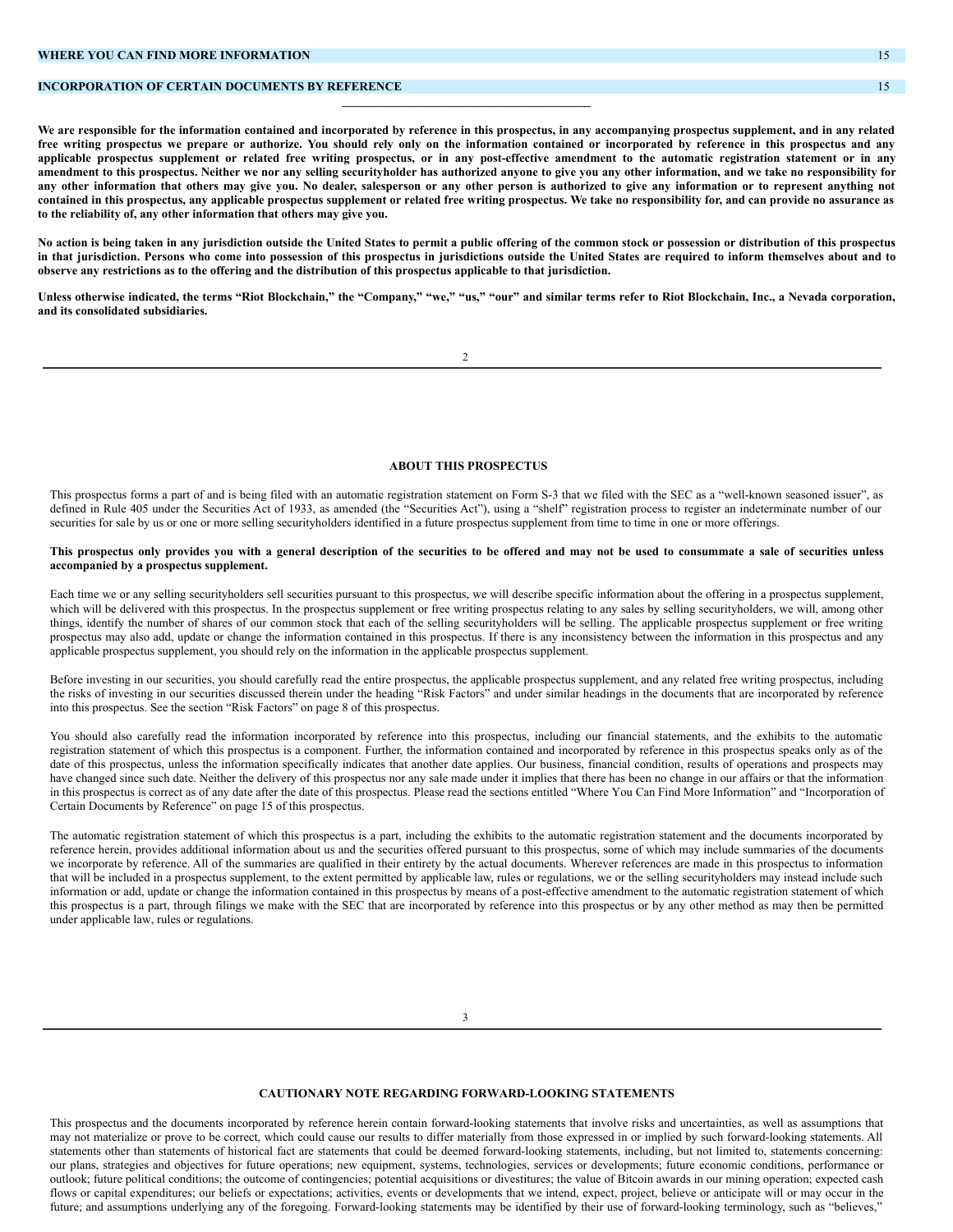"expects," "may," "should," "would," "will," "intends," "plans," "estimates," "anticipates," "projects" and similar words or expressions. You should not place undue reliance on these forward-looking statements, which reflect our management's opinions only as of the date of filing of this prospectus and are not guarantees of future performance or actual results. Forward-looking statements are made in reliance on the safe harbor provisions of Section 27A of the Securities Act, Section 21E of the Securities Exchange Act of 1934, as amended (the "Exchange Act"), and the U.S. Private Securities Litigation Reform Act of 1995. The following are some of the factors we believe could cause our actual results to differ materially from our historical results or our current expectations or projections:

- our strategic decision to concentrate on and make capital investments in cryptocurrency mining ties the success of our business to the success of the major cryptocurrencies we mine, particularly Bitcoin, as well as the success of cryptocurrencies, generally;
- our cryptocurrency mining operations are subject to unique industry risks, including, among others, risks associated with the need for significant electrical power, intense competition for new miners, cybersecurity and increased world-wide competition for a fixed supply of Bitcoin rewards, which could have a material adverse effect on our business;
- our present use of a third-party co-location arrangement for our mining operation at Coinmint, LLC;
- we depend on our ability to mine cryptocurrencies, particularly Bitcoin, at a value above our cost to mine them; however, the historical volatility in the market prices of these cryptocurrencies significantly impairs our ability to accurately predict their future prices and, therefore, our future revenues;
- strategic transactions, including mergers, acquisitions, investments and divestitures in other cryptocurrency- and blockchain-focused companies, involve significant risks and uncertainties that could adversely affect our business, financial condition, results of operations, cash flows and equity;
- we may fail to realize the anticipated benefits of our acquisition of Whinstone US, Inc. ("Whinstone"), or those benefits may take longer to realize than expected, as we encounter unforeseen difficulties integrating its operations into our own;
- we will need to raise additional capital to fund our business objectives, goals and strategies; however, volatility in the trading price of shares of our common stock may make it difficult or impossible for us to raise the necessary capital;
- our reputation and ability to do business may be impacted by the improper conduct of our employees, agents or business partners;
- we have a small executive management team and board of directors, and it may be difficult for us to replace a departing member of our management team or board;
- we have a history of operating losses and we may be unable to sustain profitability;
- we participate in markets that are often subject to uncertain economic conditions, which makes it difficult to estimate growth in our markets and, as a result, future income and expenditures;
- our operations could be materially and adversely impacted by a natural disaster or other significant disruption;
- we cannot predict the consequences of future geo-political events, but they may adversely affect the markets in which we operate, our ability to insure against risks, our operations or our profitability;
- we could be negatively impacted by a security breach, through cyber-attack, cyber intrusion, insider threats or otherwise, or other significant disruption of our information technology networks and related systems;

4

- disputes with our suppliers, or their inability to perform or timely deliver new miners, parts or services, could adversely affect our expectations regarding future deployment of our miners;
- we face certain significant risk exposures and potential liabilities that may not be covered adequately by insurance or indemnity;
- our ability to successfully defend litigation brought against us; and
- COVID-19 and its impact on supply chains could have a material adverse effect on our business operations, financial condition, results of operations, cash flows and equity, as well as those of our transaction partners, including the overseas manufacturers of our miners.

Additional details and discussions concerning some of the various risks, factors and uncertainties that could cause future results to differ materially from those expressed or implied in our forward-looking statements are set forth in this prospectus under the heading "Risk Factors" on page 8 of this prospectus, and under Part I, Item 1A. "Risk Factors" in our most recent Annual Report on Form 10-K, as updated, supplemented, and amended by our subsequent disclosures contained in the reports and other filings we make with the SEC. For more information on these filings and the other disclosures incorporated by reference into this prospectus, please see the sections herein entitled "Incorporation of Certain Documents by Reference" and "Where You Can Find More Information" on page 15 of this prospectus. The risks, factors and uncertainties disclosed herein and in our other filings are not exhaustive. Additional risks and uncertainties not known to us or that we currently believe not to be material may adversely impact our business, financial condition, results of operations and cash flows. It is not possible for our management to predict all risks, nor can we assess the impact of all factors on our business or the extent to which any factor, or combination of factors, may cause actual results to differ materially from those contained in any forwardlooking statements we may make. Should any risks or uncertainties develop into actual events, these developments could have a material adverse effect on our business, financial condition, results of operations and cash flows.

Accordingly, you should read this prospectus completely and with the understanding that our actual future results may be materially different from what we expect. The forward-looking statements contained in this prospectus speak only as of the date of this prospectus and the forward-looking statements incorporated by reference in this prospectus speak only as of their date and, unless otherwise required by applicable securities laws, we disclaim any intention or obligation to update or revise any forwardlooking statements, whether as a result of new information, future events or otherwise. All forward-looking statements attributable to us are expressly qualified by these cautionary statements.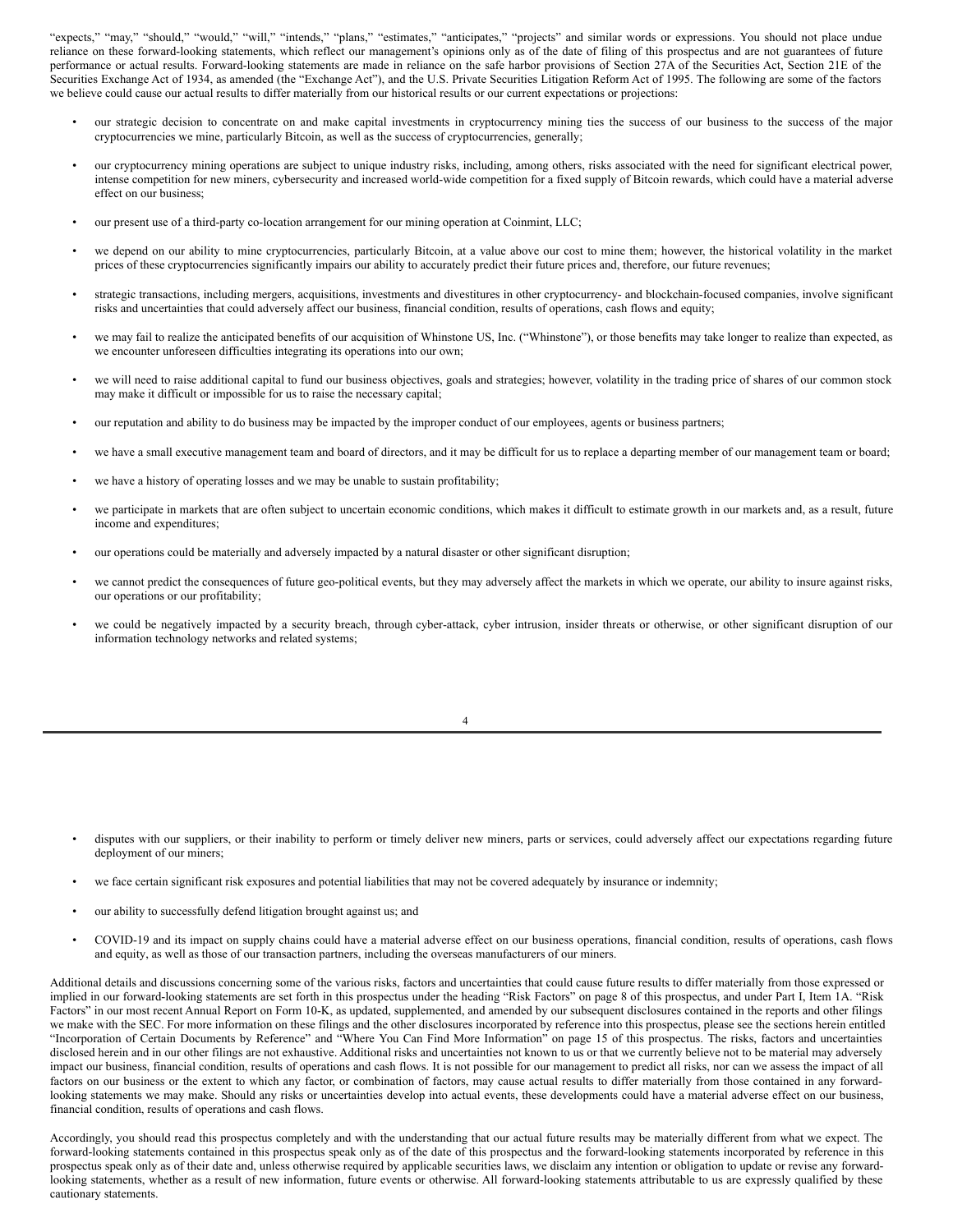#### **PROSPECTUS SUMMARY**

This summary highlights selected information from this prospectus and does not contain all of the information that you should consider in making your investment decision. You should carefully read the entire prospectus, any applicable prospectus supplement and related free writing prospectus, including the risks of investing in our securities discussed under the heading "Risk Factors" in this prospectus below, and those contained in any applicable prospectus supplement and related free writing prospectus, and under similar headings in the documents that are incorporated by reference into this prospectus. You should also carefully read the information incorporated by reference into this prospectus, including our financial statements, and the exhibits to the automatic registration statement of which this prospectus forms a *part.*

#### **ABOUT RIOT BLOCKCHAIN**

We are a leading cryptocurrency mining company operating in North America, focused on supporting the Bitcoin blockchain through the operation of our fleet of next generation cryptocurrency mining computers (known as "miners") and, through our wholly owned subsidiary, Whinstone US, Inc. ("Whinstone"), the operation of a commercial data center facility in Rockdale, Texas (the "Whinstone Facility") that is focused on providing colocation services in the cryptocurrency space. Our strategic focus is on maximizing our mining power (known as "hash rate") and efficiency by acquiring and deploying large numbers of next-generation miners that are more energyefficient than legacy miners previously deployed in the industry. We operate a fleet of "Antminers" manufactured by Bitmain Technologies Limited ("Bitmain") to mine Bitcoin. We expect to operate a miner fleet of over 80,000 Antminers after all deliveries under our purchase agreements with Bitmain have been fulfilled, which are expected to be completed in the fourth fiscal quarter of 2022, according to anticipated delivery schedules in our purchase agreements with Bitmain. Once all of these Antminers are fully deployed, our fleet is expected to achieve a hash rate capacity in excess of 7.7 exahash per second (EH/s) and to consume approximately 257 Megawatt hours (MWh) of energy, equating to an overall hash rate efficiency of 33 joules per terahash (J/TH), which we believe would make our fleet one of the largest and most efficient Bitcoin mining fleets in North America and in the industry. Our miners are deployed in our self-mining operation at the Whinstone Facility in Rockdale, Texas and, pursuant to the mining colocation services agreement we entered into with Coinmint, LLC ("Coinmint"), at Coinmint's Massena, New York data center facility.

We are also exploring innovative cryptocurrency mining technologies and other strategic initiatives as part of a continual effort to maximize the energy efficiency and cost effectiveness of our cryptocurrency mining activities.

#### *Whinstone Acquisition*

On May 26, 2021, we completed our acquisition of Whinstone pursuant to the Stock Purchase Agreement, dated as of April 8, 2021, with Northern Data AG ("Northern Data") and Whinstone. Upon the closing of our acquisition of Whinstone, Whinstone became our wholly owned subsidiary, and as part of the consideration paid, we issued 11,800,000 shares of our common stock, no par value per share, to Northern Data, as reported on our Current Report on Form 8-K filed with the SEC on May 26, 2021. As further consideration paid for our acquisition of Whinstone we entered into a Shareholder Agreement, dated as of May 26, 2021, with Northern Data (the "Shareholder Agreement"), which provides for, among other things, certain standstill restrictions, voting obligations and registration rights, pursuant to which we have registered the 11,800,000 shares of common stock issued to Northern Data.

#### *Whinstone Facility*

Whinstone, our wholly owned subsidiary, owns and operates the Whinstone Facility, a commercial data center located in Rockdale, Texas, which is among the largest Bitcoin mining and hosting facilities in North America. The Whinstone Facility provides third-party hosting services to other companies, including other cryptocurrency mining companies, through colocation services agreements, and also provides us with a self-owned facility where we can deploy our miners and carry out future strategic expansion initiatives.

As of the date of this prospectus, the Whinstone Facility has developed facilities with capacity to distribute 300 MWh of electrical power supplied to the Whinstone Facility pursuant to a long-term power supply agreement, and additional facilities under development with capacity to distribute 450 MWh of electrical power once completed, which is expected to bring the Whinstone Facility's total electrical power distribution capacity up to 750 MWh once completed. The Whinstone Facility is located on a 100-acre site hosting Bitcoin mining customers and our self-mining in three buildings totaling 190,000 square feet, with additional buildings under development estimated to expand our total electrical power distribution capacity to 750 MWh. The site is subject to a long-term lease agreement, with electricity provided under a long-term power supply agreement that is in place with Whinstone's power supplier.

We expect the expanded Whinstone Facility to be completed by the end of 2022 and to include four additional buildings totaling approximately 240,000 square feet of finished space, with sufficient developed electricity power capacity to support an estimated 130,000 Antminer model S19j miners. We believe this expansion of the Whinstone Facility will provide sufficient capacity to enable us to deploy a significant quantity of our miners (including our current deployed fleet and those expected to be delivered in future shipments) in a self-hosted facility, while allowing Whinstone to continue to operate and grow its existing data center hosting business. We believe deploying our miners at the expanded Whinstone Facility has many advantages for our mining operations, including allowing us to operate our miners without incurring third-party co-location services fees and to do so at the fixed low energy costs available to the Whinstone Facility under its long-term power supply agreement. We also anticipate this that expansion of the Whinstone Facility will provide space for third-party miner colocation services and for other enterprise-level data center hosting services.

<sup>6</sup>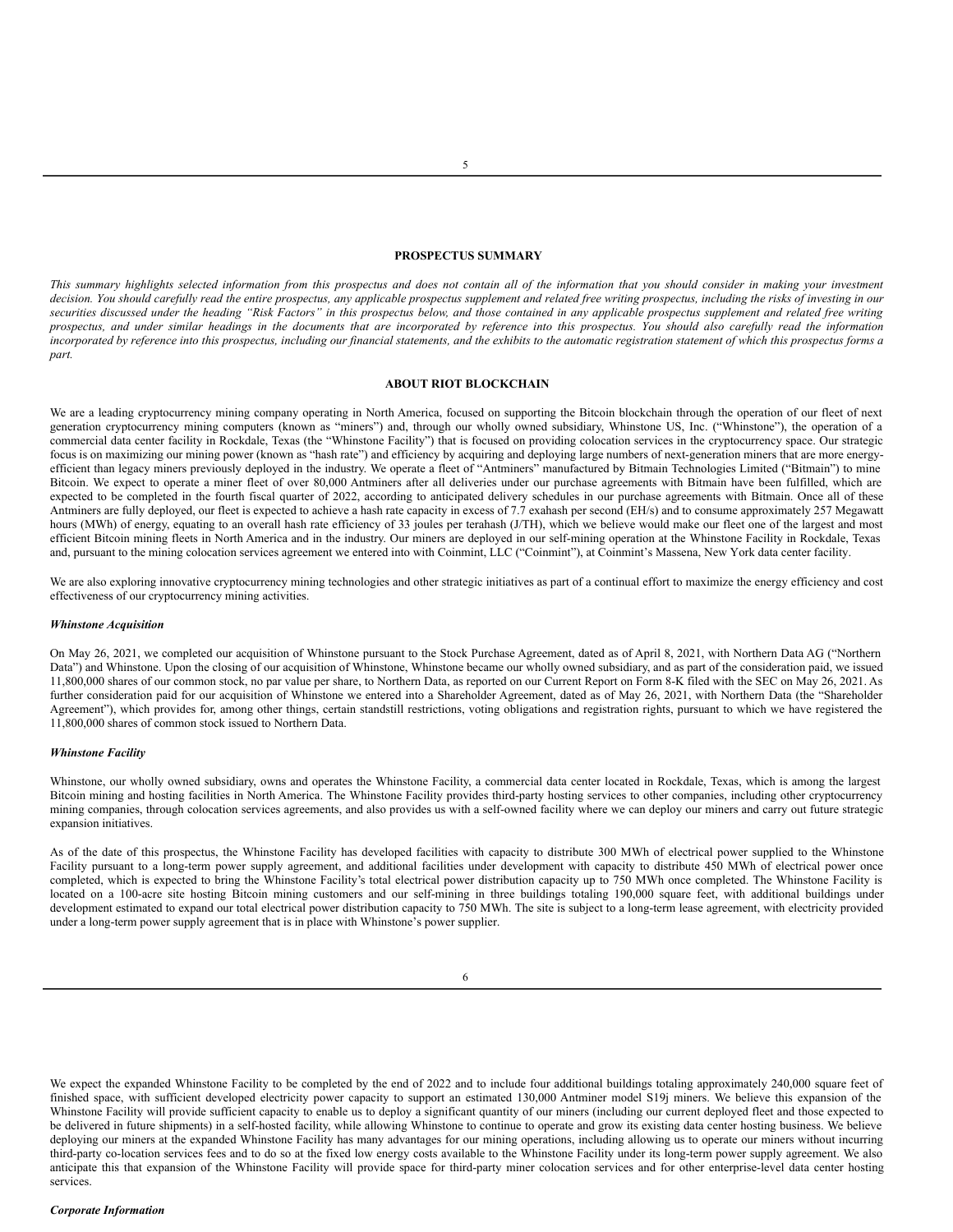Our principal executive offices are located at 202 6th Street, Suite 401, Castle Rock, CO 80104, and our telephone number is (303) 794-2000. Our website address is www.riotblockchain.com. The information contained on, or accessible through, our website is not part of this prospectus.

7

#### **RISK FACTORS**

Investing in our securities involves a high degree of risk. Before making an investment decision, you should consider carefully the risks, uncertainties and other factors described under Part I, Item 1A. "Risk Factors" in our most recent Annual Report on Form 10-K, as amended, as well as those which may be disclosed in our subsequent Quarterly Reports on Form 10-Q and Current Reports on Form 8-K, including, without limitation, the supplemental risk factors disclosed on Exhibit 99.3 to our Current Report on Form 8-K filed on May 26, 2021 in connection with our acquisition of Whinstone, and in the other filings we make with the SEC, which are incorporated by reference into this prospectus. For more information regarding the incorporation of information herein by reference, please see the section of this prospectus entitled "Incorporation of Certain Documents by Reference" on page 15 of this prospectus.

The risks, uncertainties and other factors discussed in the foregoing filings are not exhaustive. Additional risks and uncertainties not known to us or that we currently believe not to be material may adversely impact our business, financial condition, results of operations and cash flows. It is not possible for our management to predict all risks, nor can we assess the impact of all factors on our business or the extent to which any factor, or combination of factors, may cause actual results to differ materially from our expectations. Should any of these risks or uncertainties develop into actual events, they could have a material adverse effect on our business, financial condition, results of operations and cash flows. For more information about the filings we make with the SEC, please see the section entitled "Where You Can Find More Information" on page 15 of this prospectus.

#### **DESCRIPTION OF SECURITIES TO BE REGISTERED**

We may issue from time to time, in one or more offerings pursuant to future prospectus supplements setting forth the specific terms and conditions of such offerings, the securities being registered under the registration statement of which this prospectus forms a part, including: shares of our common stock, no par value per share; shares of our preferred stock, no par value per share; warrants to acquire shares of our common stock and/or preferred stock; debt securities, which may be senior or subordinated, and which may be convertible into our common stock or be non-convertible; and units consisting of some or all of these securities, in any combination and any amount, which may be issued together with such securities or separately as derivative securities, subject to vesting, payment and conversion.

In addition, any selling securityholders identified in a future prospectus supplement may offer and sell from time to time, in one or more offerings, shares of our securities which they hold, as described in the applicable future prospectus supplement.

We or any selling securityholders identified in a future prospectus supplement will, in accordance with Rule 430B under the Securities Act, set forth in the applicable prospectus supplement and/or free writing prospectus a description of the common stock, preferred stock, warrants, debt securities or units thereof to covered by this prospectus. The terms of the offering of securities, the initial offering price and the net proceeds to us or the selling securityholders, as applicable, will be contained in the applicable prospectus supplement relating to such offer, including the applicable securities purchase agreement and other offering material relating to such securities as will be included as an exhibit to or incorporated by reference in such future prospectus supplements or free writing prospectuses.

#### **DESCRIPTION OF CAPITAL STOCK**

The following description of the securities to be registered under the registration statement of which this prospectus forms a part is not complete and may not contain all the information you should consider before investing in the shares of our common stock offered pursuant to this prospectus. This description is summarized from, and qualified in its entirety by reference to, our Articles of Incorporation, as amended, our Bylaws, as amended, and the certificates of designation related to our designated preferred stock, which have been filed with the SEC, as well as the applicable provisions of the Nevada Revised Statutes Chapter 78 and the associated provisions of the Nevada Administrative Code. See the sections "Where You Can Find More Information" and "Incorporation of Certain Documents by Reference" on page 15 of this prospectus.

#### **Authorized Shares of Capital Stock**

Our authorized capital stock consists of: (i) 170,000,000 shares of common stock, no par value per share; and (ii) 15,000,000 shares of "blank check" preferred stock, no par value per share, including (a) 2,000,000 shares of preferred stock designated as "2% Series A Convertible Preferred Stock" and (b) 1,750,001 shares of preferred stock designated as "0% Series B Convertible Preferred Stock." As of August 27, 2021, there were 95,948,232 shares of our common stock outstanding, no shares of our 2% Series A Convertible Preferred Stock outstanding, and 2,199 shares of our 0% Series B Convertible Preferred Stock outstanding.

 $\mathbf{Q}$ 

#### **Common Stock**

*Listing.* Shares of our common stock are listed on the Nasdaq Capital Market under the trading symbol "RIOT."

*Voting Rights.* Holders of shares of our common stock are entitled to one vote for each share of common stock standing in such stockholder's name on the records of the Company on all matters submitted to a stockholder vote, with no cumulative voting rights. Except as otherwise provided in our Articles of Incorporation, Bylaws, the rules of any stock exchange applicable to us, applicable provisions of the Nevada Revised Statutes, or any other applicable law or regulations, matters submitted to a stockholder vote require the affirmative vote of the holders of a majority of the shares of our capital stock present and voting at the applicable stockholders' meeting to be approved. See the section entitled "Structure of Board of Directors; Director Elections and Terms of Office" under "Corporate Governance" on Page 10 for further details regarding the voting rights of our common stock.

*Conversion and Redemption Rights.*Shares of our common stock have no conversionary rights and are not subject to any rights of redemption by operation of a sinking fund or otherwise.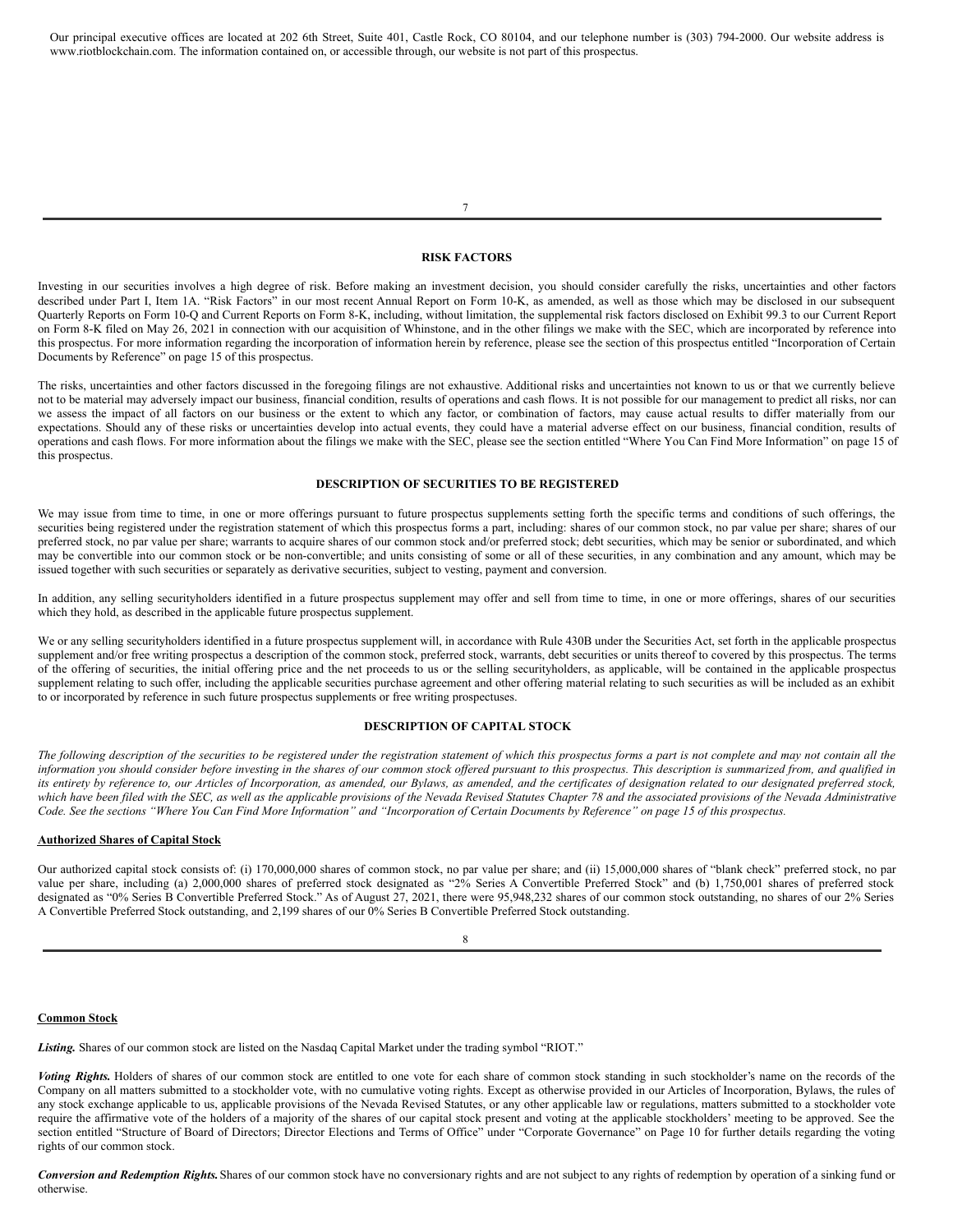*Dividend Rights.* Subject to any preferential rights of holders of our preferred stock, if any, or any restrictions on the payments of dividends imposed under the terms of our indebtedness, if any, holders of our common stock shall be entitled to receive their *pro rata* shares of such dividends as may be declared from time to time by our board of directors, in its discretion, from legally available funds, based upon such holders' proportionate ownership of the shares of our capital stock outstanding at the time such dividends are declared.

Liquidation Rights. Subject to any preferential rights of holders of our preferred stock, if any, in the event of a liquidation, dissolution or winding up of the Company, holders of our common stock shall be entitled to participate *pro rata* in all assets of the Company that remain after payment of the Company's liabilities, including satisfaction of all indebtedness of the Company then outstanding, based upon such holders' proportionate ownership of the shares of our capital stock then outstanding.

*Preemptive Rights.* Shares of our common stock have no pre-emptive rights to purchase or subscribe for any of our capital stock or other securities. Thus, if additional shares of our common stock are issued, the current holders of our common stock will own a proportionately smaller interest in a larger number of outstanding shares of common stock to the extent that they do not participate in the additional issuance.

*Transfer Agent and Registrar.* The transfer agent and registrar for our common stock is Equiniti Trust Corporation.

#### **Preferred Stock**

We are authorized to issue up to 15,000,000 shares of "blank check" preferred stock, no par value per share, in one or more series, subject to any limitations prescribed by law, without further vote or action by the stockholders. Each such series of preferred stock shall have such number of shares, designations, preferences, voting powers, qualifications, and special or relative rights or privileges as shall be determined by our board of directors, which may include, among others, dividend rights, voting rights, liquidation preferences, conversion rights and preemptive rights.

Preferred stock is available for possible future financings or acquisitions and for general corporate purposes without further authorization of stockholders unless such authorization is required by applicable law, the rules of the Nasdaq Capital Market or any other securities exchange or market on which our stock is then listed or admitted to trading.

As of the date of this prospectus, we have designated 2,000,000 shares of preferred stock as "2% Series A Convertible Preferred Stock" and 1,750,001 shares of preferred stock as "0% Series B Convertible Preferred Stock."

*Voting Rights.* Our board of directors may authorize the issuance of preferred stock with voting or conversion rights that could adversely affect the voting power or other rights of the holders of common stock.

As described more completely in the related certificate of designation, holders of shares of our 2% Series A Convertible Preferred Stock are entitled to vote on matters submitted to our stockholders for consideration based on the number of shares of our common stock underlying each share of our 2% Series A Convertible Preferred Stock held as of the record date for the applicable stockholder meeting.

Holders of shares of our 0% Series B Convertible Preferred Stock are not entitled to vote on matters submitted to our stockholders prior to the conversion of their shares into shares of our common stock.

*Conversion Rights.* Subject to certain beneficial ownership limitations described in the applicable certificate of designation and under applicable rules of the Nasdaq Capital Market and the Nevada Revised Statutes, shares of our preferred stock are convertible into shares of our common stock based on the conversion calculation stated in such series of preferred stock's certificate of designation.

| I           |  |
|-------------|--|
| I<br>i<br>I |  |

*Dividend, Liquidation, Redemption, and Other Preferential Rights.*The rights of holders of shares of our common stock are subject to, and may be adversely affected by, the rights of the holders of any shares of our preferred stock that may be issued in the future. Our board of directors may authorize the issuance of preferred stock with dividend, liquidation, redemption, conversion, or other preferential rights that could adversely affect the relative voting power and market price of shares of our common stock. Further, the issuance of preferred stock, while providing flexibility in connection with possible acquisitions and other corporate purposes could, under some circumstances, have the effect of delaying, deferring or preventing a change in control of the Company, and may adversely affect the market price of shares of our common stock.

Each holder of our 2% Series A Convertible Preferred Stock or our 0% Series B Convertible Preferred Stock shall be entitled to receive dividends on such shares on an "as converted" basis, which shall be payable, subject to applicable beneficial ownership limitations set forth in their certificate of designation, in shares of common stock or cash on their stated value, and holders of our 2% Series A Convertible Preferred Stock are entitled to receive such dividends at the cumulative dividend rate of two percent (2%) per year. Shares of our 0% Series B Convertible Preferred Stock have preferential rights ahead of all other shares of our capital stock with respect to dividends, distributions, redemptions, and payments upon the liquidation, dissolution and winding-up of the Company, other than shares of our 2% Series A Convertible Preferred Stock, which have the first priority of such preferential rights.

#### **Corporate Governance**

Structure of Board of Directors; Director Elections and Terms of Office. Our Bylaws provide for election of nominees to our board of directors by plurality vote of our stockholders present and entitled to vote at a meeting of our stockholders called for the purpose of electing nominees to serve on our board of directors. Therefore, those nominees for our board of directors receiving the most affirmative votes at a given stockholders' meeting shall be elected as directors for the applicable term. Once elected, directors serve until the end of the term of office and their successor has been duly qualified to serve and elected by our stockholders, or his or her earlier death, resignation, or removal.

Our Bylaws permit our board to be divided into three classes, with each class serving a staggered three-year term. Each of our directors is currently serving a term that expires at our next annual meeting of stockholders and when his or her successor is duly elected and qualified. If implemented, a classified board structure could have the effect of making the removal of incumbent directors more time consuming and difficult, and, therefore may discourage a third party from making a tender offer or otherwise attempting to obtain control of us, even though such an attempt might be beneficial to us and our stockholders.

*Quorum for Conducting Business*. Our Bylaws provide that, to conduct business at a meeting of our stockholders, holders of shares representing at least one-third of the issued and outstanding shares of our capital stock entitled to vote at such meeting, whether represented in person or by proxy, must be present to establish a quorum.

*Exclusive Forum.* Article XIV of our Bylaws, as amended, provides that, to the fullest extent permitted by law, and unless we consent to the selection of an alternative forum, the state and federal courts in and for the State of New York shall be the sole and exclusive forum for the resolution of certain actions and proceedings that may be initiated by our stockholders, and that, by purchasing our securities, our stockholders are deemed to have notice of and consented to this forum selection clause. Under Article XIV of our Bylaws, the following claims are subject to this forum selection clause: (a) any derivative action or proceeding brought on behalf of the Company; (b) any action asserting a claim of breach of a fiduciary duty owed by any director, officer or other employee of the Company to the Company or the Company's stockholders; (c) any action asserting a claim against the Company arising pursuant to any provision of the Nevada Revised Statutes or the Company's Articles of Incorporation or Bylaws, in each case as amended; or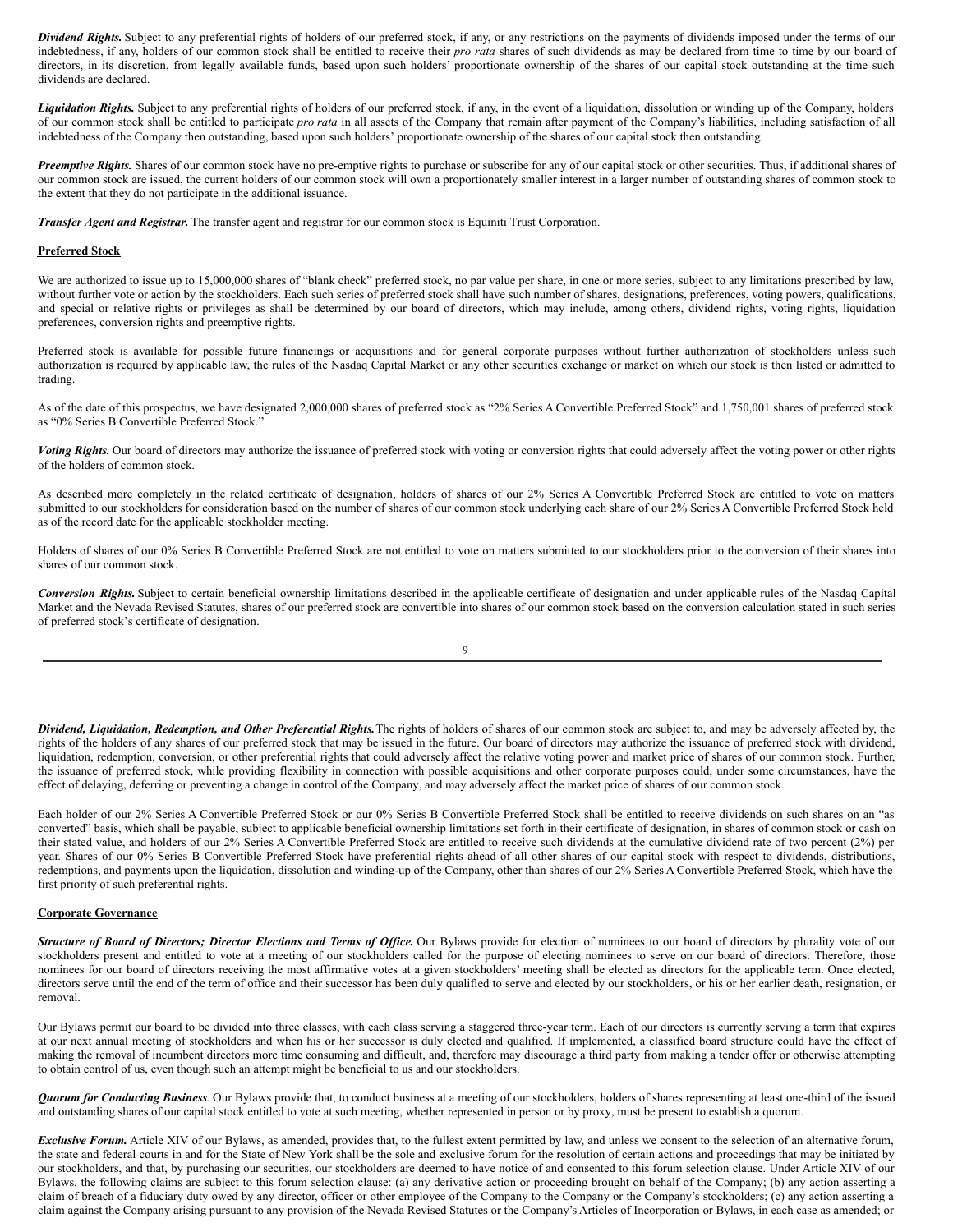(d) any action asserting a claim governed by the internal affairs doctrine.

By its terms, the forum selection clause in our Bylaws applies to the foregoing claims to the fullest extent permitted by law, and, as such, should not be interpreted as precluding our stockholders from bringing claims under the Exchange Act in the appropriate federal court with jurisdiction over such claims, as provided by Section 27 of the Exchange Act. Likewise, the forum selection clause in our Bylaws should not be interpreted as precluding our stockholders from bringing claims under the Securities Act in the appropriate state or federal court with jurisdiction over such claims, as provided by Section 22 of the Securities Act.

We believe the choice-of-forum provision in our Bylaws will help provide for the orderly, efficient, and cost-effective resolution of legal issues affecting us by designating courts located in the State of New York as the exclusive forum for cases involving such issues. However, this provision may limit a stockholder's ability to bring a claim in a judicial forum that it believes to be favorable for disputes with us or our directors, officers, employees, or agents, which may discourage such actions against us and our directors, officers, employees, and agents.

*Nevada Anti-Takeover Statute.* Certain provisions of Nevada law described below may make us a less attractive candidate for acquisition, which may adversely impact the value of the shares of our capital stock held by our stockholders. We have not opted out of these provisions in our Bylaws, as permitted under the Nevada Revised Statutes.

Nevada Revised Statutes Sections 78.411 through 78.444 (the "Nevada Combination with Interested Stockholders Statute") generally prohibit "combinations" including mergers, consolidations, sales and leases of assets, issuances of securities and similar transactions by a Nevada corporation having a requisite number of stockholders of record (of which we are one) with any person who beneficially owns (or any affiliate or associate of the Company who within the previous two years owned), directly or indirectly, 10% or more of the voting power of the outstanding voting shares of the Company (an "interested stockholder"), within two years after such person first became an interested stockholder unless (i) the board of directors of the Company approved the combination or transaction by which the person first became an interested stockholder before the person first became an interested stockholder or (ii) the board of directors of the Company has approved the combination in question and, at or after that time, such combination is approved at an annual or special meeting of the stockholders of the target corporation, and not by written consent, by the affirmative vote of holders of stock representing at least 60% of the outstanding voting power of the target corporation not beneficially owned by the interested stockholder or the affiliates or associates of the interested stockholder. The Nevada Combination with Interested Stockholders Statute does not apply to combinations with an interested stockholder after the expiration of four years from when the person first became an interested stockholder.

*Dividend Policy*. We did not declare or pay any cash dividends on our common stock during the fiscal years ended December 31, 2019 or 2020, and, as of the date of this prospectus, we do not reasonably anticipate paying any cash dividends in the near future. Any future determination to pay dividends will be at the discretion of our board of directors.

#### **DESCRIPTION OF WARRANTS**

This section describes the general terms and provisions of our warrants that we may issue from time to time. While the terms we have summarized below will apply generally to any future warrants we may offer under this prospectus, the applicable prospectus supplement or free writing prospectus will describe the specific terms of any warrants offered through such prospectus supplement or free writing prospectus in accordance with Rule 430B under the Securities Act. The terms of any warrants we offer under a prospectus supplement or free writing prospectus may differ from the terms we describe below.

We may issue warrants for the purchase of shares of our capital stock independently or together with any other security being registered under the automatic registration statement of which this prospectus forms a part and as units attached to or separate from any offered securities. Each series of warrants will be issued under a separate warrant agreement to be entered into between a warrant agent specified in the agreement and us. The warrant agent will act solely as our agent in connection with the warrants of that series and will not assume any obligation or relationship of agency or trust for or with any holders or beneficial owners of warrants. This summary of some provisions of the securities warrants is not complete. You should refer to the securities warrant agreement, including the forms of securities warrant certificate representing the securities warrants, relating to the specific securities warrants being offered for the complete terms of the securities warrant agreement and the securities warrants. The securities warrant agreement, together with the terms of the securities warrant certificate and securities warrants, will be filed with the SEC in connection with the offering of the specific warrants.

Warrants for the purchase of common stock or preferred stock will be offered and exercisable for United States dollars only. Warrants will be issued in registered form only. Upon receipt of payment and the warrant certificate properly completed and duly executed at the corporate trust office of the warrant agent or any other office indicated in the applicable prospectus supplement, we will, as soon as practicable, forward the purchased securities. If less than all of the warrants represented by the warrant certificate are exercised, a new warrant certificate will be issued for the remaining warrants.

Prior to the exercise of any securities warrants to purchase preferred stock or common stock, holders of the warrants will not have any of the rights of holders of the common stock or preferred stock purchasable upon exercise, including in the case of securities warrants for the purchase of common stock or preferred stock, the right to vote or to receive any payments of dividends on the preferred stock or common stock purchasable upon exercise.

The applicable prospectus supplement will contain the title of the warrants offered pursuant to such prospectus supplement; and the description of the terms of the offering of the warrants, the initial offering price and the net proceeds to us or the selling securityholders, as applicable, will be set forth in the prospectus supplement, and other offering material attached as an exhibit to or incorporated by reference therein, relating to such offer.

11

#### **DESCRIPTION OF DEBT SECURITIES**

This section describes the general terms and provisions of our debt securities that we may issue from time to time. We may issue debt securities, in one or more series, as either senior or subordinated debt or as senior or subordinated convertible debt. While the terms we have summarized below will apply generally to any future debt securities we may offer under this prospectus, the applicable prospectus supplement or free writing prospectus will describe the specific terms of any debt securities offered through such prospectus supplement or free writing prospectus. The terms of any debt securities we offer under a prospectus supplement or free writing prospectus may differ from the terms we describe below. Unless the context requires otherwise, whenever we refer to the "indentures," we are also referring to any supplemental indentures that specify the terms of a particular series of debt securities.

We will issue any senior debt securities under the senior indenture that we will enter into with the trustee named in a senior indenture. We will issue any subordinated debt securities under the subordinated indenture that we will enter into with the trustee named in a subordinated indenture. Forms of these documents will be filed as exhibits to a current report on Form 8-K following their adoption and approval by our board of directors, and will be incorporated by reference into the registration statement of which this prospectus is a part. Any supplemental indentures and forms of debt securities containing the terms of the debt securities being offered will be filed as exhibits to the registration statement of which this prospectus is a part or will be incorporated by reference from reports that we file with the SEC.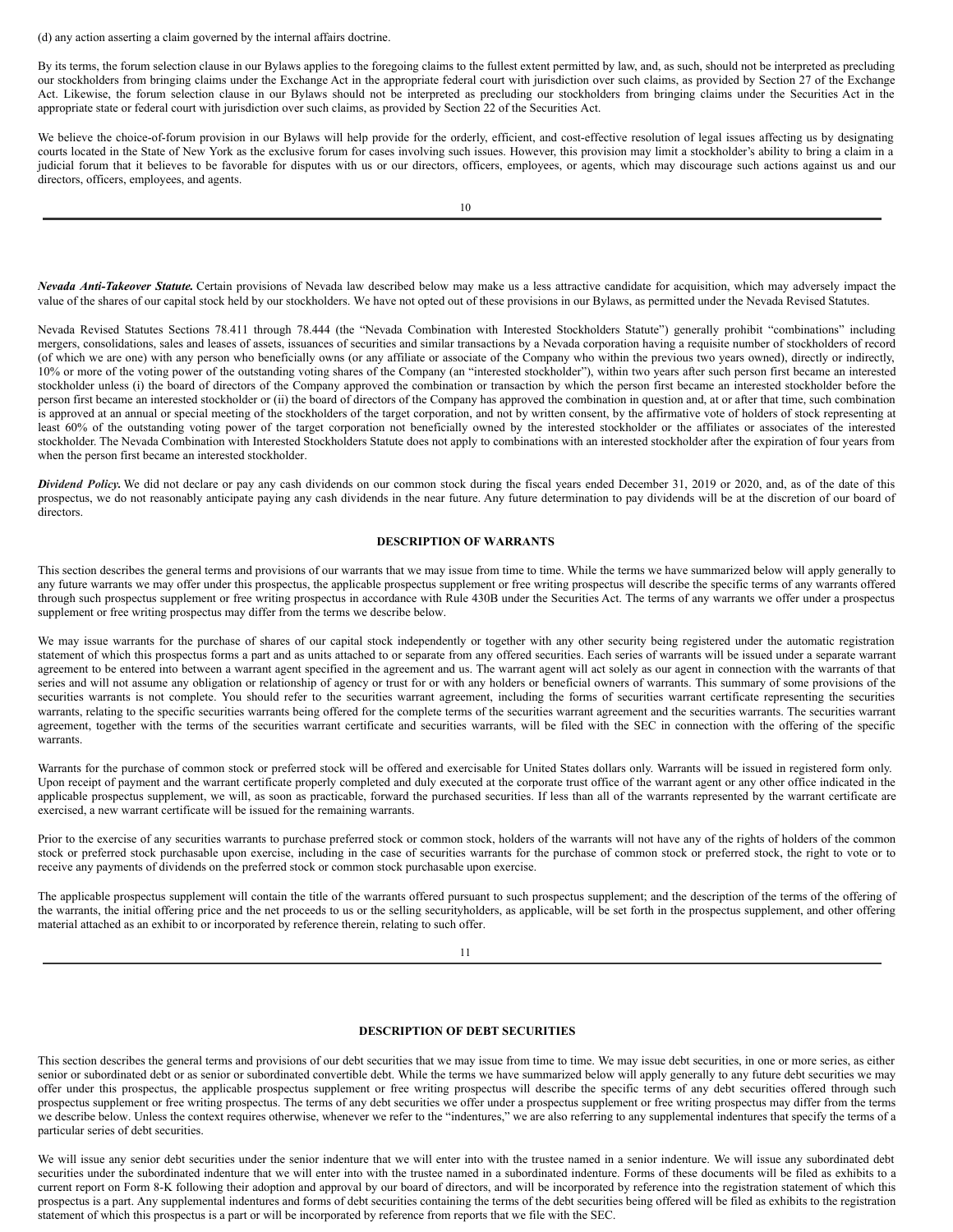The indentures will be qualified under the Trust Indenture Act of 1939, as amended. We use the term "trustee" to refer to either the trustee under the senior indenture or the trustee under the subordinated indenture, as applicable. This summary of the debt securities are subject to, and qualified in their entirety by reference to, all of the provisions of the indenture applicable to a particular series of debt securities. We urge you to read the applicable prospectus supplement or free writing prospectus and any related free writing prospectuses related to the debt securities that we may offer under this prospectus, as well as the complete applicable indenture that contains the terms of the debt securities. Except as we may otherwise indicate, the terms of the senior indenture and the subordinated indenture are identical.

In a future prospectus supplement relating to a future offering of our debt securities, we will set forth the specific details of the offering of such debt securities, including, without limitation: (i) the conversion or exchange rights; (ii) whether any restrictions on our ability to enter into certain specified transactions, such as mergers, acquisitions, or sales; (iii) the events of default under the indenture; (iv) any restrictions on our ability to modify or amend the indenture; (v) the seniority and priority of the debt securities to be offered in relation to any other of our obligations as of the time of the offering; (vi) the form of the debt security instrument, as well as any rights regarding or restrictions on the exchange or transfer of such debt securities; (vii) certain information regarding the obligations and standard of care of the trustee appointed to oversee such debt securities; (viii) the terms and conditions of any payments to agents and of any paying agents with respect to such offering; and (ix) the governing law applicable to such debt securities.

#### **DESCRIPTION OF UNITS**

This section describes the general terms and provisions of units consisting of shares of common stock, shares of preferred stock, warrants, debt securities or any combination of such securities that we may issue from time to time. While the terms we have summarized below will apply generally to any future units we may offer under this prospectus, the applicable prospectus supplement or free writing prospectus will describe the specific terms of any units offered through such prospectus supplement or free writing prospectus in accordance with Rule 430B under the Securities Act. The terms of any units we offer under a prospectus supplement or free writing prospectus may differ from the terms we describe below.

We may issue units consisting of one or more of our securities being registered under the automatic registration statement of which this prospectus forms a part, independently or together with any other security being registered, and as may be attached to or separate from any offered securities. The description of the terms of the offering of the units, the rights and obligations of the unitholders purchasing units in such offering, the tax attributes of the units, the initial offering price of the units and the net proceeds to us or the selling securityholders, as applicable, as well as such other information as we may be required to disclose in such prospectus supplement in accordance with Rule 430B under the Securities Act, will be set forth in the prospectus supplement relating to such offer, including the applicable unit agreement and the other offering material attached as an exhibit to or incorporated by reference into the applicable prospectus supplement.

#### **SELLING SECURITYHOLDERS**

This prospectus also relates to the possible resale by certain of our securityholders, whom we refer to in this prospectus as the "selling securityholders," of shares of common stock. Information about any selling securityholders, where applicable, including their identities and the number of shares of common stock to be registered on their behalf, will be set forth in a prospectus supplement, in a post-effective amendment, in a free writing prospectus or in filings we make with the SEC under the Exchange Act that are incorporated by reference. The selling securityholders shall not sell any shares of our common stock pursuant to this prospectus until we have identified such selling securityholders and the shares being offered for resale by such selling securityholders. However, the selling securityholders may sell or transfer all or a portion of their shares of our common stock pursuant to any available exemption from the registration requirements of the Securities Act.

12

#### **USE OF PROCEEDS**

We intend to use the net proceeds from the sale of the securities under this prospectus for general corporate purposes, which may include, among other things, additions to working capital, repayment of corporate obligations, capital expenditures and acquisitions, investment in existing and future projects, and repurchases and redemptions of our securities. We will have significant discretion in the use of any net proceeds, and investors in our securities will be relying on the judgment of our management regarding the application of the proceeds of any sale of securities.

We will not receive any proceeds from the sale of shares of our common stock by any selling securityholders in connection with any reoffers and sales of our securities by the selling securityholders identified in a future prospectus supplement or free writing prospectus, as applicable.

#### **PLAN OF DISTRIBUTION**

We or the selling securityholders may sell our securities from time to time in one or more transactions. We or the selling securityholders may sell our securities to or through agents, underwriters, dealers, remarketing firms or other third parties or directly to one or more purchasers or through a combination of any of these methods. We may issue common stock as a dividend or distribution. In some cases, we or dealers acting with us or on behalf of us may also purchase our securities and reoffer them to the public. We or the selling securityholders may also offer and sell, or agree to deliver, our securities pursuant to, or in connection with, any option agreement or other contractual arrangement.

Agents whom we or the selling securityholders designate may solicit offers to purchase our securities, and, in which case:

- We or the selling securityholders will name any agent involved in offering or selling our securities and will disclose any commissions that we will pay to the sales agent, in the applicable prospectus supplement.
- Unless we or the selling securityholders indicate otherwise in the applicable prospectus supplement, agents will act on a best efforts basis for the period of their appointment.
- Agents may be deemed to be underwriters under the Securities Act, of any of our securities that they offer or sell.
- We or the selling securityholders may use an underwriter or underwriters in the offer or sale of our securities.
- If we or the selling securityholders use an underwriter or underwriters, we or the selling securityholders will execute an underwriting agreement with the underwriter or underwriters at the time that we reach an agreement for the sale of our securities.
- We or the selling securityholders will include the names of the specific managing underwriter or underwriters, as well as the names of any other underwriters, and the terms of the transactions, including the compensation the underwriters and dealers will receive, in the applicable prospectus supplement.
- The underwriters will use the applicable prospectus supplement, together with this prospectus, to sell our securities.

We or the selling securityholders may use a dealer to sell our securities. In such event, the following shall apply:

• If we or the selling securityholders use a dealer, we will sell our securities to the dealer, as principal.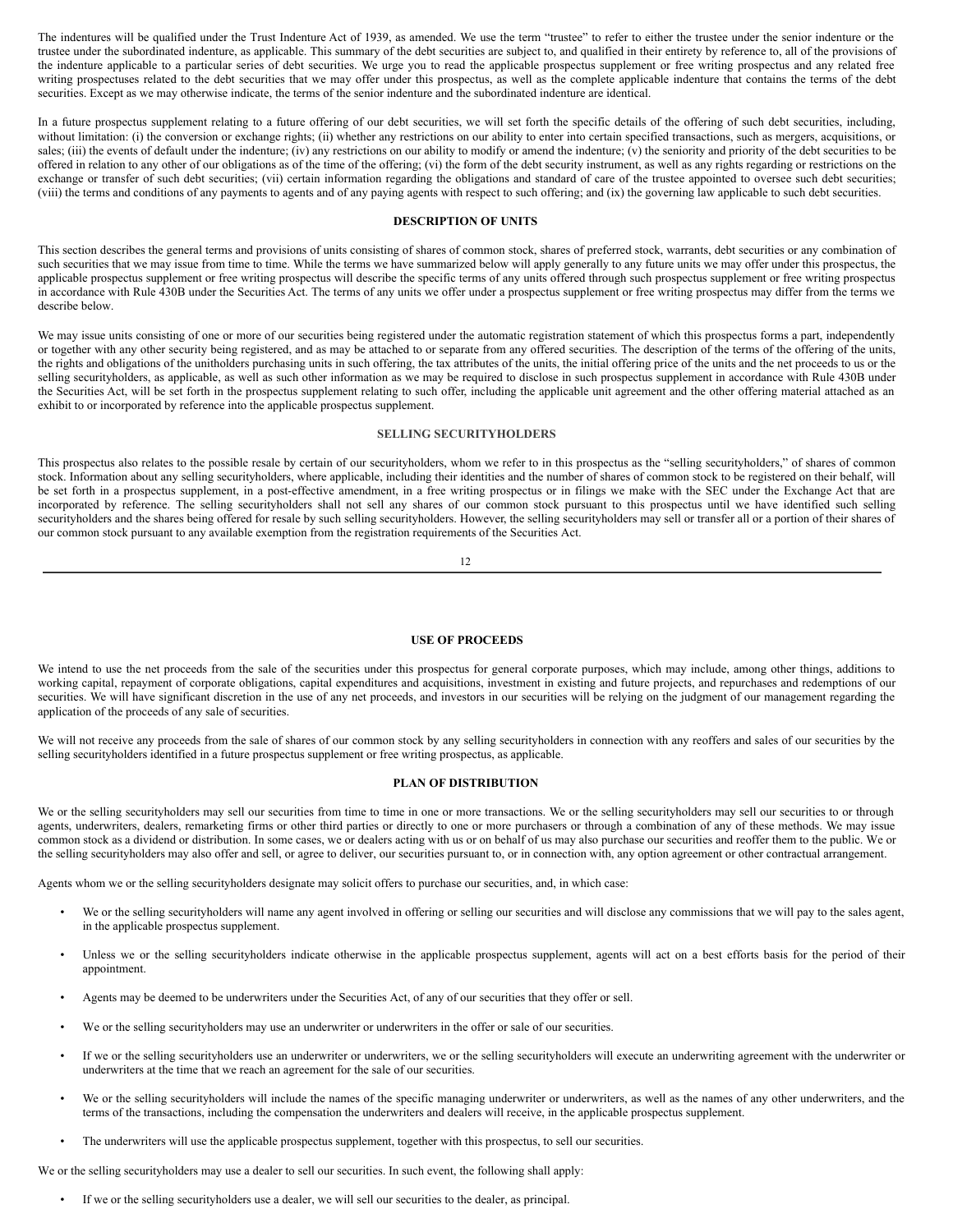- The dealer will then sell our securities to the public at varying prices that the dealer will determine at the time it sells our securities.
- We or the selling securityholders will include the name of the dealer and the terms of the transactions with the dealer in the applicable prospectus supplement.

We or the selling securityholders may solicit directly offers to purchase our securities, and we or the selling securityholders may directly sell our securities to institutional or other investors. We or the selling securityholders will describe the terms of direct sales in the applicable prospectus supplement.

13

We or the selling securityholders may engage in at the market offerings into an existing trading market in accordance with Rule  $415(a)(4)$  of the Securities Act. We or the selling securityholders may indemnify agents, underwriters and dealers against certain liabilities, including liabilities under the Securities Act. Agents, underwriters and dealers, or their affiliates, may be customers of, engage in transactions with or perform services for us or our respective affiliates or the selling securityholders, in the ordinary course of business.

We or the selling securityholders may authorize agents and underwriters to solicit offers by certain institutions to purchase our securities at the public offering price under delayed delivery contracts. In such event, the following shall occur:

- If we or the selling securityholders use delayed delivery contracts, we will disclose that we are using them in the prospectus supplement and will tell you when we or the selling securityholders will demand payment and when delivery of our securities will be made under the delayed delivery contracts.
- These delayed delivery contracts will be subject only to the conditions that we or the selling securityholders describe in the prospectus supplement.
- We or the selling securityholders will describe in the applicable prospectus supplement the commission that underwriters and agents soliciting purchases of our securities under delayed delivery contracts will be entitled to receive.

Any underwriter, agent or dealer that is a Financial Industry Regulatory Authority member is not permitted to sell our securities in an offering to accounts over which it exercises discretionary authority without the prior specific written approval of its customer. Unless otherwise specified in connection with a particular underwritten offering of our securities, the underwriters will not be obligated to purchase offered securities unless specified conditions are satisfied, and if the underwriters do purchase any offered securities, they will purchase all offered securities.

In connection with underwritten offerings of the offered securities and in accordance with applicable law and industry practice, the underwriters in certain circumstances are permitted to engage in certain transactions that stabilize the price of our securities. Such transactions consist of bids or purchases for the purpose of pegging, fixing or maintaining the price of our securities. If the underwriters create a short position in our securities in connection with the offering (i.e., if they sell more securities than are set forth on the cover page of the applicable prospectus supplement), the underwriters may reduce that short position by purchasing our securities in the open market or as otherwise provided in the applicable prospectus supplement. The underwriters also may impose a penalty bid, whereby selling concessions allowed to dealers participating in the offering may be reclaimed if the securities sold by them are repurchased in connection with stabilization transactions. In general, purchases of a security for the purpose of stabilization or to reduce a short position could cause the price of the security to be higher than it might be in the absence of such purchases. The imposition of a penalty bid might also have an effect on the price of our securities to the extent that it were to discourage resales of our securities. The underwriters are not required to engage in these activities and may end any of these activities at any time.

We or the selling securityholders may effect sales of securities in connection with forward sale, option or other types of agreements with third parties. Any distribution of securities pursuant to any forward sale agreement may be effected from time to time in one or more transactions that may take place through a stock exchange, including block trades or ordinary broker's transactions, or through broker-dealers acting either as principal or agent, or through privately-negotiated transactions, or through an underwritten public offering, or through a combination of any such methods of sale, at market prices prevailing at the time of sale, at prices relating to such prevailing market prices or at negotiated or fixed prices. The specific terms of the lock-up provisions, if any, in respect of any given offering will be described in the applicable prospectus supplement.

Selling securityholders may use this prospectus in connection with resales of securities they hold as described in the applicable prospectus supplement, in a post-effective amendment, in a free writing prospectus or in filings we make with the SEC under the Exchange Act that are to be incorporated by reference. Selling securityholders may be deemed to be underwriters under the Securities Act in connection with the securities they resell and any profits on the sales may be deemed to be underwriting discounts and commissions under the Securities Act.

#### **LEGAL MATTERS**

The validity of the issuance of the securities offered by this prospectus will be passed upon for us by Lewis Roca Rothgerber Christie LLP, Las Vegas, Nevada. If certain legal matters in connection with an offering of the securities covered by this prospectus and a related prospectus supplement are passed upon by counsel for the underwriters, if any, of such offering, that counsel will be named in the related prospectus supplement for such offering.

14

#### **EXPERTS**

The consolidated financial statements of Riot Blockchain, Inc. and Subsidiaries as of December 31, 2020 and 2019 and for each of the two years in the period ended December 31, 2020, have been audited by Marcum LLP, independent registered public accounting firm, as stated in their report, which is incorporated herein by reference. Such consolidated financial statements of Riot Blockchain, Inc. and Subsidiaries are incorporated in this prospectus by reference in reliance on the report of such firm given upon their authority as experts in accounting and auditing.

The financial statements of Whinstone US, Inc. as of and for the year ended December 31, 2020 and 2019, which are incorporated in this prospectus by reference from the Current Report on Form 8-K/A of Riot Blockchain, Inc. filed with the SEC on August 12, 2021, have been audited by Malcolm M. Dienes, LLC, an independent audit firm, in their report, and the note related thereto, filed as Exhibit 99.1 to such Current Report on Form 8-K/A. Such financial statements have been incorporated by reference in this prospectus in reliance upon the report of such independent audit firm given upon their authority as experts in accounting and auditing**.**

#### **WHERE YOU CAN FIND MORE INFORMATION**

This prospectus does not contain all of the information included in the automatic registration statement of which it forms a part, including certain exhibits and schedules and those items we incorporate by reference herein. We file annual, quarterly and special reports, along with other information, including the automatic registration statement of which this prospectus forms a part, with the SEC. The filings we make with the SEC are available to the public over the internet at the SEC's website at http://www.sec.gov. Our filings with the SEC are also available on our website, https://www.riotblockchain.com/ under the heading "Investors." The information on this website is not incorporated by reference into, and does not constitute a part of, this prospectus.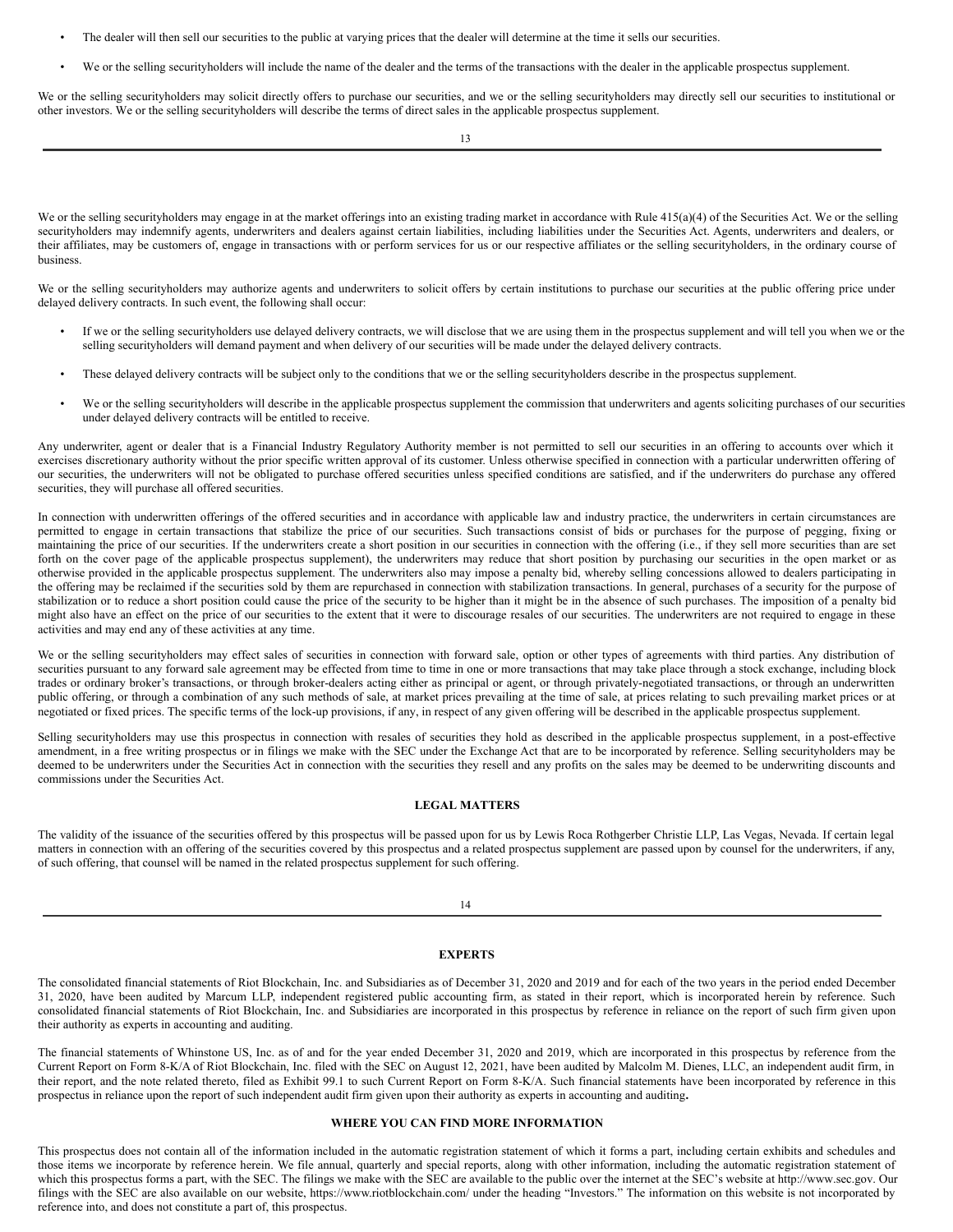#### **INCORPORATION OF CERTAIN DOCUMENTS BY REFERENCE**

The SEC permits us to "incorporate by reference" the information contained in documents we file with the SEC, which means that we can disclose important information to you by referring you to those documents rather than by including them in this prospectus. Information that is incorporated by reference herein is considered to be part of this prospectus, and you should read it with the same care that you read this prospectus. Information that we file later with the SEC will automatically update and supersede the information that is either contained, or incorporated by reference, in this prospectus, and will be considered to be a part of this prospectus from the date those documents are filed. We have filed with the SEC, and incorporate by reference in this prospectus the following:

- Our Annual Report on Form 10-K for the fiscal year ended December 31, 2020, as filed with the SEC on March 31, 2021, as amended by a filing made with the SEC on April 30,  $2021$ ;
- Our Quarterly Reports on Form 10-Q for the quarterly period ended March 31, 2021, as filed with the SEC on May 17, 2021, and the quarterly period ended June 30, 2021, as filed with the SEC on August 23, 2021;
- Our Current Reports on Form 8-K (excluding any reports or portions thereof that are deemed to be furnished and not filed, as provided therein) filed with the SEC on: February 10, 2021; March 17, 2021; April 7, 2021 (excluding Item 7.01); April 9, 2021; May 24, 2021; May 26, 2021 (excluding Item 7.01); June 8, 2021; August 16, 2021, and on Form 8-K/A, on August 12, 2021; and
- The description of our common stock contained in our registration statement on Form 8-A, filed pursuant to Section 12(b) of the Exchange Act on August 27, 2007, including any amendment or report filed for the purpose of updating that description.

We also incorporate by reference all additional documents that we file with the SEC under the terms of Sections 13(a), 13(c), 14 or 15(d) of the Exchange Act that are made after the date of this prospectus but prior to the termination of the offering of the shares covered by this prospectus. We are not, however, incorporating, in each case, any documents or information that we are deemed to furnish and not file in accordance with SEC rules.

You may request, and we will provide you with, a copy of these filings, at no cost, by calling us at (303) 794-2000 or by writing to us at the following address: Riot Blockchain, Inc., Attn: Jeffrey G. McGonegal, Chief Financial Officer, 202 6<sup>th</sup> Street, Suite 401 Castle Rock, CO 80104.





**Units \_\_\_\_\_\_\_\_\_\_\_\_\_\_\_\_\_\_\_\_\_\_\_\_\_\_\_\_\_\_\_\_\_\_\_\_\_\_\_\_\_**

**PROSPECTUS**  $\mathcal{L} = \{ \mathcal{L} \}$ 

**August 31, 2021**

**PROSPECTUS**



#### **UP TO \$600,000,000 OF SHARES OF COMMON STOCK, NO PAR VALUE PER SHARE**

We have entered into a Sales Agreement, dated as of August 31, 2021 (the "sales agreement"), with Cantor Fitzgerald & Co., B. Riley FBR, Inc., BTIG, LLC, Compass Point Research & Trading, LLC and Roth Capital Partners, LLC (collectively, the "sales agents"), under which we may offer and sell from time to time shares of our common stock, no par value per share, having an aggregate initial offering price of up to \$600,000,000 through the sales agents pursuant to this prospectus.

Our common stock is traded on the Nasdaq Capital Market stock exchange under the symbol "RIOT." On August 27, 2021, the sales price of our common stock was \$38.57 per share, as reported on the Nasdaq Capital Market at the end of day or market close.

Under the sales agreement, we will deliver placement notices to the sales agents designating the maximum amount and the minimum price per share of our common stock to be offered. However, subject to the terms and conditions of the sales agreement, the sales agents are not required to sell any specific number or dollar amount of our common stock but will act as a sales agent using their commercially reasonable efforts consistent with their normal sales and trading practices, on mutually agreed terms between us and the sales agents. We may also instruct the sales agents not to sell any common stock if the sales cannot be effected at or above the price designated in the applicable placement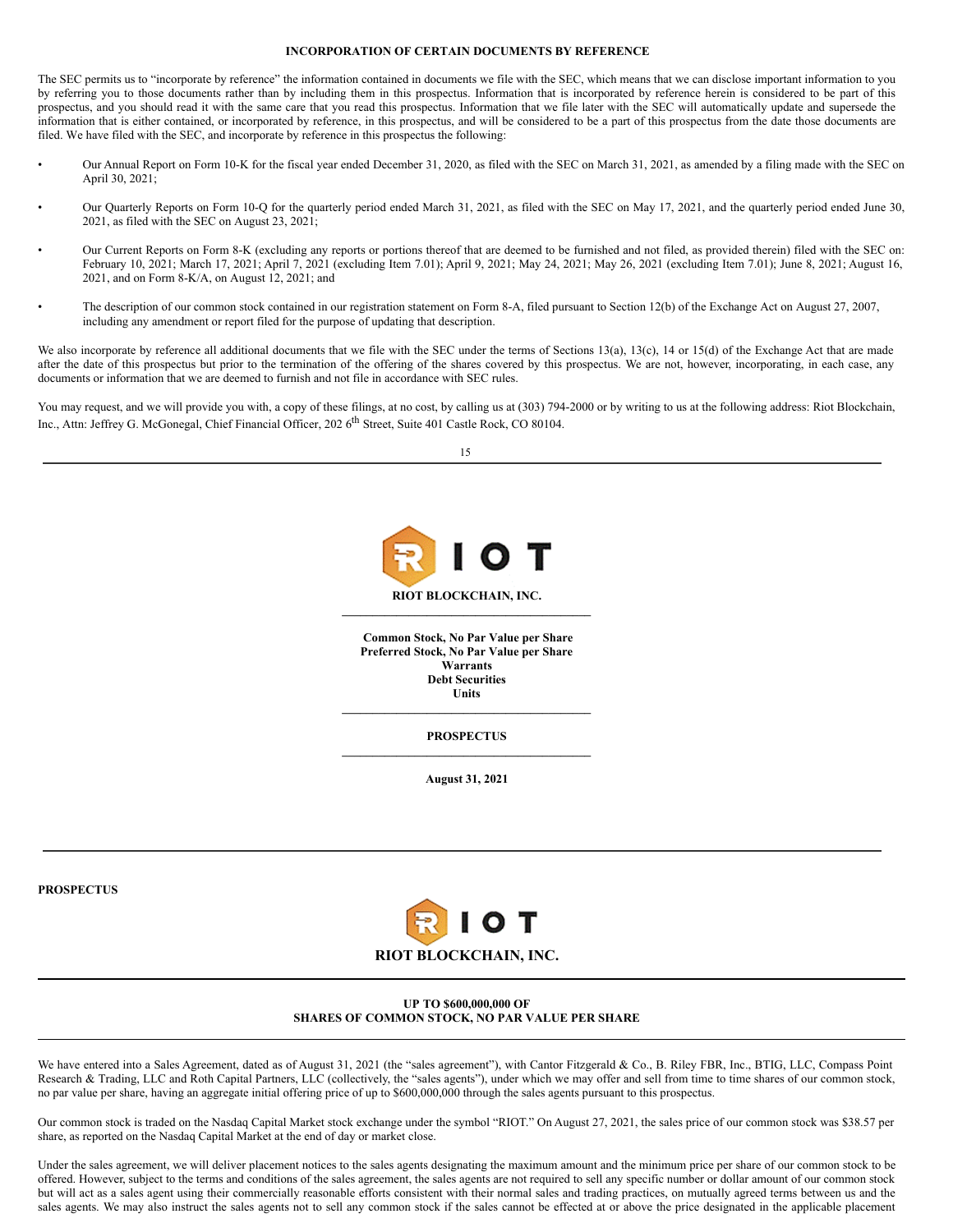notice. We or any sales agent, with respect to itself only, may suspend the offering of our common stock by notifying the other party. Settlement of any sales of common stock will occur through the facilities of The Depository Trust Company on the second business day following the date on which such sales were made (or such earlier day as is industry practice for regular-way trading). There is no arrangement for funds to be received in an escrow, trust or similar arrangement.

We will pay the sales agents a commission of up to 3.0% of the gross sales price of the shares of our common stock sold under the sales agreement. We have also agreed to reimburse the sales agents for certain expenses under the sales agreement, and we have agreed to indemnify the sales agents against certain liabilities, including liabilities under the Securities Act of 1933, as amended (the "Securities Act") or the Securities Exchange Act of 1934, as amended (the "Exchange Act"), as set forth in the sales agreement. In connection with the sale of the common stock on our behalf, each of the sales agents may be deemed to be an "underwriter" within the meaning of the Securities Act and, therefore, the compensation of the sales agents would be deemed to be underwriting commissions or discounts. Sales of shares of our common stock, if any, under this prospectus may be made by any method permitted by law deemed to be "at the market offerings," as defined in Rule 415 under the Securities Act, including sales into the Nasdaq Capital Market. Please see the section entitled "Plan of Distribution" beginning on page S-14 of this prospectus for more information regarding issuance of shares of our common stock pursuant to offers made through our sales agents and commissions to be paid to the sales agents according to the sales agreement under this prospectus.

Investing in our common stock involves a high degree of risk. Before making any investment decision regarding our common stock, you should read and carefully consider the risks described in the section "Risk Factors" on page S-9 of this prospectus and any applicable prospectus supplement or free-writing prospectus, as well as those disclosed in our most recent Annual Report on Form 10-K filed with the SEC, as well as those which may be disclosed in subsequent Quarterly Reports on Form 10-Q, Current Reports on Form 8-K and the other filings we subsequently make with the SEC. See the sections "Where You Can Find More Information" and **"Incorporation of Certain Documents by Reference" on page S-16 of this prospectus.**

Neither the SEC nor any state securities commission has approved or disapproved of these securities or determined if this prospectus is truthful or complete. Any **representation to the contrary is a criminal offense.**

|                                                        |                     | <b>Sales Agents</b>                             |                      |                              |
|--------------------------------------------------------|---------------------|-------------------------------------------------|----------------------|------------------------------|
| Cantor                                                 | <b>B.</b> Riley FBR | <b>BTIG</b>                                     | <b>Compass Point</b> | <b>Roth Capital Partners</b> |
|                                                        |                     | The date of this prospectus is August 31, 2021. |                      |                              |
|                                                        |                     | <b>Table of Contents</b>                        |                      |                              |
| <b>ABOUT THIS PROSPECTUS</b>                           |                     |                                                 |                      | Page<br>$S-3$                |
|                                                        |                     |                                                 |                      |                              |
| CAUTIONARY NOTE REGARDING FORWARD-LOOKING STATEMENTS   |                     |                                                 |                      | $S-4$                        |
| <b>PROSPECTUS SUMMARY</b>                              |                     |                                                 |                      | $S-6$                        |
| <b>ABOUT RIOT BLOCKCHAIN</b>                           |                     |                                                 |                      | $S-6$                        |
| <b>THE OFFERING</b>                                    |                     |                                                 |                      | $S-8$                        |
| <b>RISK FACTORS</b>                                    |                     |                                                 |                      | $S-9$                        |
| <b>DESCRIPTION OF COMMON STOCK</b>                     |                     |                                                 |                      | $S-11$                       |
| <b>USE OF PROCEEDS</b>                                 |                     |                                                 |                      | $S-12$                       |
| <b>DILUTION</b>                                        |                     |                                                 |                      | $S-13$                       |
| <b>PLAN OF DISTRIBUTION</b>                            |                     |                                                 |                      | $S-14$                       |
| <b>LEGAL MATTERS</b>                                   |                     |                                                 |                      | $S-15$                       |
| <b>EXPERTS</b>                                         |                     |                                                 |                      | $S-15$                       |
| WHERE YOU CAN FIND MORE INFORMATION                    |                     |                                                 |                      | $S-16$                       |
| <b>INCORPORATION OF CERTAIN DOCUMENTS BY REFERENCE</b> |                     |                                                 |                      | $S-16$                       |

We are responsible for the information contained and incorporated by reference in this prospectus, in any accompanying prospectus supplement, and in any related free writing prospectus we prepare or authorize. You should rely only on the information contained or incorporated by reference in this prospectus and any applicable prospectus supplement or related free writing prospectus, or in any post-effective amendment to the automatic registration statement or in any amendment to this prospectus. We have not, and the sales agents have not, authorized anyone to give you any other information, and we take no responsibility for any other information that others may give you. No dealer, salesperson or any other person is authorized to give any information or to represent anything not contained in this prospectus, any applicable prospectus supplement or related free writing prospectus. We take no responsibility for, and can provide no assurance as to the **reliability of, any other information that others may give you.**

No action is being taken in any jurisdiction outside the United States to permit a public offering of the common stock or possession or distribution of this prospectus in that jurisdiction. Persons who come into possession of this prospectus in jurisdictions outside the United States are required to inform themselves about and to observe any restrictions as to the offering and the distribution of this prospectus applicable to that jurisdiction.

Unless otherwise indicated, the terms "Riot Blockchain," the "Company," "we," "us," "our" and similar terms refer to Riot Blockchain, Inc., a Nevada corporation, **and its consolidated subsidiaries.**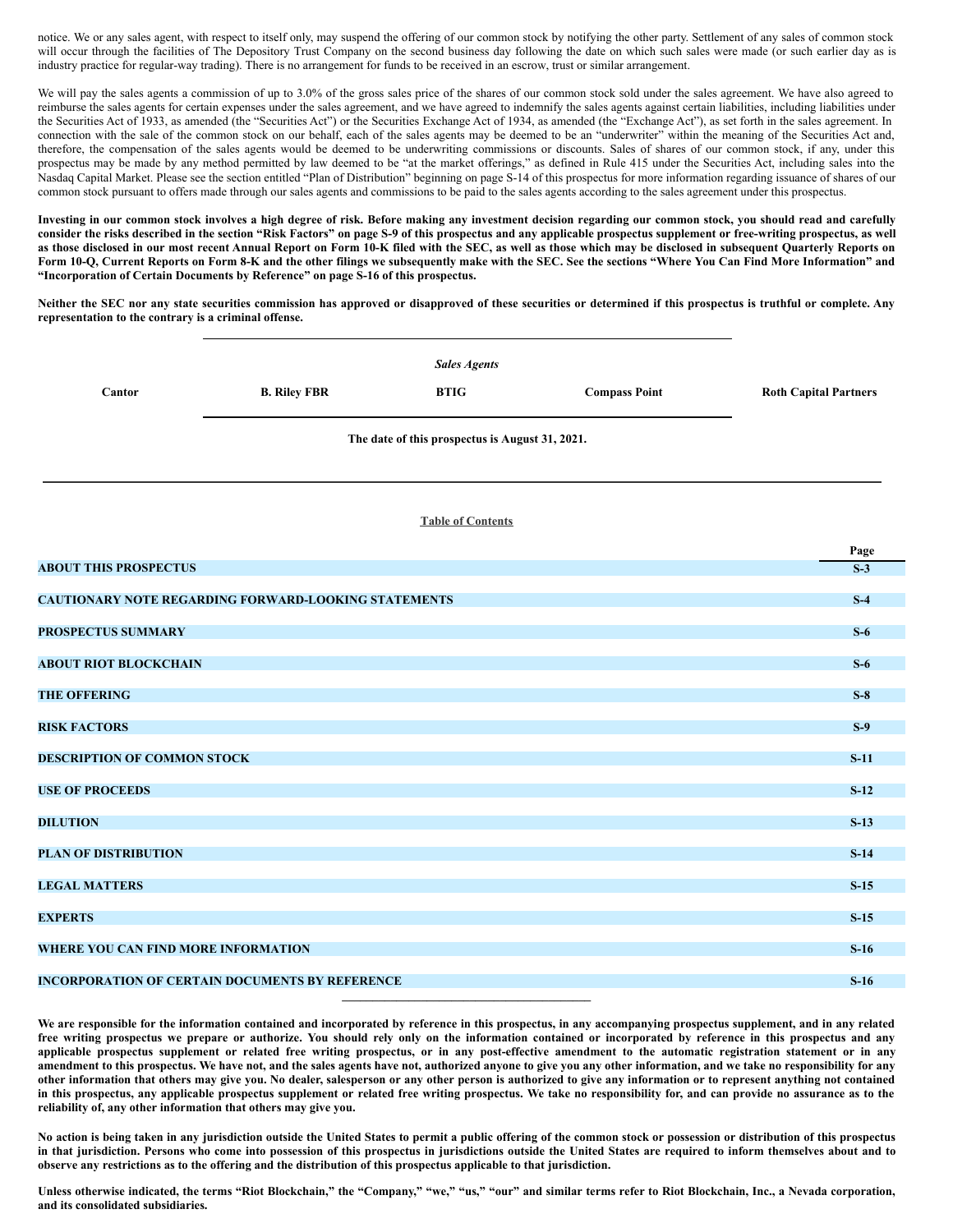#### **ABOUT THIS PROSPECTUS**

This prospectus forms a part of and is being filed with an automatic registration statement on Form S-3 that we filed with the SEC as a "well-known seasoned issuer", as defined in Rule 405 under the Securities Act, using a "shelf" registration process to register shares of our common stock, no par value per share, having an aggregate initial offering price of up to \$600,000,000 via an "at-the-market offering," as defined in Rule 415 of the Securities Act, conducted by our sales agents pursuant to the terms of the sales agreement included as an exhibit to and incorporated by reference into this prospectus. For more information regarding the plan for the distribution of the shares of our common stock offered for sale pursuant to this prospectus, please see the section "Plan of Distribution" starting on page S-14 of this prospectus.

This prospectus, including the documents incorporated by reference herein and any applicable prospectus supplement or related free writing prospectus, describes the specific terms of this offering of our common stock. The applicable prospectus supplement or free writing prospectus may also add, update or change the information contained in this prospectus. Wherever references are made in this prospectus to information that will be included in a prospectus supplement, to the extent permitted by applicable law, rules or regulations, we may instead include such information or add, update or change the information contained in this prospectus by means of a posteffective amendment to the automatic registration statement of which this prospectus is a part, through filings we make with the SEC that are incorporated by reference into this prospectus or by any other method as may then be permitted under applicable law, rules or regulations. If there is any inconsistency between the information in this prospectus and any applicable prospectus supplement, you should rely on the information in the applicable prospectus supplement. We further note that the representations, warranties, and covenants made by us in any agreement that is filed as an exhibit to any document that is incorporated by reference herein were made solely for the benefit of the parties to such agreement, including, in some cases, for the purpose of allocating risk among the parties to such agreement, and should not be deemed to be a representation, warranty or covenant to you. Moreover, such representations, warranties or covenants were accurate only as of the date when made. Accordingly, such representations, warranties and covenants should not be relied on as accurately representing the current state of our affairs.

Before buying any of the common stock that we are offering, we urge you to carefully read this prospectus and all of the information incorporated by reference herein, as well as the additional information described under the headings "Where You Can Find More Information" and "Incorporation of Certain Documents by Reference" on page S-16 of this prospectus. These documents contain important information that you should consider when making your investment decision.

Neither we, nor the sales agents, have authorized anyone to provide you with any information other than that contained or incorporated by reference in this prospectus, any accompanying prospectus supplement or in any related free writing prospectus that we authorize for use in connection with this offering and to which we have referred you. We and the sales agents take no responsibility for, and can provide no assurance as to the reliability of, any other information that others may give you. If anyone provides you with different or inconsistent information, you should not rely on it. You should assume that the information appearing in this prospectus, the documents incorporated by reference herein, and any related prospectus supplement or free writing prospectus is accurate only as of their respective dates. Our business, financial condition, results of operations and prospects may have changed materially since those dates.

Neither the delivery of this prospectus nor any sale made under it implies that there has been no change in our affairs or that the information in this prospectus is correct as of any date after the date of this prospectus.

#### S-3

#### **INDUSTRY AND MARKET DATA**

We obtained the industry, market and competitive position data used throughout this prospectus and the documents incorporated by reference into this prospectus from our own internal estimates and research, as well as from independent market research, industry and general publications and surveys, governmental agencies and publicly available information in addition to research, surveys and studies conducted by third parties. Internal estimates are derived from publicly available information released by industry analysts and third-party sources, our internal research and our industry experience, and are based on assumptions made by us based on such data and our knowledge of our industry and market, which we believe to be reasonable. In some cases, we do not expressly refer to the sources from which this data is derived. In that regard, when we refer to one or more sources of this type of data in any paragraph, you should assume that other data of this type appearing in the same paragraph is derived from the same sources, unless otherwise expressly stated or the context otherwise requires. In addition, while we believe the industry, market and competitive position data included in or incorporated by reference into this prospectus is reliable and based on reasonable assumptions, such data involve risks and uncertainties and are subject to change based on various factors, including those referenced in the section entitled "Risk Factors" beginning on page S-9 of this prospectus, and under similar headings in the documents incorporated by reference into this prospectus. These and other factors could cause results to differ materially from those expressed in the estimates made by the independent parties or by us.

#### **CAUTIONARY NOTE REGARDING FORWARD-LOOKING STATEMENTS**

This prospectus and the documents incorporated by reference herein contain forward-looking statements that involve risks and uncertainties, as well as assumptions that may not materialize or prove to be correct, which could cause our results to differ materially from those expressed in or implied by such forward-looking statements. All statements other than statements of historical fact are statements that could be deemed forward-looking statements, including, but not limited to, statements concerning: our plans, strategies and objectives for future operations; new equipment, systems, technologies, services or developments; future economic conditions, performance or outlook; future political conditions; the outcome of contingencies; potential acquisitions or divestitures; the value of Bitcoin awards in our mining operation; expected cash flows or capital expenditures; our beliefs or expectations; activities, events or developments that we intend, expect, project, believe or anticipate will or may occur in the future; and assumptions underlying any of the foregoing. Forward-looking statements may be identified by their use of forward-looking terminology, such as "believes," "expects," "may," "should," "would," "will," "intends," "plans," "estimates," "anticipates," "projects" and similar words or expressions. You should not place undue reliance on these forward-looking statements, which reflect our management's opinions only as of the date of filing of this prospectus and are not guarantees of future performance or actual results. Forward-looking statements are made in reliance on the safe harbor provisions of Section 27A of the Securities Act, Section 21E of the Exchange Act, and the U.S. Private Securities Litigation Reform Act of 1995. The following are some of the factors we believe could cause our actual results to differ materially from our historical results or our current expectations or projections: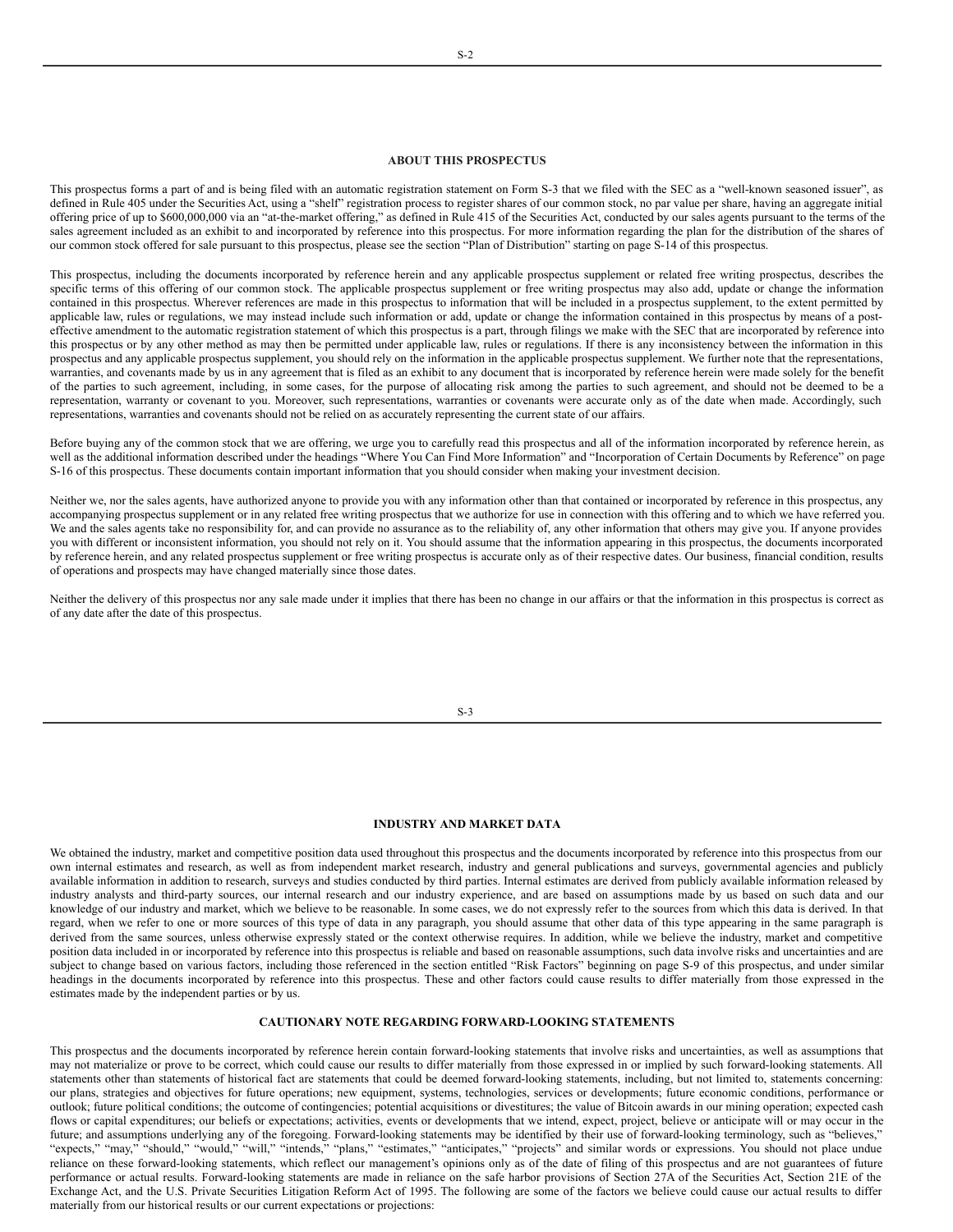- our strategic decision to concentrate on and make capital investments in cryptocurrency mining ties the success of our business to the success of the major cryptocurrencies we mine, particularly Bitcoin, as well as the success of cryptocurrencies, generally;
- our cryptocurrency mining operations are subject to unique industry risks, including, among others, risks associated with the need for significant electrical power, intense competition for new miners, cybersecurity and increased world-wide competition for a fixed supply of Bitcoin rewards, which could have a material adverse effect on our business;
- our present use of a third-party co-location arrangement for our mining operation at Coinmint, LLC;
- we depend on our ability to mine cryptocurrencies, particularly Bitcoin, at a value above our cost to mine them; however, the historical volatility in the market prices of these cryptocurrencies significantly impairs our ability to accurately predict their future prices and, therefore, our future revenues;
- strategic transactions, including mergers, acquisitions, investments and divestitures in other cryptocurrency- and blockchain-focused companies, involve significant risks and uncertainties that could adversely affect our business, financial condition, results of operations, cash flows and equity;
- we may fail to realize the anticipated benefits of our acquisition of Whinstone, or those benefits may take longer to realize than expected, as we encounter unforeseen difficulties integrating its operations into our own;
- we will need to raise additional capital to fund our business objectives, goals and strategies; however, volatility in the trading price of shares of our common stock may make it difficult or impossible for us to raise the necessary capital;
- our reputation and ability to do business may be impacted by the improper conduct of our employees, agents or business partners;

S-4

- we have a small executive management team and board of directors, and it may be difficult for us to replace a departing member of our management team or board;
- we have a history of operating losses and we may be unable to sustain profitability;
- we participate in markets that are often subject to uncertain economic conditions, which makes it difficult to estimate growth in our markets and, as a result, future income and expenditures;
- our operations could be materially and adversely impacted by a natural disaster or other significant disruption;
- we cannot predict the consequences of future geo-political events, but they may adversely affect the markets in which we operate, our ability to insure against risks, our operations or our profitability;
- we could be negatively impacted by a security breach, through cyber-attack, cyber intrusion, insider threats or otherwise, or other significant disruption of our information technology networks and related systems;
- disputes with our suppliers, or their inability to perform or timely deliver new miners, parts or services, could adversely affect our expectations regarding future deployment of our miners;
- we face certain significant risk exposures and potential liabilities that may not be covered adequately by insurance or indemnity;
- our ability to successfully defend litigation brought against us; and
- COVID-19 and its impact on supply chains could have a material adverse effect on our business operations, financial condition, results of operations, cash flows and equity, as well as those of our transaction partners, including the overseas manufacturers of our miners.

Additional details and discussions concerning some of the various risks, factors and uncertainties that could cause future results to differ materially from those expressed or implied in our forward-looking statements are set forth in this prospectus under the heading "Risk Factors" on page S-9 of this prospectus, and under Part I, Item 1A. "Risk Factors" in our most recent Annual Report on Form 10-K, as updated, supplemented, and amended by our subsequent disclosures contained in the reports and other filings we make with the SEC. For more information on these filings and the other disclosures incorporated by reference into this prospectus, please see the sections herein entitled "Incorporation of Certain Documents by Reference" and "Where You Can Find More Information" on page S-16 of this prospectus. The risks, factors and uncertainties disclosed herein and in our other filings are not exhaustive. Additional risks and uncertainties not known to us or that we currently believe not to be material may adversely impact our business, financial condition, results of operations and cash flows. It is not possible for our management to predict all risks, nor can we assess the impact of all factors on our business or the extent to which any factor, or combination of factors, may cause actual results to differ materially from those contained in any forwardlooking statements we may make. Should any risks or uncertainties develop into actual events, these developments could have a material adverse effect on our business, financial condition, results of operations and cash flows.

Accordingly, you should read this prospectus completely and with the understanding that our actual future results may be materially different from what we expect. The forward-looking statements contained in this prospectus speak only as of the date of this prospectus and the forward-looking statements incorporated by reference in this prospectus speak only as of their date and, unless otherwise required by applicable securities laws, we disclaim any intention or obligation to update or revise any forwardlooking statements, whether as a result of new information, future events or otherwise. All forward-looking statements attributable to us are expressly qualified by these cautionary statements.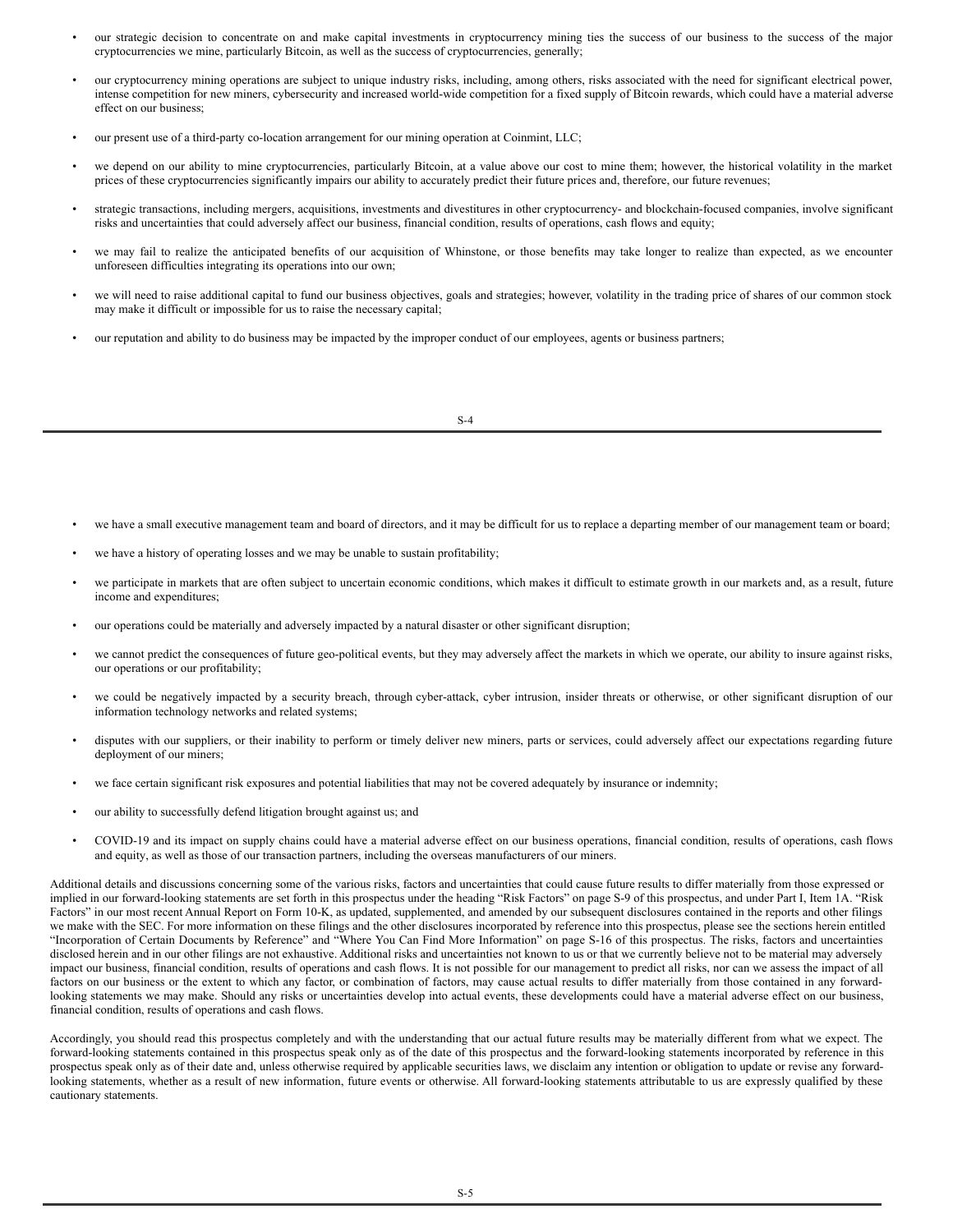#### **PROSPECTUS SUMMARY**

This summary highlights selected information from this prospectus and does not contain all of the information that you should consider in making your investment decision. You should carefully read the entire prospectus, any applicable prospectus supplement and related free writing prospectus, including the risks of investing in our securities discussed under the heading "Risk Factors" in this prospectus below, and those contained in any applicable prospectus supplement and related free writing prospectus, and under similar headings in the documents that are incorporated by reference into this prospectus. You should also carefully read the information incorporated by reference into this prospectus, including our financial statements, and the exhibits to the automatic registration statement of which this prospectus forms a *part.*

#### **ABOUT RIOT BLOCKCHAIN**

We are a leading cryptocurrency mining company operating in North America, focused on supporting the Bitcoin blockchain through the operation of our fleet of next generation cryptocurrency mining computers (known as "miners") and, through our wholly owned subsidiary, Whinstone US, Inc. ("Whinstone"), the operation of a commercial data center facility in Rockdale, Texas (the "Whinstone Facility") that is focused on providing colocation services in the cryptocurrency space. Our strategic focus is on maximizing our mining power (known as "hash rate") and efficiency by acquiring and deploying large numbers of next-generation miners that are more energyefficient than legacy miners previously deployed in the industry. We operate a fleet of "Antminers" manufactured by Bitmain Technologies Limited ("Bitmain") to mine Bitcoin. We expect to operate a miner fleet of over 80,000 Antminers after all deliveries under our purchase agreements with Bitmain have been fulfilled, which are expected to be completed in the fourth fiscal quarter of 2022, according to anticipated delivery schedules in our purchase agreements with Bitmain. Once all of these Antminers are fully deployed, our fleet is expected to achieve a hash rate capacity in excess of 7.7 exahash per second (EH/s) and to consume approximately 257 Megawatt hours (MWh) of energy, equating to an overall hash rate efficiency of 33 joules per terahash (J/TH), which we believe would make our fleet one of the largest and most efficient Bitcoin mining fleets in North America and in the industry. Our miners are deployed in our self-mining operation at the Whinstone Facility in Rockdale, Texas and, pursuant to the mining colocation services agreement we entered into with Coinmint, LLC ("Coinmint"), at Coinmint's Massena, New York data center facility.

We are also exploring innovative cryptocurrency mining technologies and other strategic initiatives as part of a continual effort to maximize the energy efficiency and cost effectiveness of its cryptocurrency mining activities.

#### *Whinstone Acquisition*

On May 26, 2021, we completed our acquisition of Whinstone pursuant to the Stock Purchase Agreement, dated as of April 8, 2021, with Northern Data AG ("Northern Data") and Whinstone. Upon the closing of our acquisition of Whinstone, Whinstone became our wholly owned subsidiary, and as part of the consideration paid, we issued 11,800,000 shares of our common stock, no par value per share, to Northern Data, as reported on our Current Report on Form 8-K filed with the SEC on May 26, 2021. As further consideration paid for our acquisition of Whinstone we entered into a shareholder agreement, dated as of May 26, 2021, with Northern Data (the "Shareholder Agreement"), which provides for, among other things, certain standstill restrictions, voting obligations and registration rights, pursuant to which we have registered the 11,800,000 shares of common stock issued to Northern Data.

#### *Whinstone Facility*

Whinstone, our wholly owned subsidiary, owns and operates the Whinstone Facility, a commercial data center located in Rockdale, Texas, which is among the largest Bitcoin mining and hosting facilities in North America. The Whinstone Facility provides third-party hosting services to other companies, including other cryptocurrency mining companies, through colocation services agreements, and also provides us with a self-owned facility where we can deploy our miners and carry out future strategic expansion initiatives.

As of the date of this prospectus, the Whinstone Facility has developed facilities with capacity to distribute 300 MWh of electrical power supplied to the Whinstone Facility pursuant to a long-term power supply agreement, and additional facilities under development with capacity to distribute 450 MWh of electrical power once completed, which is expected to bring the Whinstone Facility's total electrical power distribution capacity up to 750 MWh once completed. The Whinstone Facility is located on a 100-acre site hosting Bitcoin mining customers and Riot's self-mining in three buildings totaling 190,000 square feet, with additional buildings under development to expand our total electrical power distribution capacity to 750 MWh. The site is subject to a long-term lease agreement, with electricity provided via a longterm power supply agreement.

S-6

We expect the expanded Whinstone Facility to be completed by the end of 2022 and to include four additional buildings totaling approximately 240,000 square feet of finished space, with sufficient developed electricity power capacity to support an estimated 130,000 Antminer model S19j miners. We believe this expansion of the Whinstone Facility will provide sufficient capacity to enable us to deploy a significant quantity of our miners (including our current deployed fleet and those expected to be delivered in future shipments) in a self-hosted facility, while allowing Whinstone to continue to operate and grow its existing data center hosting business. We believe deploying our miners at the expanded Whinstone Facility has many advantages for our mining operations, including allowing us to operate our miners without incurring third-party colocation services fees and to do so at the fixed low energy costs available to the Whinstone Facility under its long-term power supply agreement. We also anticipate this that expansion of the Whinstone Facility will provide space for third-party miner colocation services and for other enterprise-level data center hosting services.

#### *Corporate Information*

Our principal executive offices are located at 202 6th Street, Suite 401, Castle Rock, CO 80104, and our telephone number is (303) 794-2000. Our website address is www.riotblockchain.com. The information contained on, or accessible through, our website is not part of this prospectus.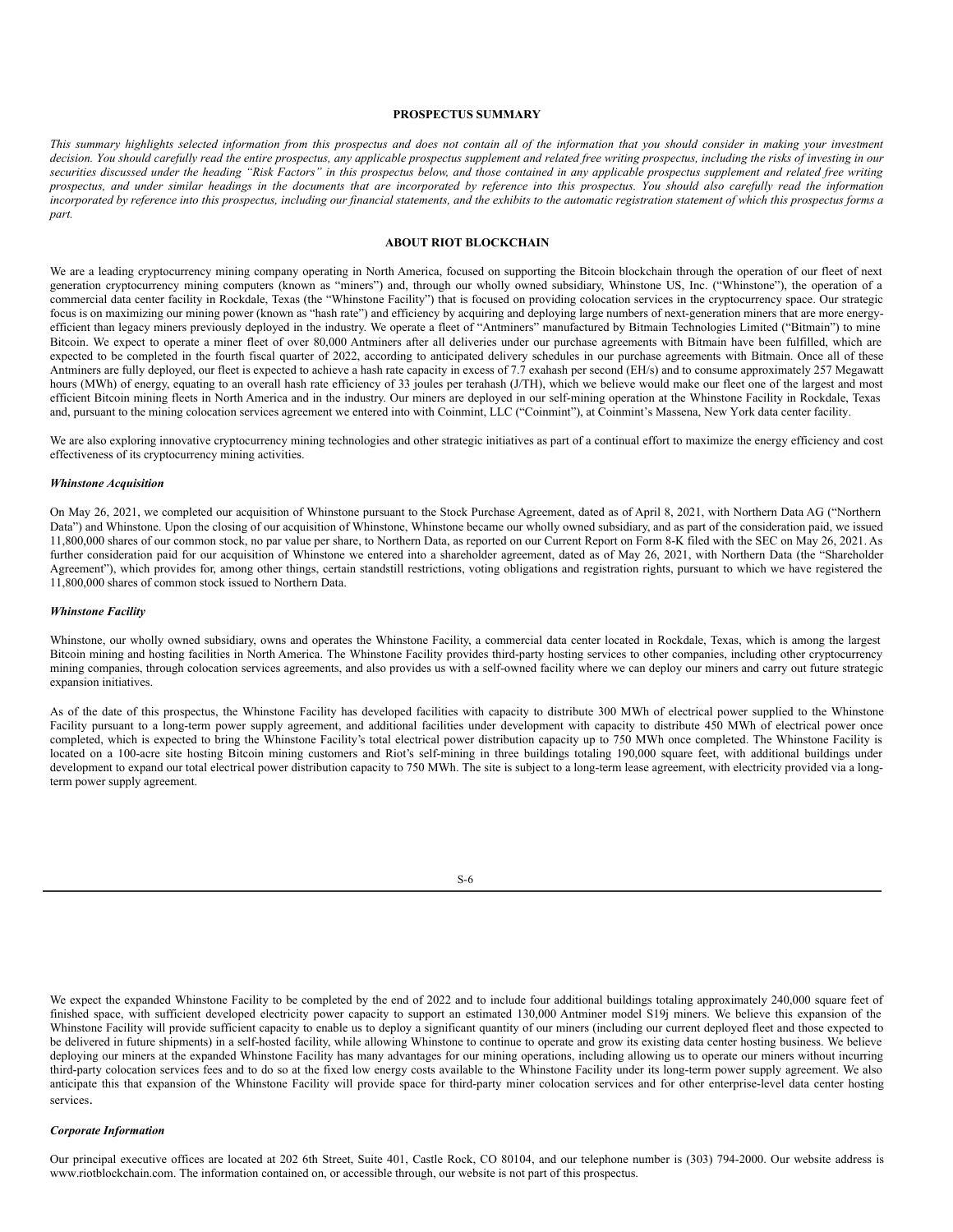**Securities Being Offered:** Shares of our common stock, no par value per share, having an aggregate initial offering price of up to \$600,000,000. **Number of Shares Outstanding Prior to this Offering (1):** 95,948,232 **Number of Shares Outstanding After this Offering**  $(2)$ **:** 111,504,363<sup>(3)</sup> **Plan of Distribution:** The shares are being offered for sale in an "at the market offering," as defined in Rule 415 under the Securities Act, in transactions that may be made from time to time through the sales agents. See "Plan of Distribution" on page S-14 of this prospectus. Use of **Proceeds:** As of the date of this prospectus, we intend to use the net proceeds from this offering for general corporate purposes, which may include, among other things, additions to working capital, satisfaction of corporate obligations, capital expenditures and acquisitions, investment in existing and future projects, and repurchases and redemptions of our common stock. See "Use of Proceeds" and "Risk Factors" on pages S-12 and S-9 of this prospectus. **Risk Factors: Investing in our securities involves a high degree of risk. Before making any** investment decision regarding our common stock, you should read and carefully consider the risks described in the section "Risk Factors" beginning on page S-9 of this prospectus and any applicable prospectus supplement or free-writing prospectus, as well as those disclosed in our most recent Annual Report on Form 10-K filed with the SEC, as well as those which may be disclosed in subsequent Quarterly Reports on Form 10-Q, Current Reports on Form 8-K and the other filings we subsequently make with the SEC. **Nasdaq Capital Market Trading Symbol:** "RIOT" **Transfer Agent and Registrar:** The transfer agent and registrar for our common stock is Equiniti Trust Corporation.

(1) At August 27, 2021.

- (2) The number of shares of our common stock to be outstanding immediately after this offering as shown above is based upon 95,948,232 shares of our common stock outstanding at August 27, 2021, including 11,800,000 shares of our common stock, no par value per share, that we issued to Northern Data in connection with our acquisition of Whinstone. Excludes:
	- 2,199 shares issuable upon the conversion of 2,199 shares of our 2% Series B Convertible Preferred Stock;
	- 12,000 shares underlying fully vested options to purchase shares of our common stock at the option strike price of \$4.09 per share issuable under our 2019 Equity Incentive Plan, as amended (the "2019 Equity Plan");
	- 693,683 shares issuable upon settlement of 693,683 restricted stock units granted under the 2019 Equity Plan, of which 57,838 are vested and 635,845 remain unvested subject to regular vesting schedules; and
	- 3,907,903 shares of common stock reserved for future issuance under the 2019 Equity Plan.
- (3) Assumes sales of shares of our common stock in the total aggregate amount of \$600,000,000 at a price of \$38.57, the reported sales price of shares of our common stock on The Nasdaq Capital Market on August 27, 2021. The actual number of shares issued will vary depending on the actual price at which the shares are sold under this offering.

#### **RISK FACTORS**

Investing in our common stock involves a high degree of risk. Before making an investment decision, you should carefully consider the risks, uncertainties and other factors described under Part I, Item 1A. "Risk Factors" in our most recent Annual Report on Form 10-K, as well as those which may be disclosed in our subsequent Quarterly Reports on Form 10-Q and Current Reports on Form 8-K, including, without limitation, the supplemental risk factors disclosed on Exhibit 99.3 to our Current Report on Form 8-K filed on May 26, 2021 in connection with our acquisition of Whinstone, and in the other filings we make with the SEC, which are incorporated by reference into this prospectus. In addition, we have identified the risks, factors, and uncertainties relating to the offering of our common stock pursuant to this prospectus described below under the caption "Risks Relating to this Offering" and elsewhere throughout this prospectus.

The risks, uncertainties and other factors discussed in this prospectus and the foregoing filings are not exhaustive. Additional risks and uncertainties not known to us or that we

**THE OFFERING**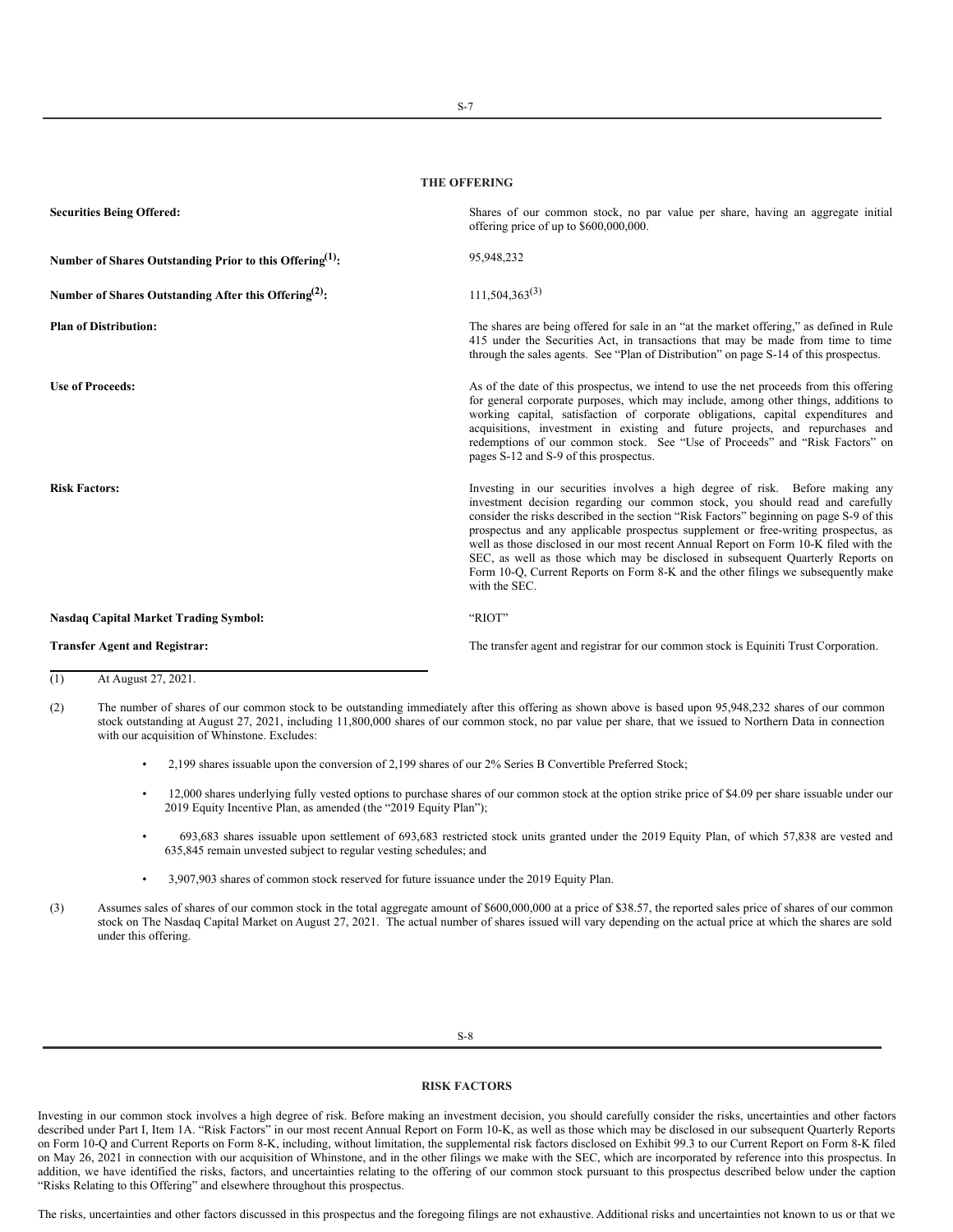currently believe not to be material may adversely impact our business, financial condition, results of operations and cash flows. It is not possible for our management to predict all risks, nor can we assess the impact of all factors on our business or the extent to which any factor, or combination of factors, may cause actual results to differ materially from our expectations. Should any of these risks or uncertainties develop into actual events, they could have a material adverse effect on our business, financial condition, results of operations and cash flows, and the trading price of our common stock could decline. As a result, you could lose part or all of your investment.

For more information regarding the incorporation of information herein by reference and the filings we make with the SEC, please see the sections "Where You Can Find More Information" and "Incorporation of Certain Documents by Reference" on page S-16 of this prospectus.

#### **Risks Relating to this Offering**

#### Future sales or other issuances of our common stock could adversely affect the market for our common stock, which has historically been subject to significant share price *volatility.*

Sales of a substantial number of shares of our common stock, or the perception by the market that those sales could occur, whether through this offering or other offerings of our securities, including an offering of our securities by a selling stockholder identified in any prospectus or prospectus supplement, could adversely affect the market for our common stock, which has historically been subject to significant share price volatility. As a result of this adverse effect on the market for our common stock and the significant historical volatility we have observed with respect to shares of our common stock, investors purchasing shares in the offering covered by this prospectus at present market prices could experience difficulty in selling the shares at prices at or above the price paid to acquire them, and they may lose some or all of the value of their investment. In addition, the adverse effect of these factors on the market for our securities could make it more difficult for us to raise funds through future equity offerings (including the offering covered by this prospectus), which could adversely affect our plans for expansion of the Whinstone Facility or other capital-intensive projects we may now or in the future wish to undertake. Further, the issuance and sale of a significant number of our securities could cause our current stockholders' holdings to be significantly diluted. In addition, our current stockholders' holdings may also be diluted if we enter into arrangements with third parties permitting us to issue shares of common stock in lieu of certain cash payments, or if we otherwise agree to sell shares at less than prevailing market prices.

#### We have broad discretion to use the net proceeds from this offering and our investment of these proceeds pending any such use may not yield a favorable return.

Our management has broad discretion as to how to spend the proceeds from this offering and may spend these proceeds in ways with which our stockholders may not agree and on substantial capital expenditures or investments that are based on current assumptions which may prove to be inaccurate. For example, we may use a substantial portion of the proceeds we receive from this offering to repurchase previously issued securities in an effort to decrease the liquidity of our common stock, which could inadvertently lead to other investors selling large numbers of their shares into the market, causing the market price for our common stock to decline. Or, we may use the proceeds to purchase new Bitcoin mining hardware or to fund part of the ongoing capital improvement projects at the Whinstone Facility, which are subject to fluctuating demand and high labor and material costs. Management cannot guarantee that its decisions regarding its use of the proceeds from this offering will produce gainful returns or have any beneficial impact on our business, cash flows and results of operations, which could adversely affect your investment.

S-9

#### This offering is being conducted on a "commercially reasonable efforts" basis; we cannot guarantee success in raising additional capital in this offering.

Pursuant to the terms of the sales agreement, the sales agents are required to exercise "commercially reasonable efforts," rather than its best efforts, in attempting to sell the shares of our common stock offered under this prospectus. As a "commercially reasonable efforts" offering, there can be no assurance that the offering contemplated hereby will ultimately be consummated and, accordingly, we may not raise any additional capital. Therefore, we may be unable to sell most, or any, of the shares of our common stock offered for sale pursuant to this prospectus.

If we are unable to raise additional capital through the offering contemplated in this prospectus, we may not be able to continue to fund our operations and we may have to reduce or even halt our operations entirely. Our failure to raise additional capital through the offering contemplated in this prospectus may cause us to cease as a going concern and investors in our securities may lose their entire investment.

#### The actual number of shares we will issue and the aggregate proceeds resulting from sales made under the sales agreement, at any one time or in total, is uncertain.

Subject to certain limitations in the sales agreement and in compliance with applicable law, we have the discretion to deliver a placement notice to the sales agents at any time throughout the term of the sales agreement. The number of shares sold by the sales agents after we deliver a placement notice will fluctuate based on the market price of the common stock during the sales period and limits we set with the sales agents. Because this offering can be terminated at any time and the price per share of each share sold will fluctuate based on the market price of our common stock during the sales period, it is not possible at this stage to predict the number of shares that will be ultimately issued or the aggregate proceeds to be raised in connection with the sales under the sales agreement.

#### Purchasers in this offering will experience immediate and substantial dilution in the book value of their investment.

The public offering price of our common stock is substantially higher than the net tangible book value per share of our common stock as of June 30, 2021, before giving effect to this offering. Assuming we sell all \$600,000,000 of shares of our common stock being offered by this prospectus at an assumed public offering price of \$38.57 per share (which was the reported closing sales price per share of our common stock on August 27, 2021), we will have 111,504,363 shares of common stock issued and outstanding after completion of this offering.

After deducting estimated offering expenses and estimated sales agent commissions payable by us, our adjusted net tangible book value per share, after giving effect to the sale of shares of our common stock in the aggregate amount of \$600,000,000 at the assumed offering price of \$38.57 per share, would be approximately \$8.04. Accordingly, purchasers of shares of our common stock in this offering will incur immediate and substantial dilution of approximately \$30.53 per share, representing the difference between the net tangible book value per share of our securities after the offering and the net tangible book value per share of our securities prior to the offering. If the price at which the shares of our common stock are sold in this offering increases, the dilution experienced by such purchasers will increase proportionately. Furthermore, if previously issued and outstanding options or warrants are exercised, or if additional derivative securities are issued, you could experience further dilution upon their conversion into shares of our common stock. For a further description of the dilution that our stockholders will experience immediately after this offering, see the section "Dilution" on page S-13 of this prospectus.

#### The common stock is being offered on an "at-the-market" basis; therefore, investors who buy shares at different times will likely pay different prices for their shares.

Investors who purchase shares in this offering at different times will likely pay different prices, and so may experience different outcomes in their investment results. We will have discretion, subject to market demand, to vary the timing, prices and numbers of shares sold, and there is no minimum or maximum sales price. Investors may experience a decline in the value of their shares as a result of share sales made at prices lower than the prices they paid.

#### Because we do not anticipate paying any cash dividends on our capital stock in the foreseeable future, capital appreciation, if any, will be your sole source of gain.

We did not declare a dividend during the years ended December 31, 2019 or 2020, and we currently do not anticipate declaring a dividend in the future. Further, we plan to retain all of our future earnings, if any, to finance the operation, development and growth of our business. In addition, the terms of any future debt or credit agreements may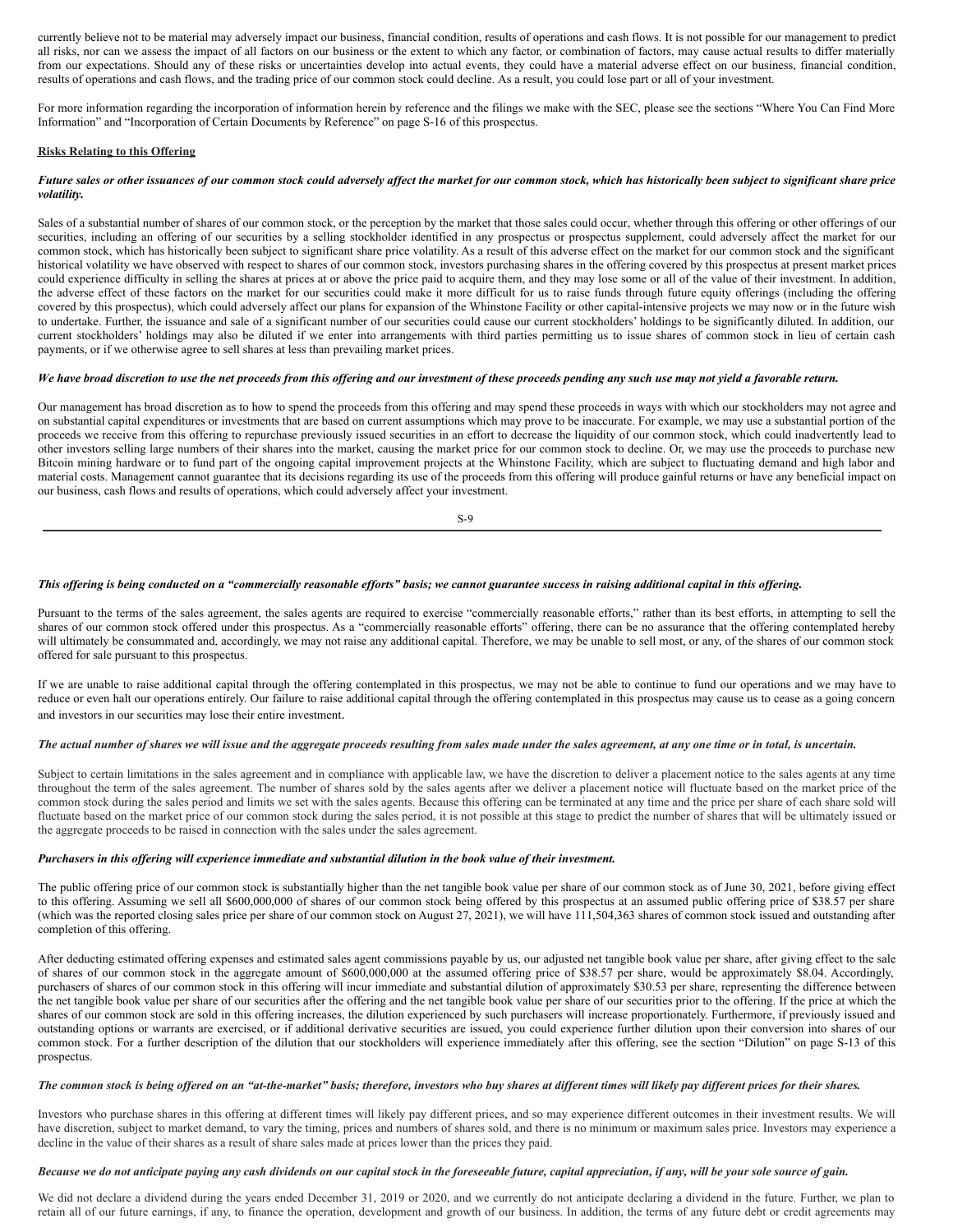preclude us from paying dividends. As a result, capital appreciation, if any, of our common stock will be your sole source of gain for the foreseeable future.

S-10

#### **DESCRIPTION OF COMMON STOCK**

The following description of our capital stock is not complete and may not contain all the information you should consider before investing in the shares of our common stock offered pursuant to this prospectus. This description is summarized from, and qualified in its entirety by reference to, our Articles of Incorporation, as amended, our Bylaws, as amended, and the certificates of designation related to our designated preferred stock, which have been filed with the SEC, as well as the applicable provisions of the Nevada Revised Statutes Chapter 78 and the associated provisions of the Nevada Administrative Code. See the sections "Where You Can Find More Information" and "Incorporation *of Certain Documents by Reference" on page S-16 of this prospectus.*

#### **Common Stock**

*Authorized Shares.* We have authorized 170,000,000 shares of common stock, no par value per share, for issuance. At August 27, 2021, there were 95,948,232 shares of our common stock issued and outstanding. As of the date of this prospectus, only our common stock is registered pursuant to Section 12 of the Exchange Act, and only shares of our common stock are being offered for sale pursuant to this prospectus.

*Listing.* Shares of our common stock are listed on the Nasdaq Capital Market under the trading symbol "RIOT."

*Voting Rights.* Holders of shares of our common stock are entitled to one vote for each share of common stock standing in such stockholder's name on the records of the Company on all matters submitted to a stockholder vote, with no cumulative voting rights. Except as otherwise provided in our Articles of Incorporation, Bylaws, the rules of any stock exchange applicable to us, applicable provisions of the Nevada Revised Statutes, or any other applicable law or regulations, matters submitted to a stockholder vote require the affirmative vote of the holders of a majority of the shares of our capital stock present and voting at the applicable stockholders' meeting to be approved. See the section entitled "Structure of Board of Directors; Director Elections and Terms of Office" under "Corporate Governance" on Page S-11 for further details regarding the voting rights of our common stock.

*Conversion and Redemption Rights.*Shares of our common stock have no conversionary rights and are not subject to any rights of redemption by operation of a sinking fund or otherwise.

*Dividend Rights.* Subject to any preferential rights of holders of our preferred stock, if any, or any restrictions on the payments of dividends imposed under the terms of our indebtedness, if any, holders of our common stock shall be entitled to receive their *pro rata* shares of such dividends as may be declared from time to time by our board of directors, in its discretion, from legally available funds, based upon such holders' proportionate ownership of the shares of our capital stock outstanding at the time such dividends are declared.

Liquidation Rights. Subject to any preferential rights of holders of our preferred stock, if any, in the event of a liquidation, dissolution or winding up of the Company, holders of our common stock shall be entitled to participate *pro rata* in all assets of the Company that remain after payment of the Company's liabilities, including satisfaction of all indebtedness of the Company then outstanding, based upon such holders' proportionate ownership of the shares of our capital stock then outstanding.

*Preemptive Rights.* Shares of our common stock have no pre-emptive rights to purchase or subscribe for any of our capital stock or other securities. Thus, if additional shares of our common stock are issued, the current holders of our common stock will own a proportionately smaller interest in a larger number of outstanding shares of common stock to the extent that they do not participate in the additional issuance.

*Transfer Agent and Registrar.* The transfer agent and registrar for our common stock is Equiniti Trust Corporation.

#### **Corporate Governance**

Structure of Board of Directors; Director Elections and Terms of Office. Our Bylaws provide for election of nominees to our board of directors by plurality vote of our stockholders present and entitled to vote at a meeting of our stockholders called for the purpose of electing nominees to serve on our board of directors. Therefore, those nominees for our board of directors receiving the most affirmative votes at a given stockholders' meeting shall be elected as directors for the applicable term. Once elected, directors serve until the end of the term of office and their successor has been duly qualified to serve and elected by our stockholders, or his or her earlier death, resignation, or removal.

Our Bylaws permit our board to be divided into three classes, with each class serving a staggered three-year term. Each of our directors is currently serving a term that expires at our next annual meeting of stockholders and when his or her successor is duly elected and qualified. If implemented, a classified board structure could have the effect of making the removal of incumbent directors more time consuming and difficult, and, therefore may discourage a third party from making a tender offer or otherwise attempting to obtain control of us, even though such an attempt might be beneficial to us and our stockholders.

S-11

*Quorum for Conducting Business*. Our Bylaws provide that, to conduct business at a meeting of our stockholders, holders of shares representing at least one-third of the issued and outstanding shares of our capital stock entitled to vote at such meeting, whether represented in person or by proxy, must be present to establish a quorum.

*Exclusive Forum.* Article XIV of our Bylaws, as amended, provides that, to the fullest extent permitted by law, and unless we consent to the selection of an alternative forum, the state and federal courts in and for the State of New York shall be the sole and exclusive forum for the resolution of certain actions and proceedings that may be initiated by our stockholders, and that, by purchasing our securities, our stockholders are deemed to have notice of and consented to this forum selection clause. Under Article XIV of our Bylaws, the following claims are subject to this forum selection clause: (a) any derivative action or proceeding brought on behalf of the Company; (b) any action asserting a claim of breach of a fiduciary duty owed by any director, officer or other employee of the Company to the Company or the Company's stockholders; (c) any action asserting a claim against the Company arising pursuant to any provision of the Nevada Revised Statutes or the Company's Articles of Incorporation or Bylaws, in each case as amended; or (d) any action asserting a claim governed by the internal affairs doctrine.

By its terms, the forum selection clause in our Bylaws applies to the foregoing claims to the fullest extent permitted by law, and, as such, should not be interpreted as precluding our stockholders from bringing claims under the Exchange Act in the appropriate federal court with jurisdiction over such claims, as provided by Section 27 of the Exchange Act. Likewise, the forum selection clause in our Bylaws should not be interpreted as precluding our stockholders from bringing claims under the Securities Act in the appropriate state or federal court with jurisdiction over such claims, as provided by Section 22 of the Securities Act.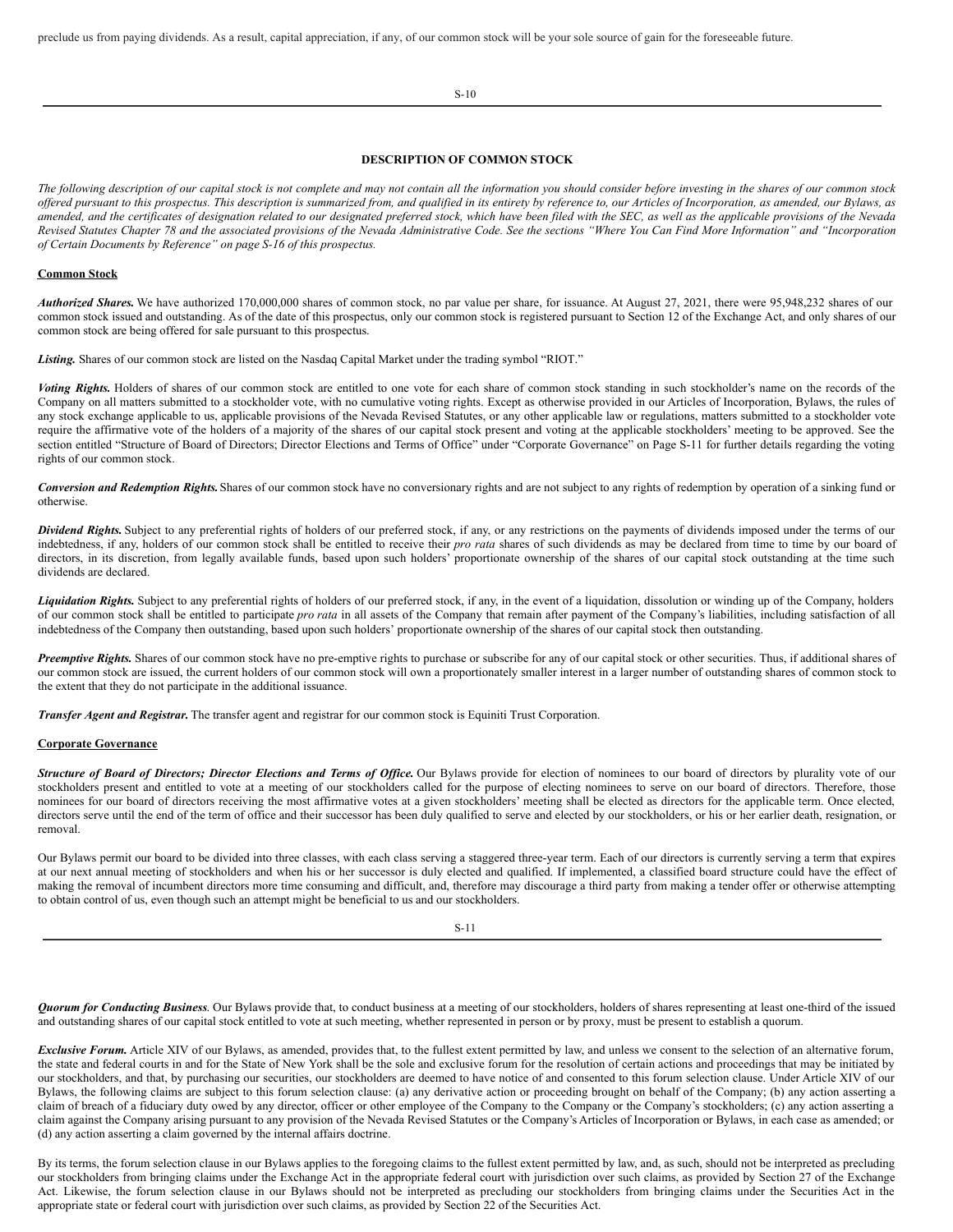We believe the choice-of-forum provision in our Bylaws will help provide for the orderly, efficient, and cost-effective resolution of legal issues affecting us by designating courts located in the State of New York as the exclusive forum for cases involving such issues. However, this provision may limit a stockholder's ability to bring a claim in a judicial forum that it believes to be favorable for disputes with us or our directors, officers, employees, or agents, which may discourage such actions against us and our directors, officers, employees, and agents.

*Nevada Anti-Takeover Statute.* Certain provisions of Nevada law described below may make us a less attractive candidate for acquisition, which may adversely impact the value of the shares of our capital stock held by our stockholders. We have not opted out of these provisions in our bylaws, as permitted under the Nevada Revised Statutes.

Nevada Revised Statutes Sections 78.411 through 78.444 (the "Nevada Combination with Interested Stockholders Statute") generally prohibit "combinations" including mergers, consolidations, sales and leases of assets, issuances of securities and similar transactions by a Nevada corporation having a requisite number of stockholders of record (of which we are one) with any person who beneficially owns (or any affiliate or associate of the Company who within the previous two years owned), directly or indirectly, 10% or more of the voting power of the outstanding voting shares of the Company (an "interested stockholder"), within two years after such person first became an interested stockholder unless (i) the board of directors of the Company approved the combination or transaction by which the person first became an interested stockholder before the person first became an interested stockholder or (ii) the board of directors of the Company has approved the combination in question and, at or after that time, such combination is approved at an annual or special meeting of the stockholders of the target corporation, and not by written consent, by the affirmative vote of holders of stock representing at least 60% of the outstanding voting power of the target corporation not beneficially owned by the interested stockholder or the affiliates or associates of the interested stockholder. The Nevada Combination with Interested Stockholders Statute does not apply to combinations with an interested stockholder after the expiration of four years from when the person first became an interested stockholder.

*Dividend Policy.* We did not declare or pay any cash dividends on our common stock during the fiscal years ended December 31, 2019 or 2020, and, as of the date of this prospectus, we do not reasonably anticipate paying any cash dividends in the near future. Any future determination to pay dividends will be at the discretion of our board of directors.

#### **USE OF PROCEEDS**

We may issue and sell shares of our common stock having aggregate gross sales proceeds of up to \$600,000,000 from time to time (before deducting sales agent commissions and expenses). Because there is no minimum offering amount required as a condition to close this offering, the actual total public offering amount, commissions, and proceeds to us, if any, are not determinable at this time. There can be no assurance that we will sell any shares under or fully utilize the sales agreement as a source of financing.

We intend to use the net proceeds from the sale of our common stock under this prospectus for general corporate purposes, which may include, among other things, additions to working capital, satisfaction of corporate obligations, capital expenditures and acquisitions, investment in existing and future projects, and repurchases and redemptions of our common stock. We will have significant discretion in the use of any net proceeds and investors in our securities will be relying on the judgment of our management regarding the application of the proceeds of any sale of securities.

S-12

#### **DILUTION**

If you invest in our common stock, your interest will be diluted to the extent of the difference between the price per share you pay in this offering and the net tangible book value per share of our common stock immediately after this offering.

As of June 30, 2021, our net tangible book value was approximately \$308,477,000, or \$3.22 per share of common stock, based on 95,948,232 shares issued and outstanding at June 30, 2021. Net tangible book value per share represents the amount of our total tangible assets, less total liabilities, divided by the total number of shares of our common stock issued and outstanding.

After giving effect to the assumed sale of 15,556,131 shares of our common stock at the assumed offering price of \$38.57 per share (the reported closing sales price of our common stock on the Nasdaq Capital Market on August 27, 2021), representing the maximum initial aggregate offering price under this prospectus of \$600,000,000, and after deducting the estimated offering expenses and sales agent commissions payable by us, our adjusted net tangible book value as of June 30, 2021 would have been approximately \$896,242,000, or approximately \$8.04 per share of common stock, based on 111,504,363 shares issued and outstanding (excluding shares issuable upon conversion of certain vested and unvested options to purchase shares and other conversionary rights, as described below). This would represent an immediate increase in adjusted net tangible book value of approximately \$4.82 per share to existing stockholders and an immediate dilution in adjusted net tangible book value of approximately \$30.53 per share to new investors purchasing shares of common stock in this offering.

The following table illustrates, for illustrative purposes only, the change in net tangible book value on a per share basis resulting from the assumed sale of all of the shares of common stock available for issuance under this prospectus:

| Assumed public offering price per share:                                                              |  |      |  | 38.57 |
|-------------------------------------------------------------------------------------------------------|--|------|--|-------|
| Net tangible book value per share as of June 30, 2021:                                                |  |      |  |       |
| Increase in net tangible book value per share attributable to this offering:                          |  | 4.82 |  |       |
| Adjusted net tangible book value per share as of June 30, 2021, after giving effect to this offering: |  |      |  | 8.04  |
| Dilution in net tangible book value per share to investors purchasing shares in this offering:        |  |      |  | 30.53 |

This offering is being made pursuant to Rule 415 under the Securities Act and the actual sales price of shares of our common stock will vary from time to time based on prevailing market prices. Accordingly, the actual dilution experienced by purchasers of our common stock, as well as the total number of shares sold, may increase or decrease with the actual price per share of our common stock sold in this offering. For example, a decrease in the price at which the shares are actually sold in this offering of \$1.00 per share from the assumed offering price of \$38.57 per share shown in the table above (assuming all of our common stock in the aggregate amount of \$600,000,000 is sold at that reduced price) would result in an adjusted net tangible book value per share after the offering of approximately \$8.01 and result in an immediate dilution in the adjusted net tangible book value of approximately \$29.56 per share to new purchasers of our common stock in this offering. Conversely, assuming all of our common stock in the aggregate amount of \$600,000,000 sold, an increase in the price at which the shares are actually sold in this offering of \$1.00 per share from the assumed offering price of \$38.57 per share would result in an adjusted net tangible book value after the offering of approximately \$8.07 per share and an immediate dilution in adjusted net tangible book value of approximately \$31.50 per share to purchasers of our common stock in this offering.

The foregoing table and computations are based on 95,948,232 shares of our common stock issued and outstanding at June 30, 2021, which excludes: (i) 2,199 shares issuable upon the conversion of 2,199 shares of our 2% Series B Convertible Preferred Stock; (ii) 12,000 shares underlying fully vested options to purchase shares of our common stock at the option strike price of \$4.09 per share issuable under our 2019 Equity Incentive Plan, as amended (the "2019 Equity Plan"); (iii) 693,683 shares issuable upon settlement of 693,683 restricted stock units granted under the 2019 Equity Plan, of which 57,838 are vested and 635,845 remain unvested subject to regular vesting schedules; and (iv) 3,907,903 shares of common stock reserved for future issuance under the 2019 Equity Plan.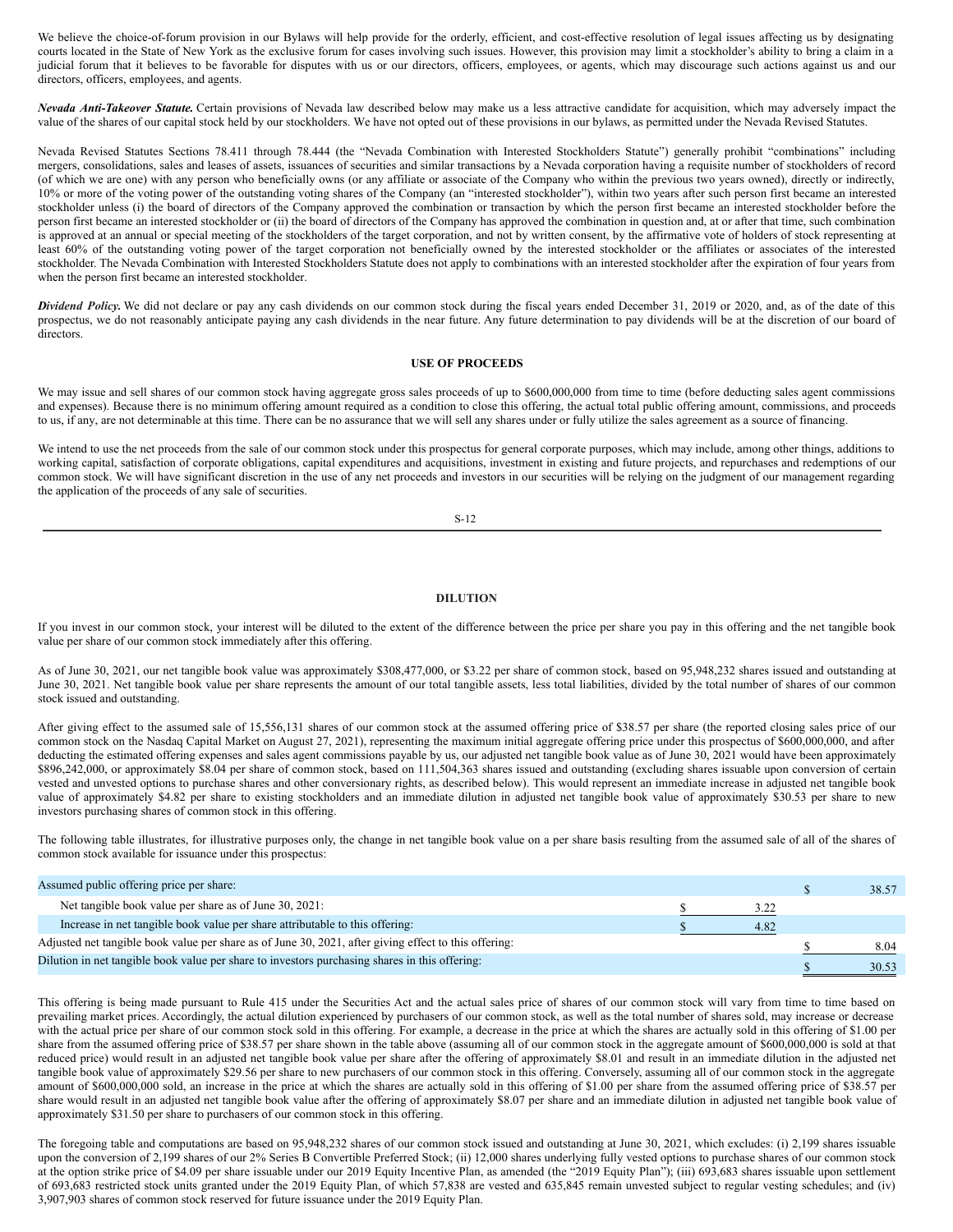To the extent we issue in the future, shares in connection with the exercise of the foregoing warrants and/or options, or in settlement of these restricted stock units, or if we issue additional shares under the 2019 Equity Plan, further dilution of the net tangible book value of shares of our common stock may result. In addition, we may choose to raise additional capital to accommodate our strategic plans or market conditions, even if we believe we have sufficient funds for our current or future operating plans. To the extent we raise this additional capital through the sale of equity or convertible debt securities at prices below the prevailing market price, the issuance of these securities could result in further dilution to our stockholders.

#### **PLAN OF DISTRIBUTION**

We have entered into a sales agreement with the sales agents, under which we may issue and sell from time to time up to an aggregate of \$600,000,000 of our common stock through the sales agents acting as our agent or principal. Sales of our common stock, if any, will be made at market prices by any method that is deemed to be an "at the market offering" as defined in Rule 415(a)(4) under the Securities Act, including sales into the Nasdaq Capital Market or any other existing trading market for shares of our common stock, or any other method permitted by law.

From time to time during the term of the sales agreement, we may deliver a placement notice to the sales agents specifying the length of the selling period, the amount of common stock to be sold and the minimum price below which sales may not be made. Subject to the terms and conditions of the sales agreement, the sales agents will use commercially reasonable efforts to sell our common stock, but are not required to sell any specific number or dollar amount of our common stock.

We or the sales agents may suspend the offering of our common stock made through the sales agents under the sales agreement upon proper notice to the other, at which time the placement notice will immediately terminate. We may also instruct the sales agents not to sell any common stock if the sales cannot be effected at or above the price designated by us in any such instruction. Sales of our common stock as contemplated in this prospectus will be settled through the facilities of The Depository Trust Company or by such other means as we and the sales agents may agree upon. Settlement for sales of our common stock will occur, unless we specify otherwise, on the second trading day following the date any sales were made. There is no arrangement for funds to be received in an escrow, trust or similar arrangement.

The aggregate compensation payable to the sales agents equals up to 3.0% of the gross sales price of the shares of our common stock sold pursuant to the sales agreement. We have also agreed to reimburse certain outside legal expenses incurred by the sales agents, including, in connection with the execution of the sales agreement, certain fees and disbursements of the sales agents' legal counsel in an amount not to exceed \$75,000 in the aggregate, in addition to certain ongoing disbursements of their legal counsel. In accordance with Financial Industry Regulatory Authority Rule 5110, these reimbursed fees and expenses are deemed sales compensation for the offering. As set forth under Part II, Item 14. "Other Expenses of Issuance and Distribution" of the automatic registration statement of which this prospectus forms a part, we estimate that the total expenses for the offering payable by us, excluding commissions payable to the sales agents under the terms of the sales agreement, will be approximately \$235,000.

The remaining sales proceeds, after deducting any expenses payable by us and any transaction fees imposed by any governmental, regulatory, or self-regulatory organization in connection with the any sales, will equal our net proceeds for the sale of such common stock. As there is no minimum offering amount required as a condition to close this offering, the actual total public offering amount, commissions, and proceeds to us, if any, are not determinable as of the filing of this prospectus.

To the extent required by Regulation M, the sales agents will not engage in any market making activities involving our shares of common stock while the offering is ongoing under this prospectus. The sales agents and their affiliates may in the future provide various investment banking and other financial services for us and our affiliates, for which services they may in the future receive customary fees. In connection with the sale of the common stock on our behalf, the sales agents will be deemed to be an "underwriter" within the meaning of the Securities Act and, therefore, the compensation we have agreed to pay the sales agents under the sales agreement will be deemed to be underwriting commissions or discounts.

We have agreed to provide indemnification and contribution to the sales agents (and their respective partners, members, directors, officers, employees and agents) against certain civil liabilities, including liabilities under the Securities Act.

The offering of our common stock pursuant to the sales agreement will terminate upon the termination of the sales agreement as permitted therein. We and each of the sales agents (solely on its own behalf), may terminate the sales agreement at any time upon five days' prior notice.

The foregoing description of the sales agreement is qualified in its entirety by reference to the full text of the sales agreement, dated as of August 31, 2021, by and between Riot Blockchain, Inc. and the sales agents, a copy of which is included as Exhibit 1.2 to the automatic registration statement of which this prospectus forms a part.

S-14

#### **LEGAL MATTERS**

The validity of the issuance of the securities offered by this prospectus have been passed upon for us by Lewis Roca Rothgerber Christie LLP, Las Vegas, Nevada. Additionally, Rogers Towers, P.A., counsel to the Company, has passed upon certain legal matters pertaining to the filing of this prospectus and the sales agreement between the Company and the sales agents referenced herein. Covington & Burling LLP acted as counsel to the sales agents in connection with this offering.

#### **EXPERTS**

The consolidated financial statements of Riot Blockchain, Inc. and Subsidiaries as of December 31, 2020 and 2019 and for each of the two years in the period ended December 31, 2020, have been audited by Marcum LLP, independent registered public accounting firm, as stated in their report, which is incorporated herein by reference. Such consolidated financial statements of Riot Blockchain, Inc. and Subsidiaries are incorporated in this prospectus by reference in reliance on the report of such firm given upon their authority as experts in accounting and auditing.

The financial statements of Whinstone US, Inc. as of and for the year ended December 31, 2020 and 2019, which are incorporated in this prospectus by reference from the Current Report on Form 8-K/A of Riot Blockchain, Inc. filed with the SEC on August 12, 2021, have been audited by Malcolm M. Dienes, LLC, an independent audit firm, as stated in their report contained in the audited consolidated financial statements of Whinstone US, Inc. as of and for the years ended December 31, 2020 and 2019, and the note related thereto, filed as Exhibit 99.1 to such Current Report on Form 8-K/A. Such financial statements have been incorporated by reference in this prospectus in reliance upon the report of such independent audit firm given upon their authority as experts in accounting and auditing**.**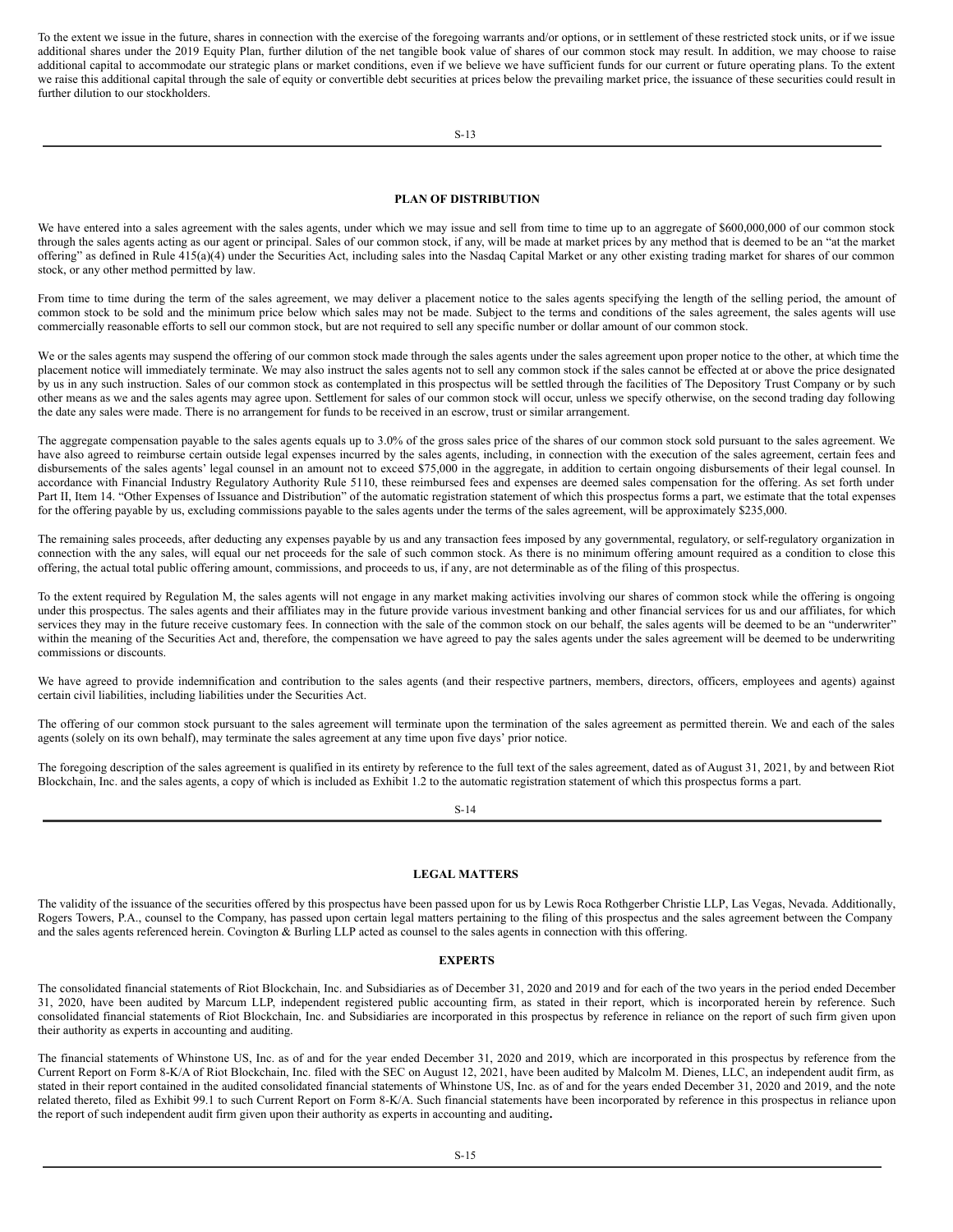#### **WHERE YOU CAN FIND MORE INFORMATION**

This prospectus does not contain all of the information included in the automatic registration statements of which it forms a part, including certain exhibits and schedules and those items we incorporate by reference herein. We file annual, quarterly and special reports, along with other information, including the automatic registration statement of which this prospectus forms a part, with the SEC. The filings we make with the SEC are available to the public over the Internet at the SEC's website at http://www.sec.gov. Our filings with the SEC are also available on our website, https://www.riotblockchain.com/ under the heading "Investors." The information on this website is not incorporated by reference into, and does not constitute a part of, this prospectus.

#### **INCORPORATION OF CERTAIN DOCUMENTS BY REFERENCE**

The SEC permits us to "incorporate by reference" the information contained in documents we file with the SEC, which means that we can disclose important information to you by referring you to those documents rather than by including them in this prospectus. Information that is incorporated by reference herein is considered to be part of this prospectus and you should read it with the same care that you read this prospectus. Information that we file later with the SEC will automatically update and supersede the information that is either contained, or incorporated by reference, in this prospectus, and will be considered to be a part of this prospectus from the date those documents are filed. We have filed with the SEC, and incorporate by reference in this prospectus the following:

- Our Annual Report on [Form](http://www.sec.gov/Archives/edgar/data/1167419/000107997321000221/riot10k1220.htm) 10-K for the fiscal year ended December 31, 2020, as filed with the SEC on March 31, 2021 as [amended](http://www.sec.gov/Archives/edgar/data/1167419/000107997321000326/riot_10kaixb-123120.htm) by a filing made with the SEC on April 30, 2021;
- Our Quarterly Reports on Form 10-Q for the [quarterly](http://www.sec.gov/Archives/edgar/data/1167419/000107997321000383/riot10qq1-0321.htm) period ended March 31, 2021 as filed with the SEC on May 17, 2021, and [thequarterly](http://www.sec.gov/Archives/edgar/data/1167419/000107997321000828/riot10qq2-0621.htm) period ended June 30, 2021, as filed with the SEC on August 23, 2021;
- Our Current Reports on Form 8-K (excluding any reports or portions thereof that are deemed to be furnished and not filed, as provided therein) filed with the SEC on: [February](http://www.sec.gov/Archives/edgar/data/1167419/000107997321000074/riot_8k-pilot.htm) 10, 2021; [March](http://www.sec.gov/Archives/edgar/data/1167419/000107997321000184/riot_8k-0321.htm) 17, 2021; [April](http://www.sec.gov/Archives/edgar/data/1167419/000107997321000264/riot_8k-040821v2.htm) 7, 2021 [\(excluding](http://www.sec.gov/Archives/edgar/data/1167419/000107997321000537/riot_8k.htm) Item 7.01); April 9, [2021](http://www.sec.gov/Archives/edgar/data/1167419/000107997321000481/riot_8k-060721.htm); [May](http://www.sec.gov/Archives/edgar/data/1167419/000107997321000426/riot_8k-052621.htm) 24, 2021; May 26, 2021 (excluding Item 7.01); June 8, 2021; August 16, 2021; and on Form 8-K/A, on **[August](http://www.sec.gov/Archives/edgar/data/1167419/000107997321000745/riot_8ka-v3.htm) 12**, 2021; and
- The description of our common stock contained in our registration statement o[nForm](http://www.sec.gov/Archives/edgar/data/1167419/000107997307000759/apnb_form8a-082207.htm) 8-A, filed pursuant to Section 12(b) of the Exchange Act on August 27, 2007, including any amendment or report filed for the purpose of updating that description.

We also incorporate by reference all additional documents that we file with the SEC under the terms of Sections 13(a), 13(c), 14 or 15(d) of the Exchange Act that are made after the date of this prospectus but prior to the termination of the offering of the shares covered by this prospectus. We are not, however, incorporating, in each case, any documents or information that we are deemed to furnish and not file in accordance with SEC rules.

You may request, and we will provide you with, a copy of these filings, at no cost, by calling us at (303) 794-2000 or by writing to us at the following address: Riot Blockchain, Inc., Attn: Jeffrey G. McGonegal, Chief Financial Officer, 202 6<sup>th</sup> Street, Suite 401 Castle Rock, CO 80104.



#### **RIOT BLOCKCHAIN, INC. \_\_\_\_\_\_\_\_\_\_\_\_\_\_\_\_\_\_\_\_\_\_\_\_\_\_\_\_\_**

#### **PROSPECTUS \_\_\_\_\_\_\_\_\_\_\_\_\_\_\_\_\_\_\_\_\_\_\_\_\_\_\_\_\_**

**UP TO \$600,000,000 OF SHARES OF COMMON STOCK, NO PAR VALUE PER SHARE \_\_\_\_\_\_\_\_\_\_\_\_\_\_\_\_\_\_\_\_\_\_\_\_\_\_\_\_\_**

*Sales Agents*

**Cantor B. Riley FBR BTIG Compass Point Roth Capital Partners**

**August 31, 2021**

#### **PART II INFORMATION NOT REQUIRED IN PROSPECTUS**

#### **Item 14. Other Expenses of Issuance and Distribution.**

The following table sets forth the costs and expenses payable by the Registrant in connection with this offering of the securities being registered, other than underwriting commissions and discounts.

S-16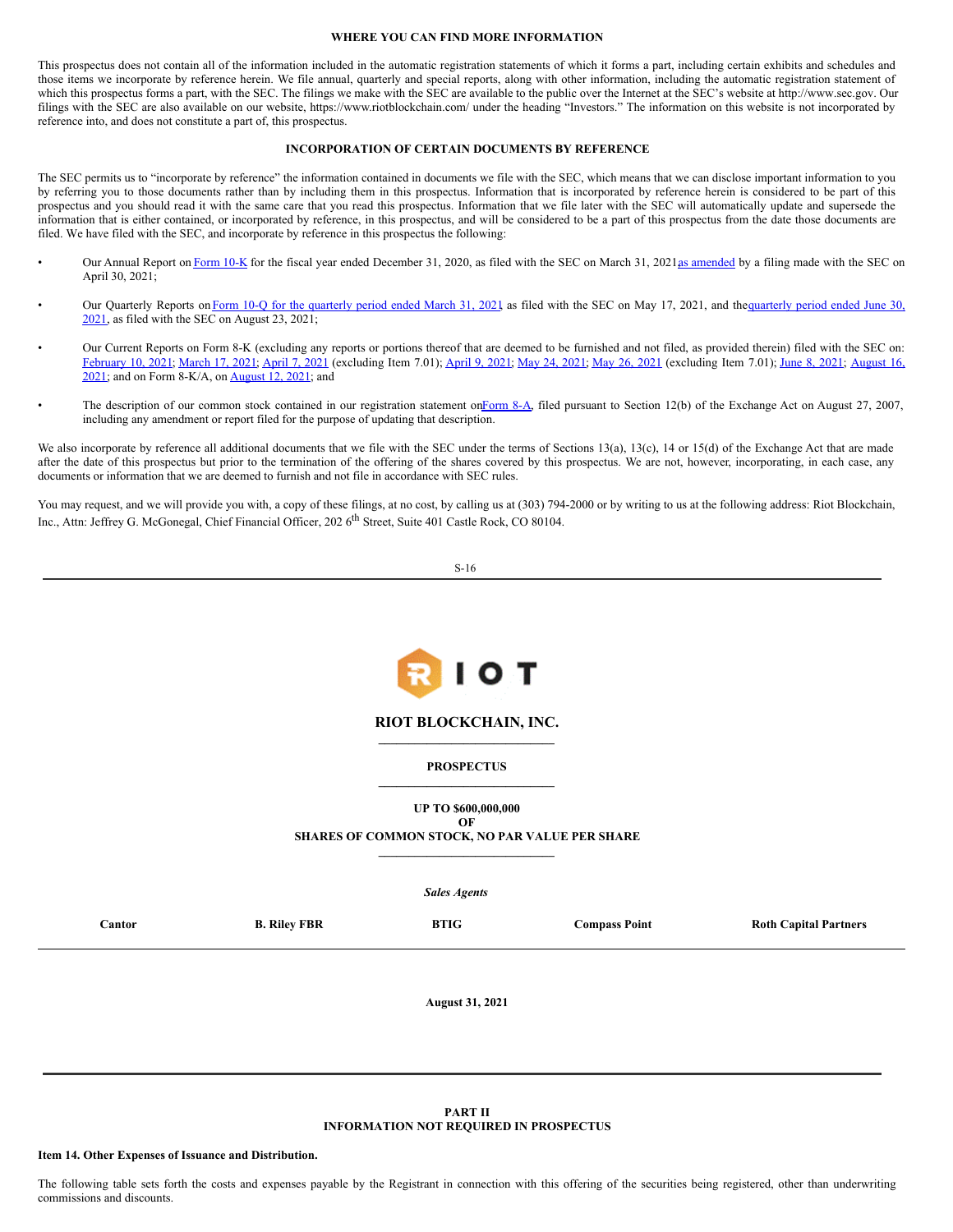| Item                                             | Amount          |
|--------------------------------------------------|-----------------|
| SEC registration fee                             | 65,460(1)       |
| Legal fees and expenses                          | 125,000(2), (3) |
| Accounting fees and expenses                     | 30,000(3)       |
| Transfer agent and registrar's fees and expenses | 10,000(3)       |
| Miscellaneous expenses                           | 5,762(3)        |
| Total                                            | $235,000^{(3)}$ |

(1) Pursuant to Rules 456(b) and 457(r) under the Securities Act, the Securities and Exchange Commission registration fee will be paid at the time of any particular offering of securities under the registration statement, and is therefore not currently determinable, other than \$65,460 of fees related to the offering, issuance and sale of up to \$600,000,000 of our common stock pursuant to this registration statement and the Sales Agreement between the Registrant and Cantor Fitzgerald & Co., B. Riley FBR, Inc., BTIG, LLC, Compass Point Research & Trading, LLC and Roth Capital Partners, LLC, as sales agents for the Registrant.

(2) Includes fees and expenses of the sales agents payable by the Registrant under the Sales Agreement that, pursuant to FINRA Rule 5110, are deemed sales compensation for the offering under the sales agreement prospectus filed with and forming a part of this automatic registration statement.

(3) These fees and expenses are calculated based on the maximum potential offering price for the securities offered pursuant to the sales agreement prospectus. The fees of any future offering of our securities pursuant to the base prospectus are not estimated at this time and will be reflected in the applicable prospectus supplement.

#### **Item 15. Indemnification of Directors and Officers.**

Nevada Revised Statutes Sections 78.7502 and 78.751 provide us with the power to indemnify any of our directors and officers. The director or officer must have conducted himself/herself in good faith and reasonably believe that his/her conduct was in, or not opposed to, our best interests. In a criminal action, the director, officer, employee or agent must not have had reasonable cause to believe his/her conduct was unlawful. Under Nevada Revised Statutes Section 78.751, advances for expenses may be made by agreement if the director or officer affirms in writing that he/she believes he/she has met the standards and will personally repay the expenses if it is determined such officer or director did not meet the standards.

Our Articles of Incorporation and Bylaws provide that our officers and directors shall be indemnified and held harmless to the fullest extent legally permissible under the laws of the State of Nevada against all expenses, liability and loss (including attorneys' fees, judgments, fines and amounts paid or to be paid in settlement) reasonably incurred or suffered by them in connection with any civil, criminal, administrative or investigative action, suit or proceeding related to their service as an officer or director except for damages for breach of fiduciary duty resulting from material facts or omissions which involve (a) intentional misconduct, (b) fraud, or (c) a knowing violation of law, including the payment of dividends in violation of Nevada Revised Statutes Section 78.300. Further, we have entered into employment agreements with our executive officers which contain provisions requiring us to indemnify them from certain liabilities arising in the course of their employment with us to the fullest extent permitted under our Bylaws and Articles of Incorporation, and we may enter into similar indemnification agreements with each of our directors, executive officers, and certain of our other employees in the future.

Subject to limitations established under applicable Nevada law, federal securities laws, our Articles of Incorporation, and our Bylaws, such right of indemnification shall be a contractual right which may be enforced in any manner desired by such person. These indemnification obligations may require us, among other things, to indemnify and hold our directors and executive officers harmless from certain expenses and against certain liabilities including, among other things, attorneys' fees, judgments, fines, and settlement amounts actually and reasonably paid or incurred by such director or officer in any action, suit, or proceeding arising out of their services as a director or officer or any other company or enterprise to which the person provides services at our request. Upon receipt of an undertaking by or on behalf of the director or officer to repay the amount if it is ultimately determined by a court of competent jurisdiction that he/she is not entitled to be indemnified by us, we must pay the expenses of officers and directors incurred in defending a civil or criminal action, suit or proceeding as they are incurred and in advance of the final disposition of the action, suit or proceeding. Such right of indemnification shall not be exclusive of any other right which such directors or officers may have or hereafter acquire. The indemnification provided in our Articles of Incorporation shall continue as to a person who has ceased to be a director, officer, employee or agent, and shall inure to the benefit of the heirs, executors and administrators of such person. We believe these indemnification agreements are necessary to attract and retain qualified individuals to serve as directors and executive officers.

II-1

As permitted by our Articles of Incorporation and Bylaws, we maintain general liability and directors' and officers' insurance policies that cover certain liabilities of our directors and officers arising out of claims based on acts or omissions in their capacities as directors or officers, including liabilities under the Securities Act.

#### THESE LIMITATIONS OF LIABILITY DO NOT ALTER DIRECTOR LIABILITY UNDER THE FEDERAL SECURITIES LAWS AND DO NOT AFFECT THE **AVAILABILITY OF EQUITABLE REMEDIES SUCH AS AN INJUNCTION OR RESCISSION.**

Insofar as indemnification for liabilities arising under the Securities Act may be permitted to directors, officers or persons controlling the Registrant pursuant to the foregoing provisions, the Registrant has been informed that, in the opinion of the SEC, such indemnification is against public policy as expressed in the Securities Act and is, therefore, unenforceable.

#### **Item 16. Exhibits.**

| Exhibit       |                                                                                                                                                                 |
|---------------|-----------------------------------------------------------------------------------------------------------------------------------------------------------------|
| <b>Number</b> | <b>Description of Document</b>                                                                                                                                  |
|               |                                                                                                                                                                 |
| 1.1           | Form of Underwritten Sales Agreement†                                                                                                                           |
| 1.2           | Sales Agreement, dated as of August 31, 2021, by and between the Registrant and Cantor Fitzgerald & Co., B. Riley FBR, Inc., BTIG, LLC, Compass Point Research  |
|               | & Trading, LLC and Roth Capital Partners, LLC, as sales agents*                                                                                                 |
| 4.1           | Articles of Incorporation filed September 20, 2017 (Incorporated by reference from the Registrant's Current Report on Form 8-K, filed with the SEC on September |
|               | 25, 2017                                                                                                                                                        |
| 4.2           | Bylaws, effective September 20, 2017 (Incorporated by reference from the Registrant's Current Report on Form 8-K, filed with the SEC on September 25, 2017)     |
| 4.3           | Amendment to Bylaws (Incorporated by reference from the Registrant's Current Report on Form 8-K, filed with the SEC on March 12, 2018)                          |
| 4.4           | Form of Certificate of Designation†                                                                                                                             |
| 4.5           | Form of Preferred Stock Certificate†                                                                                                                            |
| 4.6           | Form of Warrant Agreement†                                                                                                                                      |
| 4.7           | Form of Warrant Certificate†                                                                                                                                    |
| 4.8           | Form of Debt Security†                                                                                                                                          |
| 4.9           | Form of Unit Agreement†                                                                                                                                         |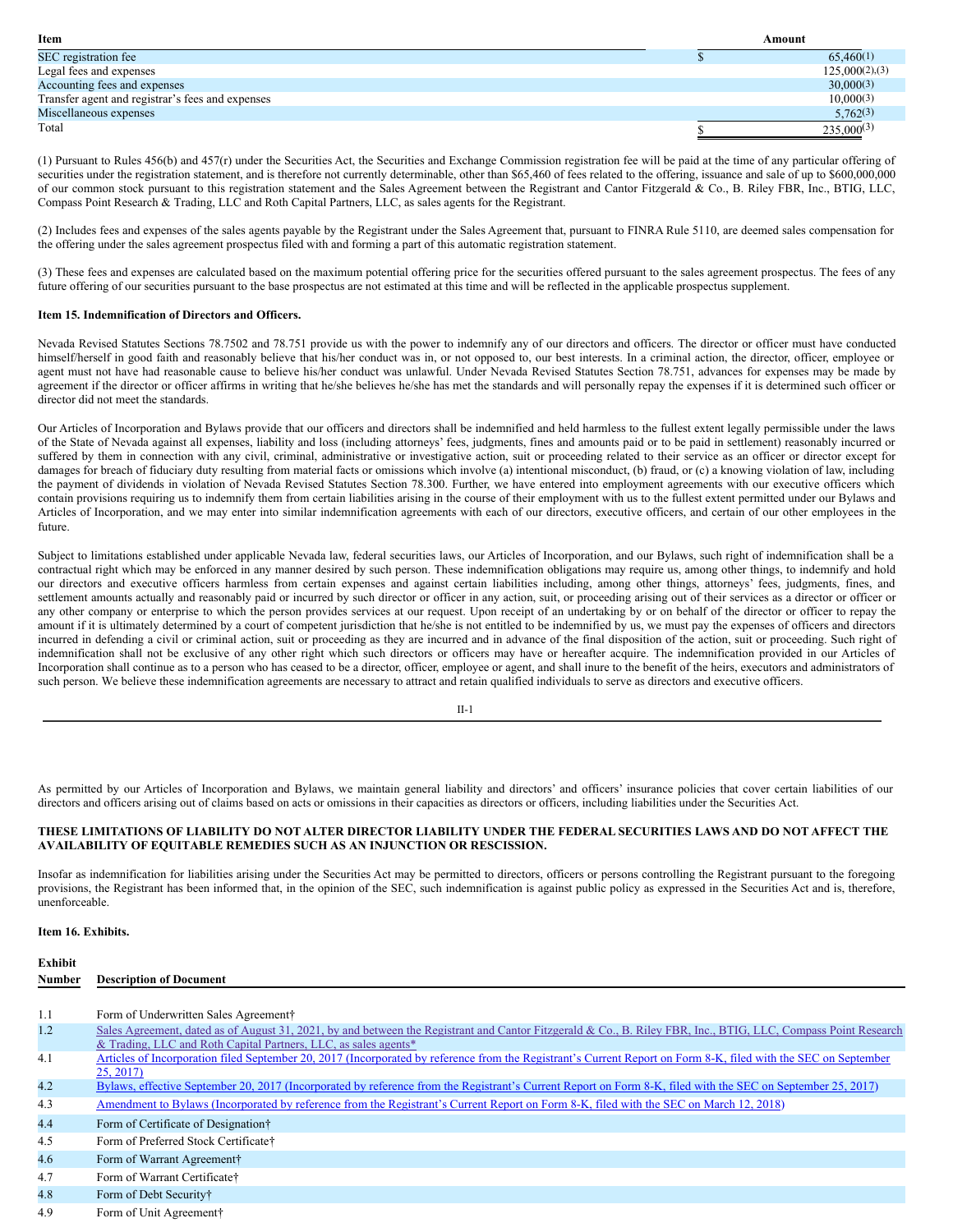| Form of Securities Purchase Agreement†                                             |
|------------------------------------------------------------------------------------|
| Opinion of Lewis Roca Rothgerber Christie LLP*                                     |
| Consent of Marcum LLP*                                                             |
| Consent of Malcolm M. Dienes, LLC*                                                 |
| Consent of Lewis Roca Rothgerber Christie LLP (included in Exhibit $5.1$ )*        |
| Power of Attorney (included on the signature page of this registration statement)* |
|                                                                                    |

Filed herewith.

† To be filed by amendment or by a Current Report on Form 8-K and incorporated by reference herein.

 $II-2$ 

#### **Item 17. Undertakings.**

(a) The undersigned Registrant hereby undertakes:

(1) To file, during any period in which offers or sales are being made, a post-effective amendment to this registration statement:

- (i) To include any prospectus required by Section  $10(a)(3)$  of the Securities Act of 1933;
- (ii) To reflect in the prospectus any facts or events arising after the effective date of the registration statement (or the most recent post-effective amendment thereof) which, individually or in the aggregate, represent a fundamental change in the information set forth in the registration statement. Notwithstanding the foregoing, any increase or decrease in volume of securities offered (if the total dollar value of securities offered would not exceed that which was registered) and any deviation from the low or high end of the estimated maximum offering range may be reflected in the form of prospectus filed with the SEC pursuant to Rule 424(b) if, in the aggregate, the changes in volume and price represent no more than 20% change in the maximum aggregate offering price set forth in the "Calculation of Registration Fee" table in the effective registration statement; and
- (iii) To include any material information with respect to the plan of distribution not previously disclosed in the registration statement or any material change to such information in the registration statement

*provided, however*, Paragraphs (a)(1)(i), (a)(1)(ii) and (a)(1)(iii) of this section do not apply if the information required to be included in a post-effective amendment by those paragraphs is contained in reports filed with or furnished to the SEC by the Registrant pursuant to Section 13 or Section 15(d) of the Securities Exchange Act of 1934, that are incorporated by reference in this registration statement, or is contained in a form of prospectus filed pursuant to Rule 424(b) that is part of this registration statement.

- (2) That, for the purpose of determining any liability under the Securities Act of 1933, each such post-effective amendment shall be deemed to be a new registration statement relating to the securities offered therein, and the offering of such securities at that time shall be deemed to be the initial bona fide offering thereof.
- (3) To remove from registration by means of a post-effective amendment any of the securities being registered which remain unsold at the termination of the offering.
- (4) That, for the purpose of determining liability under the Securities Act of 1933 to any purchaser:
	- (i) each prospectus filed by the Registrant pursuant to Rule 424(b)(3) shall be deemed to be part of the registration statement as of the date the filed prospectus was deemed part of and included in the registration statement; and
	- (ii) each prospectus required to be filed pursuant to Rule  $424(b)(2)$ ,  $(b)(5)$ , or  $(b)(7)$  as part of a registration statement in reliance on Rule  $430B$  relating to an offering made pursuant to Rule 415(a)(1)(i), (vii), or (x) for the purpose of providing the information required by Section 10(a) of the Securities Act of 1933 shall be deemed to be part of and included in the registration statement as of the earlier of the date such form of prospectus is first used after effectiveness or the date of the first contract of sale of securities in the offering described in the prospectus. As provided in Rule 430B, for liability purposes of the issuer and any person that is at that date an underwriter, such date shall be deemed to be a new effective date of the registration statement relating to the securities in the registration statement to which that prospectus relates, and the offering of such securities at that time shall be deemed to be the initial *bona fide* offering thereof; *provided, however*, that no statement made in a registration statement or prospectus that is part of the registration statement or made in a document incorporated or deemed incorporated by reference into the registration statement or prospectus that is part of the registration statement will, as to a purchaser with a time of contract of sale prior to such effective date, supersede or modify any statement that was made in the registration statement or prospectus that was part of the registration statement or made in any such document immediately prior to such effective date.
- (5) That, for the purpose of determining liability of the Registrant under the Securities Act of 1933 to any purchaser in the initial distribution of the securities, the undersigned Registrant undertakes that in a primary offering of securities of the undersigned Registrant pursuant to this registration statement, regardless of the underwriting method used to sell the securities to the purchaser, if the securities are offered or sold to such purchaser by means of any of the following communications, the undersigned Registrant will be a seller to the purchaser and will be considered to offer or sell such securities to such purchaser:
	- (i) any preliminary prospectus or prospectus of the undersigned Registrant relating to the offering required to be filed pursuant to Rule 424;

- (iii) the portion of any other free writing prospectus relating to the offering containing material information about the undersigned Registrant or its securities provided by or on behalf of the undersigned Registrant; and
- (iv) any other communication that is an offer in the offering made by the undersigned Registrant to the purchaser.

<sup>(</sup>ii) any free writing prospectus relating to the offering prepared by or on behalf of the undersigned registrant or used or referred to by the undersigned Registrant;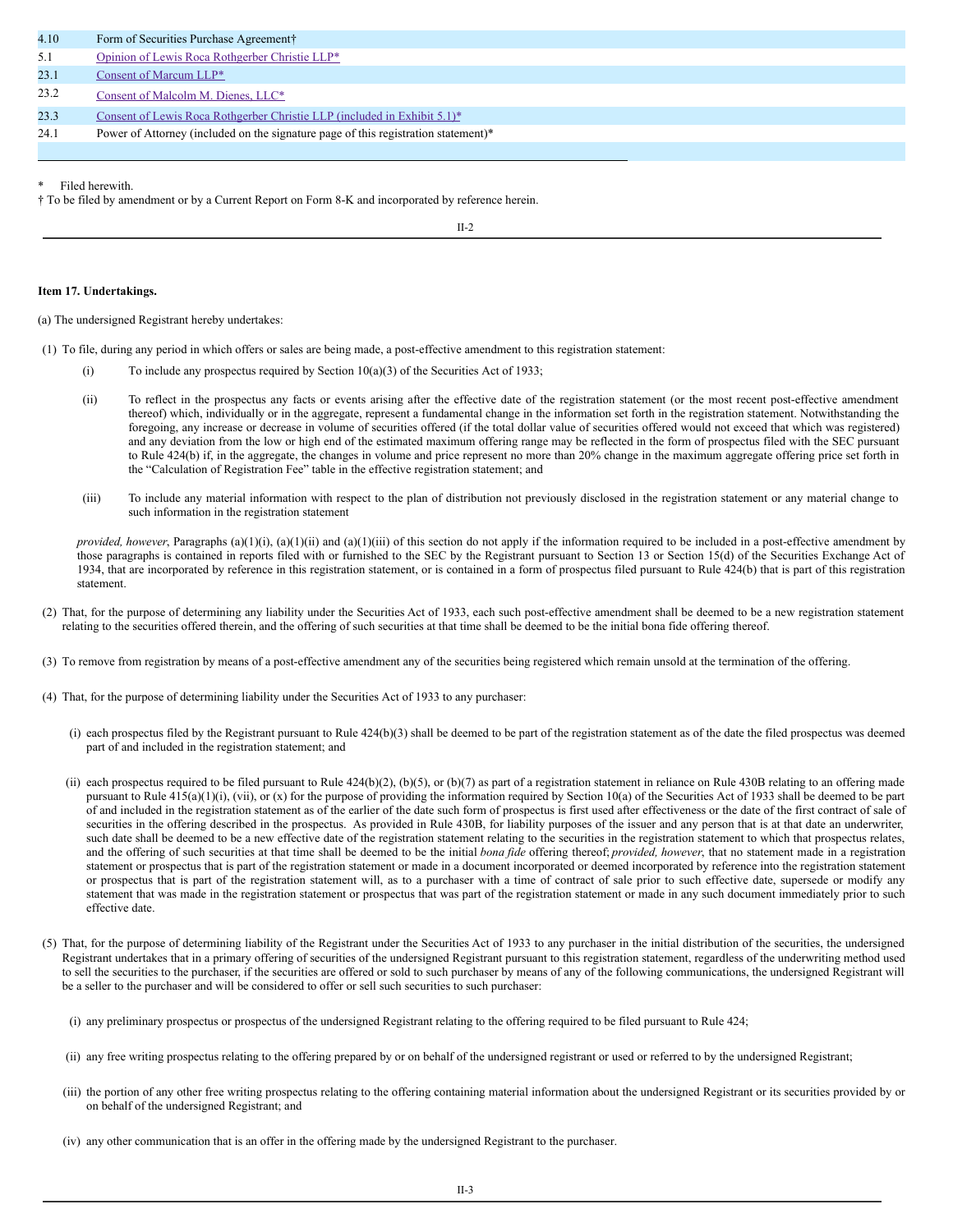- (b) The undersigned Registrant hereby undertakes that for purposes of determining any liability under the Securities Act of 1933, each filing of the Registrant's annual report pursuant to Section 13(a) or Section 15(d) of the Securities Exchange Act of 1934 (and, where applicable, each filing of an employee benefit plan's annual report pursuant to Section 15(d) of the Securities Exchange Act of 1934) that is incorporated by reference in the registration statement shall be deemed to be a new registration statement relating to the securities offered therein, and the offering of such securities at that time shall be deemed to be the initial *bona fide* offering thereof.
- (c) Insofar as indemnification for liabilities arising under the Securities Act of 1933 may be permitted to directors, officers and controlling persons of the Registrant pursuant to the foregoing provisions, or otherwise, the Registrant has been advised that in the opinion of the Securities and Exchange Commission such indemnification is against public policy as expressed in the Securities Act and is, therefore, unenforceable. In the event that a claim for indemnification against such liabilities (other than the payment by the Registrant of expenses incurred or paid by a director, officer or controlling person of the Registrant in the successful defense of any action, suit or proceeding) is asserted by such director, officer or controlling person in connection with the securities being registered, the Registrant will, unless in the opinion of its counsel the matter has been settled by controlling precedent, submit to a court of appropriate jurisdiction the question whether such indemnification by it is against public policy as expressed in the Securities Act and will be governed by the final adjudication of such issue.
- (d) The Registrant hereby undertakes that:
	- (1) For purposes of determining any liability under the Securities Act, the information omitted from the form of prospectus filed as part of this registration statement in reliance upon Rule 430A and contained in a form of prospectus filed by the Registrant pursuant to Rule 424(b)(1) or (4) or 497(h) under the Securities Act shall be deemed to be part of this registration statement as of the time it was declared effective.
	- (2) For the purpose of determining any liability under the Securities Act, each post-effective amendment that contains a form of prospectus shall be deemed to be a new registration statement relating to the securities offered therein, and the offering of such securities at that time shall be deemed to be the initial bona fide offering thereof.

II-4

#### **SIGNATURES**

Pursuant to the requirements of the Securities Act of 1933, as amended, the registrant certifies that it has reasonable grounds to believe that it meets all of the requirements for filing on Form S-3 and has duly caused this registration statement to be signed on its behalf by the undersigned, thereunto duly authorized, on August 31, 2021.

#### **Riot Blockchain, Inc.**

Dated: August 31, 2021 By: /s/ Jeffrey G. McGonegal

Jeffrey G. McGonegal Chief Financial Officer

(Principal Financial and Accounting Officer)

#### **POWER OF ATTORNEY**

**KNOW ALL PERSONS BY THESE PRESENTS**, that the registrant and each person whose signature appears below constitutes and appoints Messrs. Jason Les, Chief Executive Officer of the registrant, and Jeffrey G. McGonegal, Chief Financial Officer of the Registrant, his, her, or its true and lawful attorney-in-fact and agent, with full power of substitution and resubstitution, for him, her or it and in his, her or its name, place and stead, in any and all capacities, to sign and file any and all amendments (including post-effective amendments) to this registration statement on Form S-3, with all exhibits thereto, and other documents in connection therewith, with the Securities and Exchange Commission, granting unto said attorneys-in-fact and agents, and each of them, full power and authority to do and perform each and every act and thing requisite or necessary to be done in and about the premises, as fully to all intents and purposes as he, she, or it might or could do in person, hereby ratifying and confirming all that said attorneys-in-fact and agents or any of them, or their or his substitute or substitutes, may lawfully do or cause to be done by virtue hereof.

Pursuant to the requirements of the Securities Act of 1933, as amended, this registration statement has been signed below by the following persons in the capacities and on the dates indicated.

| Name                                             | <b>Title</b>                                                         | Date            |
|--------------------------------------------------|----------------------------------------------------------------------|-----------------|
| $/s/$ Jason Les<br>Jason Les                     | Chief Executive Officer (Principal Executive Officer) and Director   | August 31, 2021 |
| /s/ Jeffrey G. McGonegal<br>Jeffrey G. McGonegal | Chief Financial Officer (Principal Financial and Accounting Officer) | August 31, 2021 |
| /s/ Benjamin Yi<br>Benjamin Yi                   | Executive Chairman (Director)                                        | August 31, 2021 |
| /s/ Hubert Marleau<br>Hubert Marleau             | Director                                                             | August 31, 2021 |
| /s/ Hannah Cho<br>Hannah Cho                     | Director                                                             | August 31, 2021 |
| /s/ Lance D'Ambrosio<br>Lance D'Ambrosio         | Director                                                             | August 31, 2021 |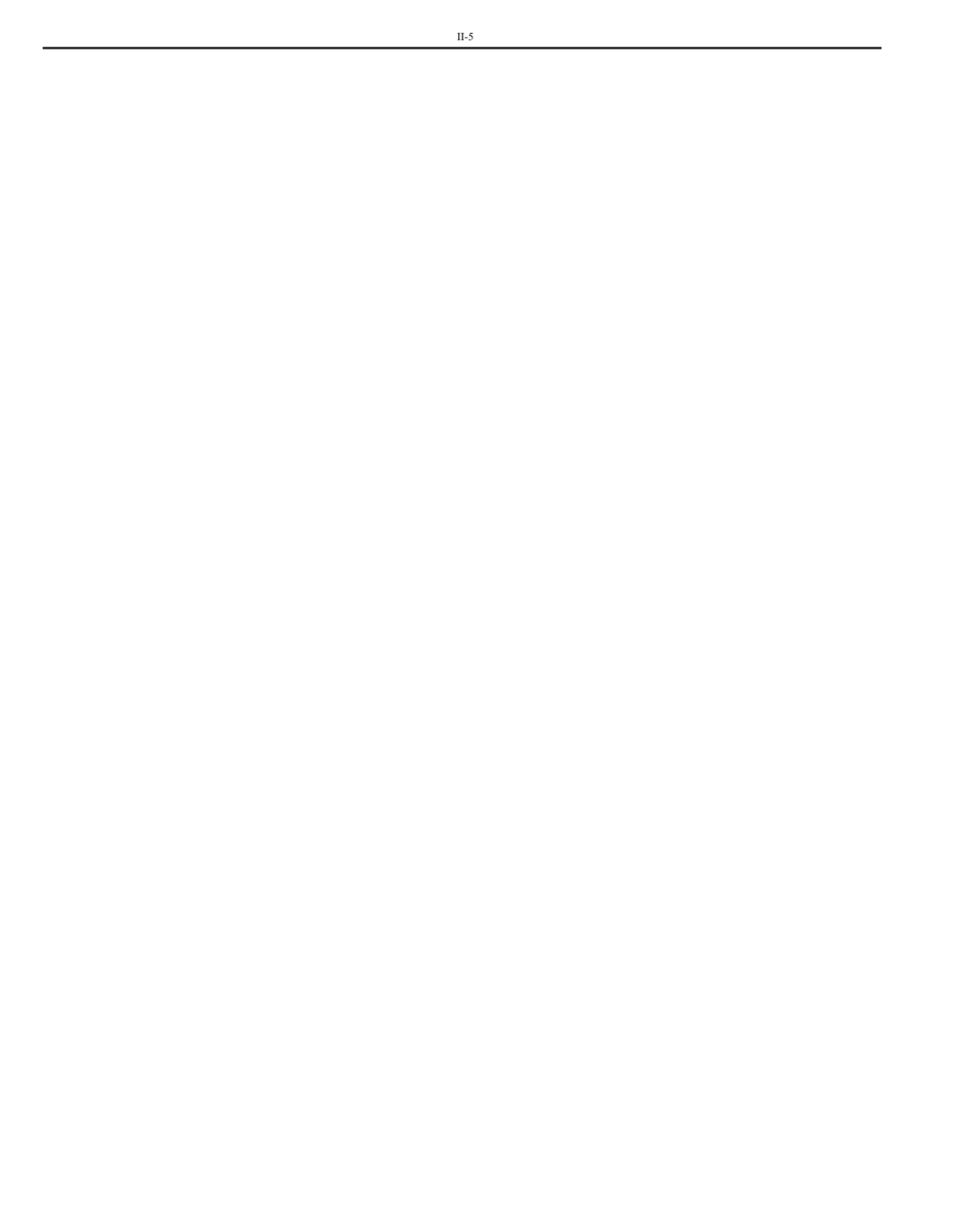**Riot Blockchain, Inc.** Shares of Common Stock (no par value per share)

#### **Controlled Equity Offering SM**

#### **Sales Agreement**

August 31, 2021

Cantor Fitzgerald & Co. 499 Park Avenue New York, NY 10022

B. Riley FBR, Inc. 299 Park Avenue, 7th Floor New York, New York 10171

BTIG, LLC 65 E 55th Street New York, New York 10022

Compass Point Research & Trading, LLC 1055 Thomas Jefferson Street NW, Suite 303 Washington, DC 20007

Roth Capital Partners, LLC 888 San Clemente Drive Newport Beach, California 92660

Ladies and Gentlemen:

Riot Blockchain, Inc., a Nevada corporation (the "**Company**"), confirms its agreement (this "**Agreement**") with Cantor Fitzgerald & Co., B. Riley FBR, Inc., BTIG, LLC, Compass Point Research & Trading, LLC and Roth Capital Partners, LLC (collectively, the "**Agents**," and individually, an "**Agent**"), as follows:

1. Issuance and Sale of Shares. The Company agrees that, from time to time during the term of this Agreement, on the terms and subject to the conditions set forth herein, it may issue and sell through the Agents, shares of common stock (the "**Placement Shares**") of the Company, no par value per share (the "**Common Stock**"); *provided*, *however*, that in no event shall the Company issue or sell through the Agents such number or dollar amount of Placement Shares that would (a) exceed the number or dollar amount of shares of Common Stock registered on the effective Registration Statement (defined below) pursuant to which the offering is being made, (b) exceed the number of authorized but unissued shares of Common Stock (less shares of Common Stock issuable upon the exercise, conversion or exchange of any outstanding securities of the Company or otherwise reserved from the Company's authorized capital stock), (c) exceed the number or dollar amount of shares of Common Stock permitted to be sold under Form S-3 (including General Instruction I.B.6 thereof, if applicable) or (d) exceed the number or dollar amount of shares of Common Stock for which the Company has filed a Prospectus Supplement (defined below) (the lesser of (a), (b), (c) and (d), the "**Maximum Amount**"). Notwithstanding anything to the contrary contained herein, the parties hereto agree that compliance with the limitations set forth in this Section 1 on the amount of Placement Shares issued and sold under this Agreement shall be the sole responsibility of the Company and that the Agents shall have no obligation in connection with such compliance. The offer and sale of Placement Shares through the Agents will be effected pursuant to the Registration Statement (as defined below) filed by the Company and deemed effective by the Securities and Exchange Commission (the "Commission") on August 31, 2021, although nothing in this Agreement shall be construed as requiring the Company to use the Registration Statement to issue Common Stock.

The Company has filed and prepared, in accordance with the provisions of the Securities Act of 1933, as amended (the "**Securities Act**") and the rules and regulations thereunder (the "**Securities Act Regulations**"), with the Commission a registration statement on Form S-3, including a base prospectus, relating to an indeterminate number or amount of unspecified securities of the Company, and a sales agreement prospectus, relating to the Placement Shares to be issued from time to time by the Company pursuant to offers and sales thereof made through the Designated Agent (as defined below) to whom a Placement Notice is delivered in accordance with the terms of this Agreement (the "**Sales Agreement Prospectus**"), and which incorporates by reference documents that the Company has filed or will file in accordance with the provisions of the Securities Exchange Act of 1934, as amended (the "**Exchange Act**"), and the rules and regulations thereunder. The Company will furnish to the Agents, for use by the Agents, as reasonably requested by the Designated Agent, copies of the prospectus included as part of such registration statement, as supplemented, by each prospectus supplement relating to the Placement Shares to be issued from time to time by the Company, if any (each, a "**Prospectus Supplement**"). The Company may file one or more additional registration statements from time to time that will contain a base prospectus and related prospectus or prospectus supplement, if applicable (which shall be a Prospectus Supplement), with respect to the Placement Shares. Except where the context otherwise requires, such registration statement(s), including all documents filed as part thereof or incorporated by reference therein, and including any information contained in a Prospectus (as defined below) subsequently filed with the Commission pursuant to Rule 424(b) under the Securities Act Regulations or deemed to be a part of such registration statement pursuant to Rule 430B of the Securities Act Regulations, is herein called the "Registration **Statement**." The base prospectus and the Sales Agreement Prospectus, including all documents incorporated therein by reference, included in the Registration Statement, as it may be supplemented, if necessary, by a Prospectus Supplement, in the form in which such prospectus or prospectuses and/or Prospectus Supplement have most recently been filed by the Company with the Commission pursuant to Rule 424(b) under the Securities Act Regulations, together with the then issued Issuer Free Writing Prospectus(es) (as defined below), is herein called the "**Prospectus**."

Any reference herein to the Registration Statement, the Prospectus, the Sales Agreement Prospectus, any Prospectus Supplement or any Issuer Free Writing Prospectus shall be deemed to refer to and include the documents, if any, incorporated by reference therein (the " **Incorporated Documents**"), including, unless the context otherwise requires, the documents, if any, filed as exhibits to such Incorporated Documents. Any reference herein to the terms "amend," "amendment" or "supplement" with respect to the Registration Statement, the Prospectus, the Sales Agreement Prospectus, any Prospectus Supplement, or any Issuer Free Writing Prospectus shall be deemed to refer to and include the filing of any document under the Exchange Act on or after the most-recent effective date of the Registration Statement, or the date of the Prospectus, the Sales Agreement Prospectus, any Prospectus Supplement, or such Issuer Free Writing Prospectus, as the case may be, and incorporated therein by reference. For purposes of this Agreement, all references to the Registration Statement, the Prospectus or to any amendment or supplement thereto shall be deemed to include the most recent copy filed with the Commission pursuant to its Electronic Data Gathering Analysis and Retrieval system, or if applicable, the Interactive Data Electronic Application system when used by the Commission (collectively, "**EDGAR**").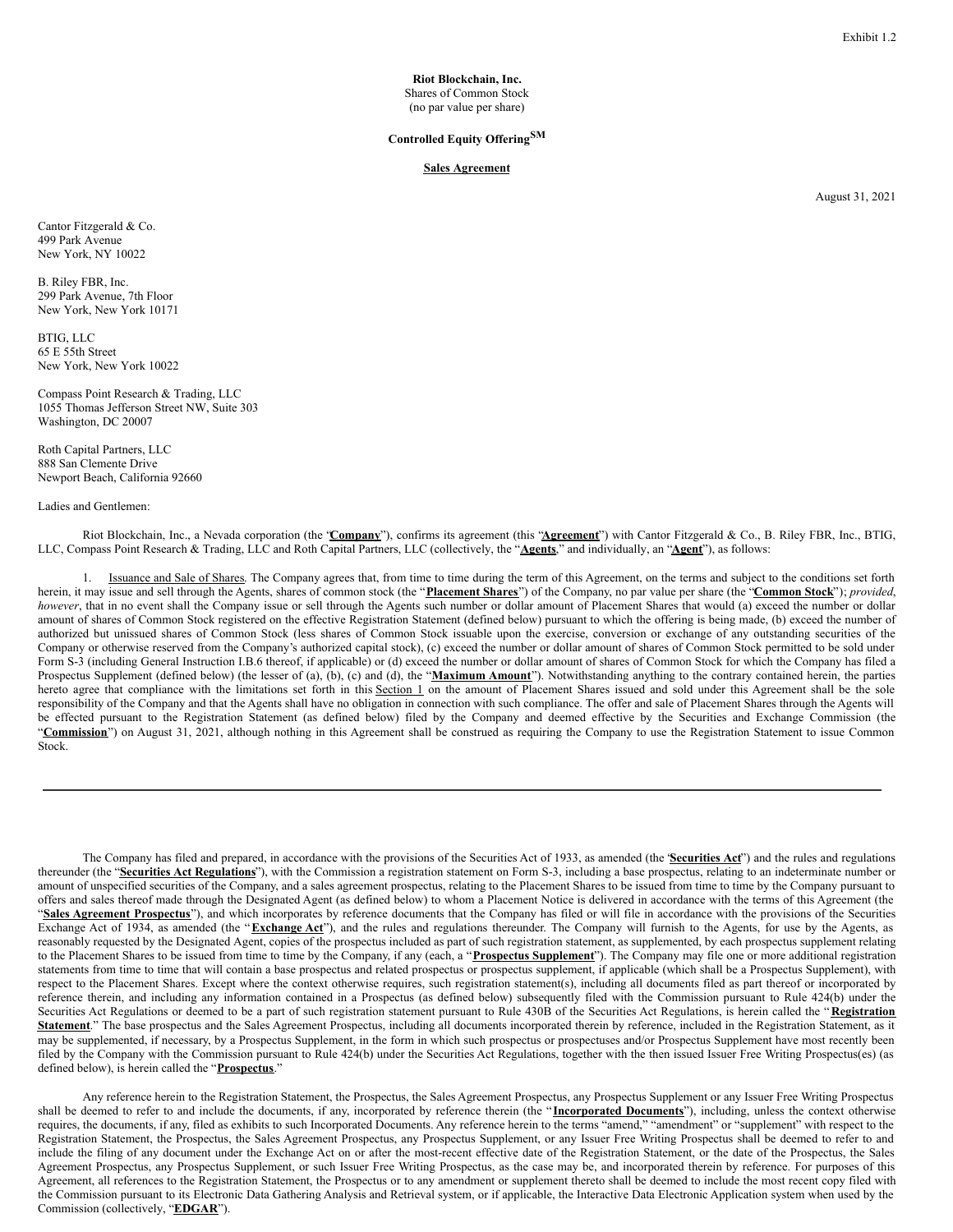2. Placements. Each time that the Company wishes to issue and sell Placement Shares hereunder (each, a **Placement**"), it will notify an Agent (such Agent, the "Designated Agent") by email notice (or other method mutually agreed to by the parties) of the number of Placement Shares to be issued, the time period during which sales are requested to be made, any limitation on the number of Placement Shares that may be sold in any one day and any minimum price below which sales may not be made (a "Placement Notice"), the form of which is attached hereto as Schedule 1. The Placement Notice shall originate from any of the individuals from the Company set forth on Schedule 3 (with a copy to each of the other individuals from the Company listed on such schedule), and shall be addressed to each of the individuals from the Designated Agent, as set forth on Schedule 3, as such Schedule 3 may be amended from time to time. The Placement Notice shall be effective unless and until (i) the Designated Agent declines to accept the terms contained therein for any reason, in its sole discretion, (ii) the entire amount of the Placement Shares thereunder have been sold, (iii) the Company suspends or terminates the Placement Notice or (iv) this Agreement has been terminated under the provisions of Section 12. The amount of any discount, commission or other compensation to be paid by the Company to the Designated Agent in connection with the sale of the Placement Shares shall be calculated in accordance with the terms set forth in Schedule 2. It is expressly acknowledged and agreed that neither the Company nor the Agents will have any obligation whatsoever with respect to a Placement or any Placement Shares unless and until the Company delivers a Placement Notice to the Designated Agent and the Designated Agent does not decline such Placement Notice pursuant to the terms set forth above, and then only upon the terms specified therein and herein. In the event of a conflict between the terms of this Agreement and the terms of a Placement Notice, the terms of the Placement Notice will control.

Sale of Placement Shares by the Designated Agent. Subject to the provisions of Section 5(a), the Designated Agent, for the period specified in the Placement Notice, will use its commercially reasonable efforts consistent with its normal trading and sales practices and applicable state and federal laws, rules and regulations and the rules of the Nasdaq Stock Market, to sell the Placement Shares up to the amount specified in, and otherwise in accordance with the terms of, such Placement Notice. The Designated Agent will provide written confirmation to the Company no later than the opening of the Trading Day (as defined below) immediately following the Trading Day on which it has made sales of Placement Shares hereunder setting forth the number of Placement Shares sold on such day, the compensation payable by the Company to the Designated Agent pursuant to Section 2 with respect to such sales, and the Net Proceeds (as defined below) payable to the Company, with an itemization of the deductions made by the Designated Agent (as set forth in Section 5(b)) from the gross proceeds that it receives from such sales. Subject to the terms of the Placement Notice, the Designated Agent may sell Placement Shares by any method permitted by law deemed to be an "at the market offering" as defined in Rule 415(a)(4) of the Securities Act Regulations, including sales made directly on or through The Nasdaq Capital Market (the "**Exchange**") or any other existing trading market for the Common Stock, in negotiated transactions at market prices prevailing at the time of sale or at prices related to such prevailing market prices and/or any other method permitted by law. "**Trading Day**" means any day on which Common Stock is traded on the Exchange.

4. Suspension of Sales. The Company or the Designated Agent, acting as representative of the Agents, may, upon notice to the other party in writing (including by email correspondence to each of the individuals of the other party set forth on Schedule 3, if receipt of such correspondence is actually acknowledged by any of the individuals to whom the notice is sent, other than via auto-reply) or by telephone (confirmed immediately by email correspondence to each of the individuals of the other party set forth on Schedule 3), suspend any sale of Placement Shares (a "**Suspension**"); *provided*, *however*, that such Suspension shall not affect or impair any party's obligations with respect to any Placement Shares sold hereunder prior to the receipt of such notice. While a Suspension is in effect any obligation under Sections 7(1), 7(m), and  $\frac{7(n)}{n}$  with respect to the delivery of certificates, opinions, or comfort letters to the Agents, shall be waived. Each of the parties agrees that no such notice under this Section 4 shall be effective against any other party unless it is made to one of the individuals named on Schedule 3 hereto, as such Schedule may be amended from time to time upon written notice to the other party.

#### 5. Sale and Delivery to the Designated Agent; Settlement

Sale of Placement Shares<sup>*.*</sup> On the basis of the representations and warranties herein contained and subject to the terms and conditions herein set forth, upon the Designated Agent's acceptance of the terms of a Placement Notice, and unless the sale of the Placement Shares described therein has been declined, suspended, or otherwise terminated in accordance with the terms of this Agreement, the Designated Agent, for the period specified in the Placement Notice, will use its commercially reasonable efforts consistent with its normal trading and sales practices and applicable law and regulations to sell such Placement Shares up to the amount specified in, and otherwise in accordance with the terms of, such Placement Notice. The Company acknowledges and agrees that (i) there can be no assurance that the Designated Agent will be successful in selling Placement Shares, (ii) the Agents will incur no liability or obligation to the Company or any other person or entity if they do not sell Placement Shares for any reason other than a failure by the Designated Agent to use its commercially reasonable efforts consistent with its normal trading and sales practices and applicable law and regulations to sell such Placement Shares as required under this Agreement and (iii) the Designated Agent shall be under no obligation to purchase Placement Shares on a principal basis pursuant to this Agreement, except as otherwise agreed by the Designated Agent and the Company.

(b) Settlement of Placement Shares*.* Unless otherwise specified in the applicable Placement Notice, settlement for sales of Placement Shares will occur on the second (2nd) Trading Day (or such earlier day as is industry practice for regular-way trading) following the date on which such sales are made (each, a "**Settlement Date**"). The Designated Agent shall notify the Company of each sale of Placement Shares no later than the opening of the Trading Day immediately following the Trading Day on which it has made sales of Placement Shares hereunder. The amount of proceeds to be delivered to the Company on a Settlement Date against receipt of the Placement Shares sold (the "Net Proceeds") will be equal to the aggregate sales price received by the Designated Agent, after deduction for (i) the Agents' commission, discount or other compensation for such sales payable by the Company pursuant to Section 2 hereof, and (ii) any transaction fees imposed by any Governmental Authority (as defined below) in respect of such sales.

(c) Delivery of Placement Shares. On or before each Settlement Date, the Company will, or will cause its transfer agent to, electronically transfer the Placement Shares being sold by crediting the Designated Agent's or its designee's account (provided the Designated Agent shall have given the Company written notice of such designee at least one Trading Day prior to the Settlement Date) at The Depository Trust Company through its Deposit and Withdrawal at Custodian System or by such other means of delivery as may be mutually agreed upon by the parties hereto which in all cases shall be freely tradable, transferable, registered shares in good deliverable form. On each Settlement Date, the Designated Agent will deliver the related Net Proceeds in same day funds to an account designated by the Company on, or prior to, the Settlement Date. The Company agrees that if the Company, or its transfer agent (if applicable), defaults in its obligation to deliver Placement Shares on a Settlement Date, the Company agrees that in addition to and in no way limiting the rights and obligations set forth in Section 10(a) hereto, it will (i) hold the Designated Agent harmless against any loss, claim, damage, or expense (including reasonable legal fees and expenses), as incurred, arising out of or in connection with such default by the Company or its transfer agent (if applicable) and (ii) pay to the Designated Agent any commission, discount, or other compensation to which it would otherwise have been entitled absent such default.

Denominations; Registration. The Company and the Agents each acknowledge and agree that the Placements Shares shall, unless agreed by the Company or required by applicable Laws, not be issued in certificated form. Certificates for the Placement Shares, if any, shall be in such denominations and registered in such names as the Designated Agent may request in writing at least one full Business Day (as defined below) before the Settlement Date. The certificates for the Placement Shares, if any, will be made available by the Company for examination and packaging by the Designated Agent in The City of New York not later than noon (New York time) on the Business Day prior to the Settlement Date.

(e) Limitations on Offering Size*.* Under no circumstances shall the Company request the offer or sale of any Placement Shares if, after giving effect to the sale of such Placement Shares, the aggregate gross sales proceeds of Placement Shares sold pursuant to this Agreement would exceed the lesser of (A) together with all sales of Placement Shares under this Agreement, the Maximum Amount and (B) the amount authorized from time to time to be issued and sold under this Agreement by the Company's

<sup>3</sup>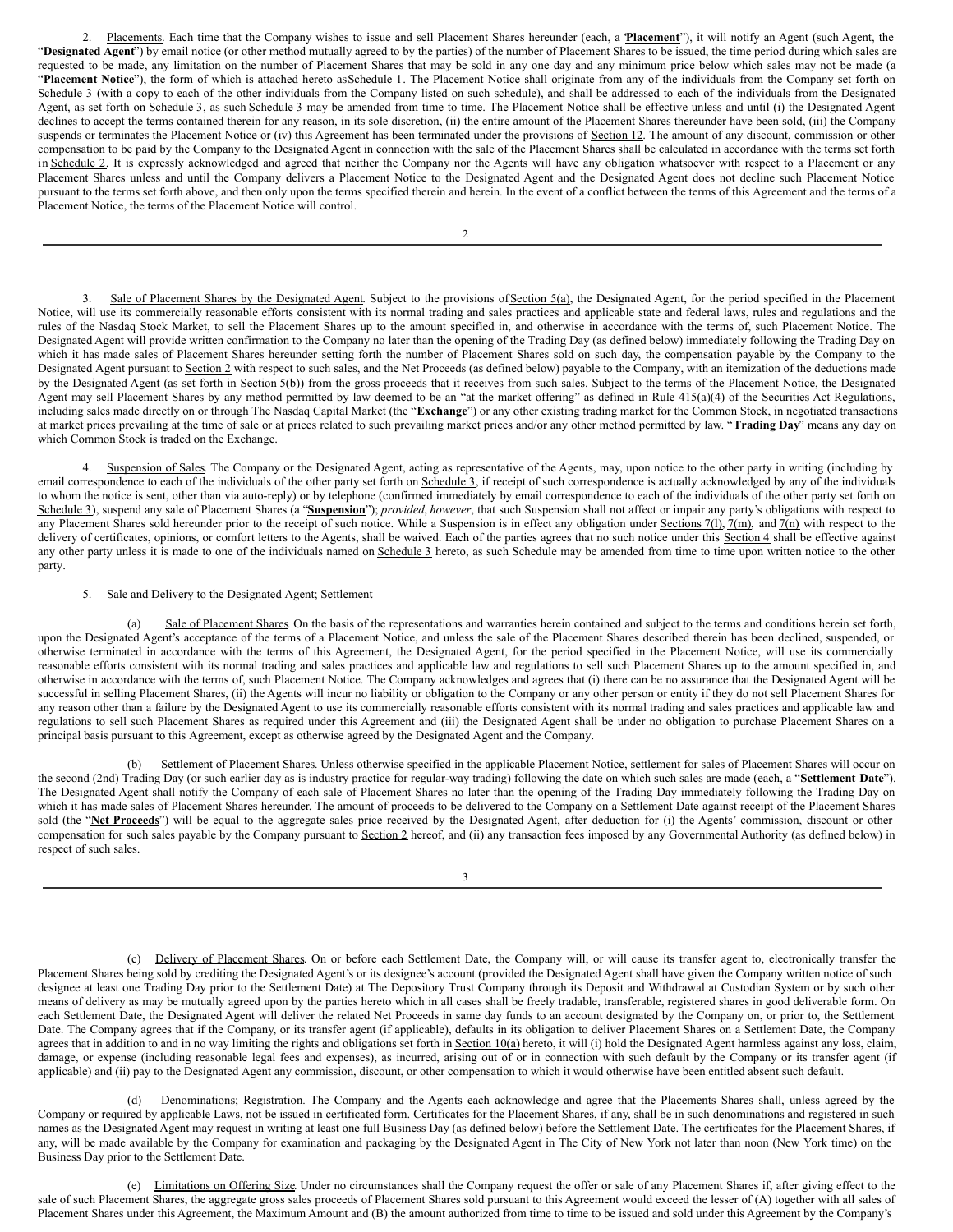board of directors, a duly authorized committee thereof or a duly authorized executive committee, and notified to the Designated Agent in writing. Under no circumstances shall the Company request the offer or sale of any Placement Shares pursuant to this Agreement at a price lower than the minimum price authorized from time to time by the Company's board of directors, a duly authorized committee thereof or a duly authorized executive committee. Further, under no circumstances shall the Company request the offer or sale of Placement Shares such that, after giving effect to such request, the aggregate offering amount of Placement Shares sold pursuant to this Agreement to exceed the Maximum Amount.

(f) Sales Through Designated Agent. With respect to the offering and sale of Placement Shares pursuant to this Agreement, the Company and Agents agree that any offer to sell Placement Shares, any solicitation of an offer to buy Placement Shares, and any sales of Placement Shares shall only be effected by or through the Designated Agent.

6. Representations and Warranties of the Company. The Company represents and warrants to, and agrees with the Agents that as of the date of this Agreement and as of each Applicable Time (as defined below):

(a) Registration Statement and Prospectus. The Company and the transactions contemplated by this Agreement meet the requirements for and comply with the applicable conditions set forth in Form S-3 (including General Instructions I.A and I.B) under the Securities Act. The Registration Statement has been filed with the Commission and deemed effective by the Commission under the Securities Act. The Sales Agreement Prospectus identifies the Agents as the agents in the section titled "Plan of Distribution." The Company has not received, and has no notice of, any order of the Commission preventing or suspending the use of the Registration Statement, or threatening or instituting proceedings for that purpose. The Registration Statement and the offer and sale of Placement Shares as contemplated hereby meet the requirements of Rule 415 under the Securities Act and comply in all material respects with said Rule. Any statutes, regulations, contracts or other documents that are required to be described in the Registration Statement or the Prospectus or to be filed as exhibits to the Registration Statement have been so described or filed. Copies of the Registration Statement, the Prospectus, and any such amendments or supplements and all documents incorporated by reference therein that were filed with the Commission on or prior to the date of this Agreement have been delivered, or are available through EDGAR, to the Agents and their counsel. The Company has not distributed and, prior to the later to occur of each Settlement Date and completion of the distribution of the Placement Shares, will not distribute any offering material in connection with the offering or sale of the Placement Shares other than the Registration Statement and the Prospectus and any Issuer Free Writing Prospectus (as defined below) to which the Agents have consented. The Common Stock is registered pursuant to Section 12(b) of the Exchange Act and is currently listed on the Exchange under the trading symbol "RIOT." The Company has taken no action designed to, or likely to have the effect of, terminating the registration of the Common Stock under the Exchange Act, delisting the Common Stock from the Exchange, nor has the Company received any notification that the Commission or the Exchange is contemplating terminating such registration or listing. To the Company's knowledge, it is in compliance with all applicable listing requirements of the Exchange.

(b) No Misstatement or Omission. The Registration Statement, when it became or becomes effective, and the Prospectus, and any amendment or supplement thereto, on the date of such Prospectus or amendment or supplement, conformed and will conform in all material respects with the requirements of the Securities Act. At each Settlement Date, the Registration Statement and the Prospectus, as of such date, will conform in all material respects with the requirements of the Securities Act. The Registration Statement, when it became or becomes effective, did not, and will not, contain an untrue statement of a material fact or omit to state a material fact required to be stated therein or necessary to make the statements therein not misleading. The Prospectus and any amendment and supplement thereto, as of the time of filing with the Commission and at each Applicable Time (defined below), did not or will not include an untrue statement of a material fact or omit to state a material fact necessary to make the statements therein, in light of the circumstances under which they were made, not misleading. The documents incorporated by reference in the Prospectus or any Prospectus Supplement did not, and any further documents filed and incorporated by reference therein will not, when filed with the Commission, contain an untrue statement of a material fact or omit to state a material fact required to be stated in such document or necessary to make the statements in such document, in light of the circumstances under which they were made, not misleading. The foregoing shall not apply to statements in, or omissions from, any such document made in reliance upon, and in conformity with, information furnished to the Company by the Agents specifically for use in the preparation thereof.

(c) Conformity with Securities Act and Exchange Act. The Registration Statement, the Prospectus, any Issuer Free Writing Prospectus or any amendment or supplement thereto, and the documents incorporated by reference in the Registration Statement, the Prospectus or any amendment or supplement thereto, when such documents were or are filed with the Commission under the Securities Act or the Exchange Act or became or become effective under the Securities Act, as the case may be, conformed or will conform in all material respects with the requirements of the Securities Act and the Exchange Act, as applicable.

(d) Financial Information. The consolidated financial statements of the Company included or incorporated by reference in the Registration Statement, the Prospectus and the Issuer Free Writing Prospectuses, if any, together with the related notes and schedules, present fairly, in all material respects, the consolidated financial position of the Company and the Subsidiaries (as defined below) as of the dates indicated and the consolidated results of operations, cash flows and changes in stockholders' equity of the Company for the periods specified and have been prepared in compliance with the requirements of the Securities Act and Exchange Act and in conformity with GAAP (as defined below) applied on a consistent basis during the periods involved; the other financial and statistical data with respect to the Company and the Subsidiaries (as defined below) contained or incorporated by reference in the Registration Statement, the Prospectus and the Issuer Free Writing Prospectuses, if any, are accurately and fairly presented and prepared on a basis consistent with the financial statements and books and records of the Company; there are no financial statements (historical or pro forma) that are required to be included or incorporated by reference in the Registration Statement or the Prospectus that are not included or incorporated by reference as required; the Company and the Subsidiaries (as defined below) do not have any material liabilities or obligations, direct or contingent (including any off-balance sheet obligations), not described in the Registration Statement (excluding the exhibits thereto), and the Prospectus, or otherwise incorporated therein by reference to the Incorporated Documents; and all disclosures contained or incorporated by reference in the Registration Statement, the Prospectus and the Issuer Free Writing Prospectuses, if any, regarding "non-GAAP financial measures" (as such term is defined by the rules and regulations of the Commission) comply with Regulation G of the Exchange Act and Item 10 of Regulation S-K under the Securities Act, to the extent applicable. The interactive data in eXtensible Business Reporting Language included or incorporated by reference in the Registration Statement and the Prospectus fairly presents the information called for in all material respects and has been prepared in accordance with the Commission's rules and guidelines applicable thereto.

(e) Conformity with EDGAR Filing. The Prospectus delivered to the Agents for use in connection with the sale of the Placement Shares pursuant to this Agreement will be identical to the versions of the Prospectus created to be transmitted to the Commission for filing via EDGAR, except to the extent permitted by Regulation S-T.

(f) Organization. The Company and each of its Subsidiaries are duly organized, validly existing as a corporation and in good standing under the laws of their respective jurisdictions of organization. The Company and each of its Subsidiaries are duly licensed or qualified as a foreign corporation for transaction of business and in good standing under the laws of each other jurisdiction in which their respective ownership or lease of property or the conduct of their respective businesses requires such license or qualification, and have all corporate power and authority necessary to own or hold their respective properties and to conduct their respective businesses as described in the Registration Statement and the Prospectus, except where the failure to be so qualified or in good standing or have such power or authority would not, individually or in the aggregate, have a material adverse effect or would reasonably be expected to have a material adverse effect on the assets, business, operations, earnings, properties, condition (financial or otherwise), prospects, stockholders' equity or results of operations of the Company and the Subsidiaries taken as a whole, or prevent or materially interfere with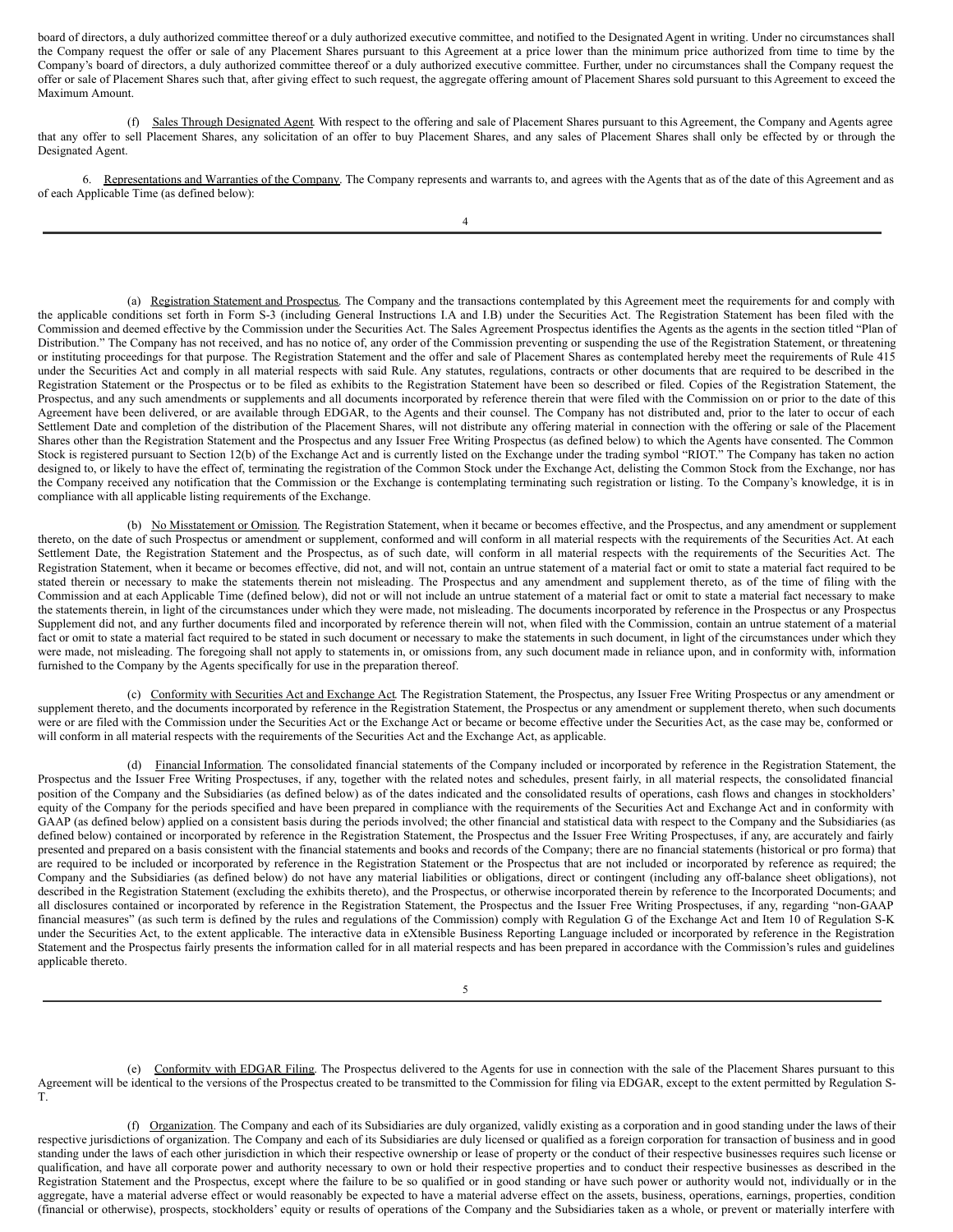#### consummation of the transactions contemplated hereby (a "**Material Adverse Effect**").

(g) Subsidiaries. The subsidiaries set forth onSchedule 4 (collectively, the "**Subsidiaries**"), are the Company's only significant subsidiaries (as such term is defined in Rule 1-02 of Regulation S-X promulgated by the Commission). Except as disclosed in the Registration Statement or the Prospectus, the Company owns, directly or indirectly, all of the equity interests of the Subsidiaries free and clear of any lien, charge, security interest, encumbrance, right of first refusal or other restriction, and all the equity interests of the Subsidiaries are validly issued and are fully paid, nonassessable and free of preemptive and similar rights. No Subsidiary is currently prohibited, directly or indirectly, from paying any dividends to the Company, from making any other distribution on such Subsidiary's capital stock, from repaying to the Company any loans or advances to such Subsidiary from the Company or from transferring any of such Subsidiary's property or assets to the Company or any other Subsidiary of the Company.

(h) No Violation or Default. Neither the Company nor any of its Subsidiaries is (i) in violation of its charter or by-laws or similar organizational documents; (ii) in default, and no event has occurred that, with notice or lapse of time or both, would constitute such a default, in the due performance or observance of any term, covenant or condition contained in any indenture, mortgage, deed of trust, loan agreement or other agreement or instrument to which the Company or any of its Subsidiaries is a party or by which the Company or any of its Subsidiaries is bound or to which any of the property or assets of the Company or any of its Subsidiaries are subject; or (iii) in violation of any law or statute or any judgment, order, rule or regulation of any Governmental Authority, except, in the case of each of clauses (ii) and (iii) above, for any such violation or default that would not, individually or in the aggregate, have a Material Adverse Effect. To the Company's knowledge, no other party under any material contract or other agreement to which it or any of its Subsidiaries is a party is in default in any respect thereunder where such default would have a Material Adverse Effect.

(i) No Material Adverse Change. Subsequent to the respective dates as of which information is given in the Registration Statement, the Prospectus and the Free Writing Prospectuses, if any (including any document deemed incorporated by reference therein), there has not been (i) any Material Adverse Effect or the occurrence of any development that the Company reasonably expects will result in a Material Adverse Effect, (ii) any transaction which is material to the Company and the Subsidiaries taken as a whole, (iii) any obligation or liability, direct or contingent (including any off-balance sheet obligations), incurred by the Company or any Subsidiary, which is material to the Company and the Subsidiaries taken as a whole, (iv) any material change in the capital stock or outstanding long-term indebtedness of the Company or any of its Subsidiaries or (v) any dividend or distribution of any kind declared, paid or made on the capital stock of the Company or any Subsidiary, other than in each case above in the ordinary course of business or as otherwise disclosed in the Registration Statement or Prospectus (including any document deemed incorporated by reference therein).

| ۰,<br>ł<br>I<br>٩ |  |
|-------------------|--|
|                   |  |

(j) Capitalization. The issued and outstanding shares of capital stock of the Company have been validly issued, are fully paid and nonassessable and, other than as disclosed in the Registration Statement or the Prospectus, are not subject to any preemptive rights, rights of first refusal or similar rights. The Company has an authorized, issued and outstanding capitalization as set forth in the Registration Statement and the Prospectus as of the dates referred to therein (other than the grant of additional options, restricted stock, restricted stock units, performance units, or other convertible equity under any compensatory or incentive equity plans, benefits plans, stock ownership plans or dividend reinvestment plans of the Company that are disclosed in the Registration Statement or the Prospectus, whether now in effect or hereafter implemented, or changes in the number of outstanding shares of Common Stock of the Company due to the issuance of shares upon the exercise or conversion of securities exercisable for, or convertible into, Common Stock outstanding on the date hereof) and such authorized capital stock conforms to the description thereof set forth in the Registration Statement and the Prospectus. The description of the securities of the Company in the Registration Statement and the Prospectus is complete and accurate in all material respects. Except as disclosed in or contemplated by the Registration Statement or the Prospectus, as of the date referred to therein, the Company does not have outstanding any options to purchase, or any rights or warrants to subscribe for, or any securities or obligations convertible into, or exchangeable for, or any contracts or commitments to issue or sell, any shares of capital stock or other securities.

(k) Authorization; Enforceability. The Company has full legal right, power and authority to enter into this Agreement and perform the transactions contemplated hereby. This Agreement has been duly authorized, executed and delivered by the Company and, assuming due authorization, execution and delivery by the Agents, is a legal, valid and binding agreement of the Company enforceable in accordance with its terms, except to the extent that enforceability may be limited by bankruptcy, insolvency, reorganization, moratorium or similar laws affecting creditors' rights generally and by general equitable principles.

(l) Authorization of Placement Shares. The Placement Shares, when issued and delivered pursuant to the terms approved by the board of directors of the Company or a duly authorized committee thereof, or a duly authorized executive committee, against payment therefor as provided herein, will be duly and validly authorized and issued and fully paid and nonassessable, free and clear of any pledge, lien, encumbrance, security interest or other claim, including any statutory or contractual preemptive rights, resale rights, rights of first refusal or other similar rights, and will be registered pursuant to Section 12 of the Exchange Act. The Placement Shares, when issued, will conform to the description thereof set forth in or incorporated into the Prospectus.

(m) No Consents Required. No consent, approval, authorization, order, registration or qualification of or with any Governmental Authority is required for the execution, delivery and performance by the Company of this Agreement, and the issuance and sale by the Company of the Placement Shares, except for such consents, approvals, authorizations, orders and registrations or qualifications as may be required under applicable state securities laws or by the by-laws and rules of the Financial Industry Regulatory Authority ("**FINRA**") or the Exchange in connection with the sale of the Placement Shares by the Agent.

(n) No Preferential Rights. Except as disclosed in the Registration Statement or the Prospectus, (i) no person, as such term is defined in Rule 1-02 of Regulation S-X promulgated under the Securities Act (each, a "Person"), has the right, contractual or otherwise, to cause the Company to issue or sell to such Person any Common Stock or shares of any other capital stock or other securities of the Company, (ii) no Person has any preemptive rights, resale rights, rights of first refusal, rights of cosale, or any other rights (whether pursuant to a "poison pill" provision or otherwise) to purchase any Common Stock or shares of any other capital stock or other securities of the Company, (iii) no Person has the right to act as an underwriter or as a financial advisor to the Company in connection with the offer and sale of the Common Stock, and (iv) no Person has the right, contractual or otherwise, to require the Company to register under the Securities Act any Common Stock or shares of any other capital stock or other securities of the Company, or to include any such shares or other securities in the Registration Statement or the offering contemplated thereby, whether as a result of the filing or effectiveness of the Registration Statement or the sale of the Placement Shares as contemplated thereby or otherwise.

(o) Independent Public Accounting Firm. Marcum LLP (the "**Accountant**"), whose report on the consolidated financial statements of the Company is filed with the Commission as part of the Company's most recent Annual Report on Form 10-K filed with the Commission and incorporated by reference into the Registration Statement and the Prospectus, is and, during the periods covered by their report, was an independent registered public accounting firm within the meaning of the Securities Act and the Public Company Accounting Oversight Board (United States). To the Company's knowledge, the Accountant is not in violation of the auditor independence requirements of the Sarbanes-Oxley Act of 2002 (the "**Sarbanes-Oxley Act**") with respect to the Company. Malcolm M. Dienes, LLC (the "**Whinstone Accountant**"), former independent auditor for Whinstone US, Inc., a Delaware corporation and Subsidiary of the Company ("**Whinstone**"), which has expressed its opinion with respect to certain financial statements of Whinstone, incorporated by reference into the Registration Statement and the Prospectus, is and, during the periods covered by their report, was an independent auditor within the meaning of the Financial Accounting Standards Board ("**FASB**") and the American Institute of Certified Public Accountants ("**AICPA**"). To the Company's knowledge, the Whinstone Accountant is not in violation of the auditor independence requirements of the FASB and the AICPA with respect to the Company and Whinstone.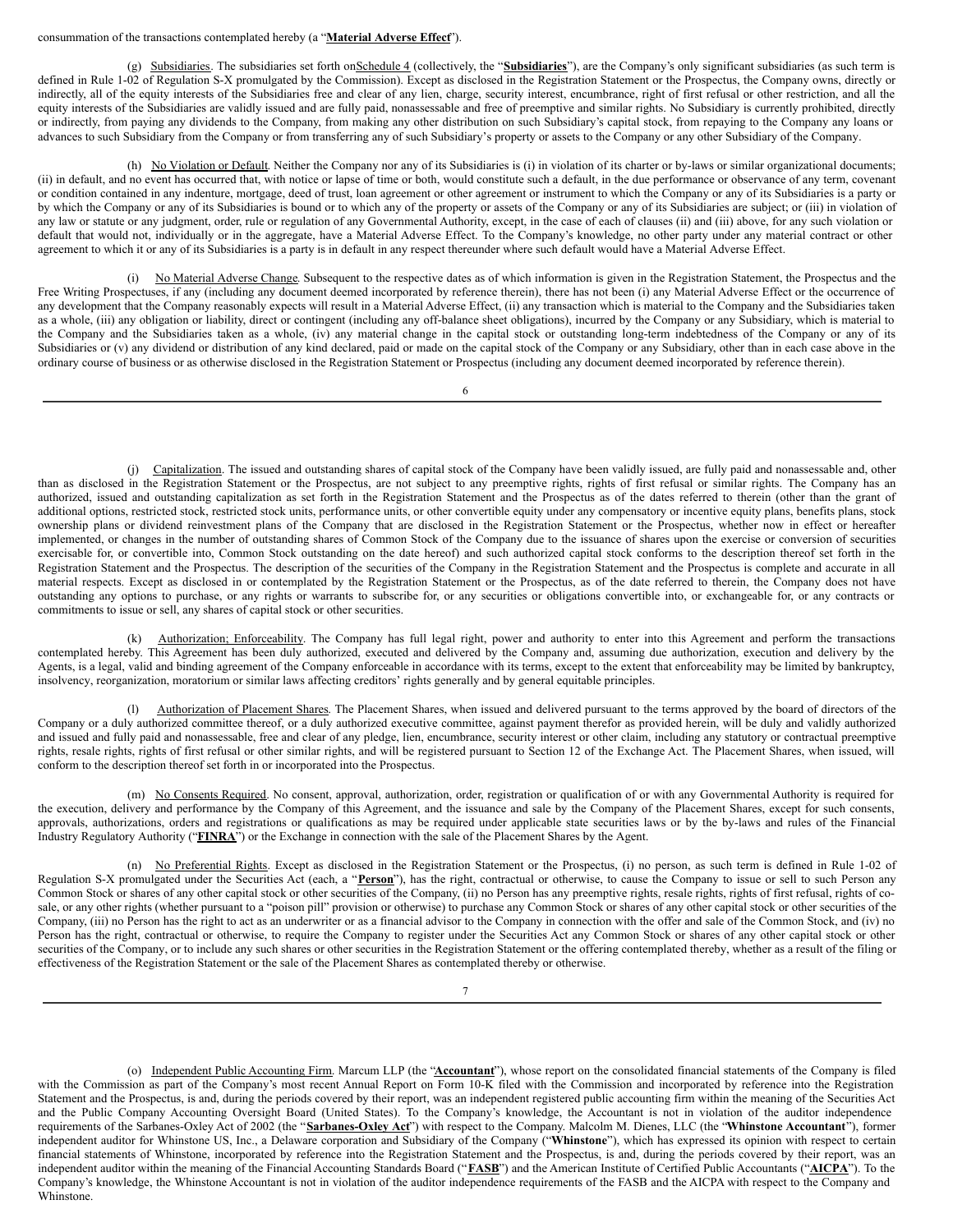(p) Enforceability of Agreements. All agreements between the Company and third parties expressly referenced in the Prospectus are legal, valid and binding obligations of the Company enforceable in accordance with their respective terms, except to the extent that (i) enforceability may be limited by bankruptcy, insolvency, reorganization, moratorium or similar laws affecting creditors' rights generally and by general equitable principles and (ii) the indemnification provisions of certain agreements may be limited by federal or state securities laws or public policy considerations in respect thereof.

(q) No Litigation. Except as disclosed in the Registration Statement or the Prospectus, there are no actions, suits or proceedings by or before any Governmental Authority pending, nor, to the Company's knowledge, any audits or investigations by or before any Governmental Authority to which the Company or a Subsidiary is a party or to which any property of the Company or any of its Subsidiaries is the subject that, individually or in the aggregate, would have a Material Adverse Effect and, to the Company's knowledge, no such actions, suits, proceedings, audits or investigations are threatened or contemplated by any Governmental Authority or threatened by others; and (i) there are no current or pending audits or investigations, actions, suits or proceedings by or before any Governmental Authority that are required under the Securities Act to be described in the Prospectus that are not so described; and (ii) there are no contracts or other documents that are required under the Securities Act to be filed as exhibits to the Registration Statement that are not so filed.

(r) Consents and Permits. The Company and each Subsidiary possess such valid and current certificates, authorizations or permits issued by the appropriate state, federal or foreign regulatory agencies or bodies necessary to conduct their respective businesses, and neither the Company nor any Subsidiary has received, or has any reason to believe that it will receive, any notice of proceedings relating to the revocation or modification of, or non-compliance with, any such certificate, authorization or permit which, singly or in the aggregate, if the subject of an unfavorable decision, ruling or finding, could result in a Material Adverse Effect.

(s) Intellectual Property. Except as disclosed in the Registration Statement and the Prospectus, the Company and its Subsidiaries own, possess, license or have other rights to use all foreign and domestic patents, patent applications, trade and service marks, trade and service mark registrations, trade names, copyrights, licenses, inventions, trade secrets, technology, Internet domain names, know-how and other intellectual property (collectively, the " **Intellectual Property**"), necessary for the conduct of their respective businesses as now conducted except to the extent that the failure to own, possess, license or otherwise hold adequate rights to use such Intellectual Property would not, individually or in the aggregate, have a Material Adverse Effect. Except as disclosed in the Registration Statement and the Prospectus (i) there are no rights of third parties to any such Intellectual Property owned by the Company and its Subsidiaries; (ii) to the Company's knowledge, there is no infringement by third parties of any such Intellectual Property; (iii) there is no pending or, to the Company's knowledge, threatened action, suit, proceeding or claim by others challenging the Company's and its Subsidiaries' rights in or to any such Intellectual Property, and the Company is unaware of any facts which could form a reasonable basis for any such action, suit, proceeding or claim; (iv) there is no pending or, to the Company's knowledge, threatened action, suit, proceeding or claim by others challenging the validity or scope of any such Intellectual Property; (v) there is no pending or, to the Company's knowledge, threatened action, suit, proceeding or claim by others that the Company and its Subsidiaries infringe or otherwise violate any patent, trademark, copyright, trade secret or other proprietary rights of others; (vi) to the Company's knowledge, there is no third-party U.S. patent or published U.S. patent application which contains claims for which an Interference Proceeding (as defined in 35 U.S.C. § 135) has been commenced against any patent or patent application described in the Prospectus as being owned by or licensed to the Company; and (vii) the Company and its Subsidiaries have complied with the terms of each agreement pursuant to which Intellectual Property has been licensed to the Company or such Subsidiary, and all such agreements are in full force and effect, except, in the case of any of clauses (i)-(vii) above, for any such infringement by third parties or any such pending or threatened suit, action, proceeding or claim as would not, individually or in the aggregate, result in a Material Adverse Effect.

8

(t) Market Capitalization. At the time the Registration Statement became effective, and at the time the Company's most recent Annual Report on Form 10-K was filed with the Commission, the Company met the then applicable requirements for the use of Form S-3 under the Securities Act, including, but not limited to, General Instruction I.B.1 of Form S-3. The Company is not a shell company (as defined in Rule 405 under the Securities Act) and has not been a shell company for at least 12 calendar months previously and if it has been a shell company at any time previously, has filed current Form 10 information (as defined in Instruction I.B.6 of Form S-3) with the Commission at least 12 calendar months previously reflecting its status as an entity that is not a shell company.

(u) No Material Defaults. Neither the Company nor any of the Subsidiaries has defaulted on any installment on indebtedness for borrowed money or on any rental on one or more long-term leases, which defaults, individually or in the aggregate, would have a Material Adverse Effect. The Company has not filed a report pursuant to Section 13(a) or 15(d) of the Exchange Act since the filing of its last Annual Report on Form 10-K, indicating that it (i) has failed to pay any dividend or sinking fund installment on preferred stock or (ii) has defaulted on any installment on indebtedness for borrowed money or on any rental on one or more long-term leases, which defaults, individually or in the aggregate, would have a Material Adverse Effect.

(v) Certain Market Activities. Neither the Company, nor any of the Subsidiaries, nor any of their respective directors, officers or controlling persons has taken, directly or indirectly, any action designed, or that has constituted or might reasonably be expected to cause or result in, under the Exchange Act or otherwise, the stabilization or manipulation of the price of any security of the Company to facilitate the sale or resale of the Placement Shares.

(w) Broker/Dealer Relationships. Neither the Company nor any of the Subsidiaries (i) is required to register as a "broker" or "dealer" in accordance with the provisions of the Exchange Act or (ii) directly or indirectly through one or more intermediaries, controls or is a "person associated with a member" or "associated person of a member" (within the meaning set forth in the FINRA Manual).

 $(x)$  No Reliance. The Company has not relied upon the Agents or legal counsel for the Agents for any legal, tax or accounting advice in connection with the offering and sale of the Placement Shares.

(y) Taxes. The Company and each of its Subsidiaries have timely filed (including any extension of the time to file) all federal, state, local and foreign tax returns which have been required to be filed and paid all taxes shown thereon through the date hereof, to the extent that such taxes have become due and are not being contested in good faith, except where the failure to so file or pay would not have a Material Adverse Effect. Except as otherwise disclosed in or contemplated by the Registration Statement or the Prospectus, no tax deficiency has been determined adversely to the Company or any of its Subsidiaries which has had, or would have, individually or in the aggregate, a Material Adverse Effect. The Company has no knowledge of any federal, state or other governmental tax deficiency, penalty or assessment which has been or might be asserted or threatened against it which would have a Material Adverse Effect.

(z) Title to Real and Personal Property. Except as disclosed in the Registration Statement or the Prospectus, the Company and its Subsidiaries have good and marketable title in fee simple to all items of real property owned by them, good and valid title to all personal property described in the Registration Statement or Prospectus as being owned by them, in each case free and clear of all liens, encumbrances and claims, except those matters that (i) do not materially interfere with the use made and proposed to be made of such property by the Company and any of its Subsidiaries or (ii) would not, individually or in the aggregate, have a Material Adverse Effect. Any real or personal property described in the Registration Statement or Prospectus as being leased by the Company and any of its Subsidiaries is held by them under valid, existing and enforceable leases, except those that (A) do not materially interfere with the use made or proposed to be made of such property by the Company or any of its Subsidiaries or (B) would not be reasonably expected, individually or in the aggregate, to have a Material Adverse Effect. Each of the properties of the Company and its Subsidiaries complies with all applicable codes, laws and regulations (including, without limitation, building and zoning codes, laws and regulations and laws relating to access to such properties), except if and to the extent disclosed in the Registration Statement or Prospectus or except for such failures to comply that would not, individually or in the aggregate, reasonably be expected to interfere in any material respect with the use made and proposed to be made of such property by the Company and its Subsidiaries or otherwise have a Material Adverse Effect. None of the Company or its subsidiaries has received from any Governmental Authorities any notice of any condemnation of, or zoning change affecting, the properties of the Company and its Subsidiaries, and the Company knows of no such condemnation or zoning change which is threatened, except for such that would not reasonably be expected to interfere in any material respect with the use made and proposed to be made of such property by the Company and its Subsidiaries or otherwise have a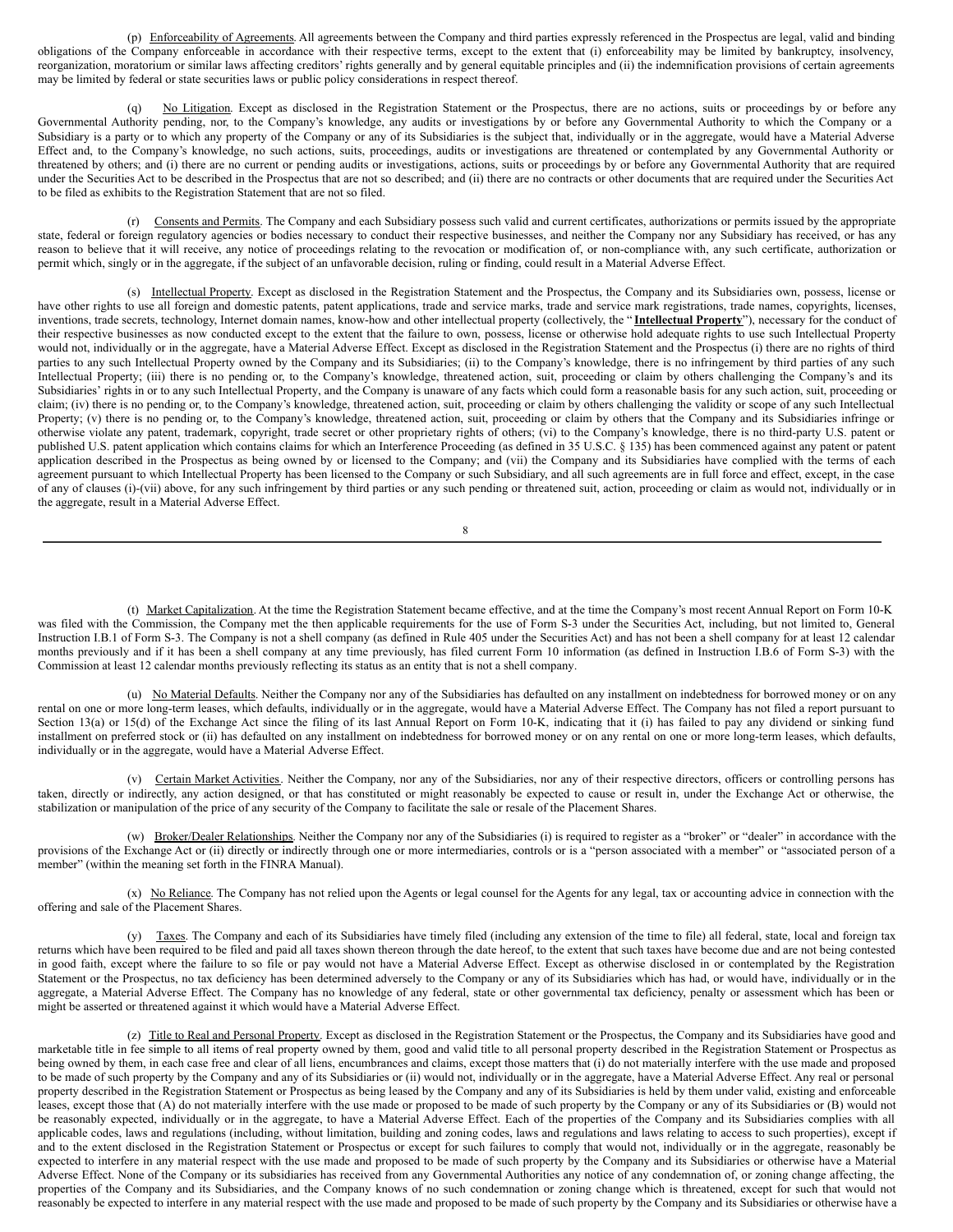(aa) Environmental Laws. Except as disclosed in the Registration Statement or the Prospectus, the Company and its Subsidiaries (i) are in compliance with any and all applicable federal, state, local and foreign laws, rules, regulations, decisions and orders relating to the protection of human health and safety, the environment or hazardous or toxic substances or wastes, pollutants or contaminants (collectively, "**Environmental Laws**"); (ii) have received and are in compliance with all permits, licenses or other approvals required of them under applicable Environmental Laws to conduct their respective businesses as described in the Registration Statement and the Prospectus; and (iii) have not received notice of any actual or potential liability for the investigation or remediation of any disposal or release of hazardous or toxic substances or wastes, pollutants or contaminants, except, in the case of any of clauses (i), (ii) or (iii) above, for any such failure to comply or failure to receive required permits, licenses, other approvals or liability as would not, individually or in the aggregate, have a Material Adverse Effect.

(bb) Disclosure Controls. Except as disclosed in the Registration Statement or the Prospectus, the Company and each of its Subsidiaries maintain systems of internal accounting controls sufficient to provide reasonable assurance that (i) transactions are executed in accordance with management's general or specific authorizations; (ii) transactions are recorded as necessary to permit preparation of financial statements in conformity with generally accepted accounting principles ("**GAAP**") and to maintain asset accountability; (iii) access to assets is permitted only in accordance with management's general or specific authorization; and (iv) the recorded accountability for assets is compared with the existing assets at reasonable intervals and appropriate action is taken with respect to any differences. Except as disclosed in the Registration Statement or the Prospectus: (i) the Company's internal control over financial reporting is effective and the Company is not aware of any material weaknesses in its internal control over financial reporting; (ii) since the date of the latest audited financial statements of the Company included in the Prospectus, there has been no change in the Company's internal control over financial reporting that has materially affected, or is reasonably likely to materially affect, the Company's internal control over financial reporting; (iii) the Company has established disclosure controls and procedures (as defined in Exchange Act Rules 13a-15 and 15d-15) for the Company and designed such disclosure controls and procedures to ensure that material information relating to the Company and each of its Subsidiaries is made known to the certifying officers by others within those entities, particularly during the period in which the Company's Annual Report on Form 10-K or Quarterly Report on Form 10-Q, as the case may be, is being prepared; (iv) the Company's certifying officers have evaluated the effectiveness of the Company's disclosure controls and procedures as of a date within 90 days prior to the filing date of the Form 10-K for the fiscal year most recently ended (such date, the "**Evaluation Date**"); (v) the Company presented in its Form 10-K for the fiscal year most recently ended the conclusions of the certifying officers about the effectiveness of the disclosure controls and procedures based on their evaluations as of the Evaluation Date and the disclosure controls and procedures are effective; and (vi) since the Evaluation Date, there have been no significant changes in the Company's internal controls (as such term is defined in Item 307(b) of Regulation S-K under the Securities Act) or, to the Company's knowledge, in other factors that could significantly affect the Company's internal controls.

(cc) Sarbanes-Oxley. There is and has been no failure on the part of the Company or any of the Company's directors or officers, in their capacities as such, to comply in all material respects with any applicable provisions of the Sarbanes-Oxley Act and the rules and regulations promulgated thereunder. Each of the principal executive officer and the principal financial officer of the Company (or each former principal executive officer of the Company and each former principal financial officer of the Company as applicable) has made all certifications required by Sections 302 and 906 of the Sarbanes-Oxley Act with respect to all reports, schedules, forms, statements and other documents required to be filed by it or furnished by it to the Commission. For purposes of the preceding sentence, "principal executive officer" and "principal financial officer" shall have the meanings given to such terms in the Sarbanes-Oxley Act.

$$
10\quad
$$

(dd) Finder's Fees. Neither the Company nor any of the Subsidiaries has incurred any liability for any finder's fees, brokerage commissions or similar payments in connection with the transactions herein contemplated, except as may otherwise exist with respect to the Agents pursuant to this Agreement.

(ee) Labor Disputes. No labor disturbance by or dispute with employees of the Company or any of its Subsidiaries exists or, to the knowledge of the Company, is threatened which would result in a Material Adverse Effect.

(ff) Investment Company Act. Neither the Company nor any of the Subsidiaries is or, after giving effect to the offering and sale of the Placement Shares, will be an "investment company" or an entity "controlled" by an "investment company," as such terms are defined in the Investment Company Act of 1940, as amended (the "**Investment Company Act**").

(gg) Operations. The operations of the Company and its Subsidiaries are and have been conducted at all times in material compliance with applicable financial record keeping and reporting requirements of the Currency and Foreign Transactions Reporting Act of 1970, as amended, the money laundering statutes of all jurisdictions to which the Company or its Subsidiaries are subject, the rules and regulations thereunder and any related or similar rules, regulations or guidelines, issued, administered or enforced by any Governmental Authority (collectively, the "**Money Laundering Laws**"); and no action, suit or proceeding by or before any Governmental Authority involving the Company or any of its Subsidiaries with respect to the Money Laundering Laws is pending or, to the knowledge of the Company, threatened.

(hh) Off-Balance Sheet Arrangements. There are no transactions, arrangements and other relationships between and/or among the Company, and/or any of its affiliates and any unconsolidated entity, including, but not limited to, any structured finance, special purpose or limited purpose entity (each, an "**Off-Balance Sheet Transaction**") that could reasonably be expected to affect materially the Company's liquidity or the availability of or requirements for its capital resources, including those Off-Balance Sheet Transactions described in the Commission's Statement about Management's Discussion and Analysis of Financial Conditions and Results of Operations (Release Nos. 33-8056; 34-45321; FR-61), required to be described in the Prospectus which have not been described as required.

(ii) Underwriter Agreements. The Company is not a party to any agreement with an agent or underwriter for any other "at the market" or continuous equity transaction involving the primary offering of the Company's securities.

ERISA. To the knowledge of the Company, each material employee benefit plan, within the meaning of Section 3(3) of the Employee Retirement Income Security Act of 1974, as amended ("ERISA"), that is maintained, administered or contributed to by the Company or any of its affiliates for employees or former employees of the Company and any of its Subsidiaries has been maintained in material compliance with its terms and the requirements of any applicable statutes, orders, rules and regulations, including but not limited to ERISA and the Internal Revenue Code of 1986, as amended (the "**Code**"); no prohibited transaction, within the meaning of Section 406 of ERISA or Section 4975 of the Code, has occurred which would result in a material liability to the Company with respect to any such plan excluding transactions effected pursuant to a statutory or administrative exemption; and for each such plan that is subject to the funding rules of Section 412 of the Code or Section 302 of ERISA, no "accumulated funding deficiency" as defined in Section 412 of the Code has been incurred, whether or not waived, and the fair market value of the assets of each such plan (excluding for these purposes accrued but unpaid contributions) exceeds the present value of all benefits accrued under such plan determined using reasonable actuarial assumptions.

(kk) Forward-Looking Statements. No forward-looking statement (within the meaning of Section 27A of the Securities Act and Section 21E of the Exchange Act) (a "**Forward-Looking Statement**") contained in the Registration Statement and the Prospectus has been made or reaffirmed without a reasonable basis or has been disclosed other than in good faith.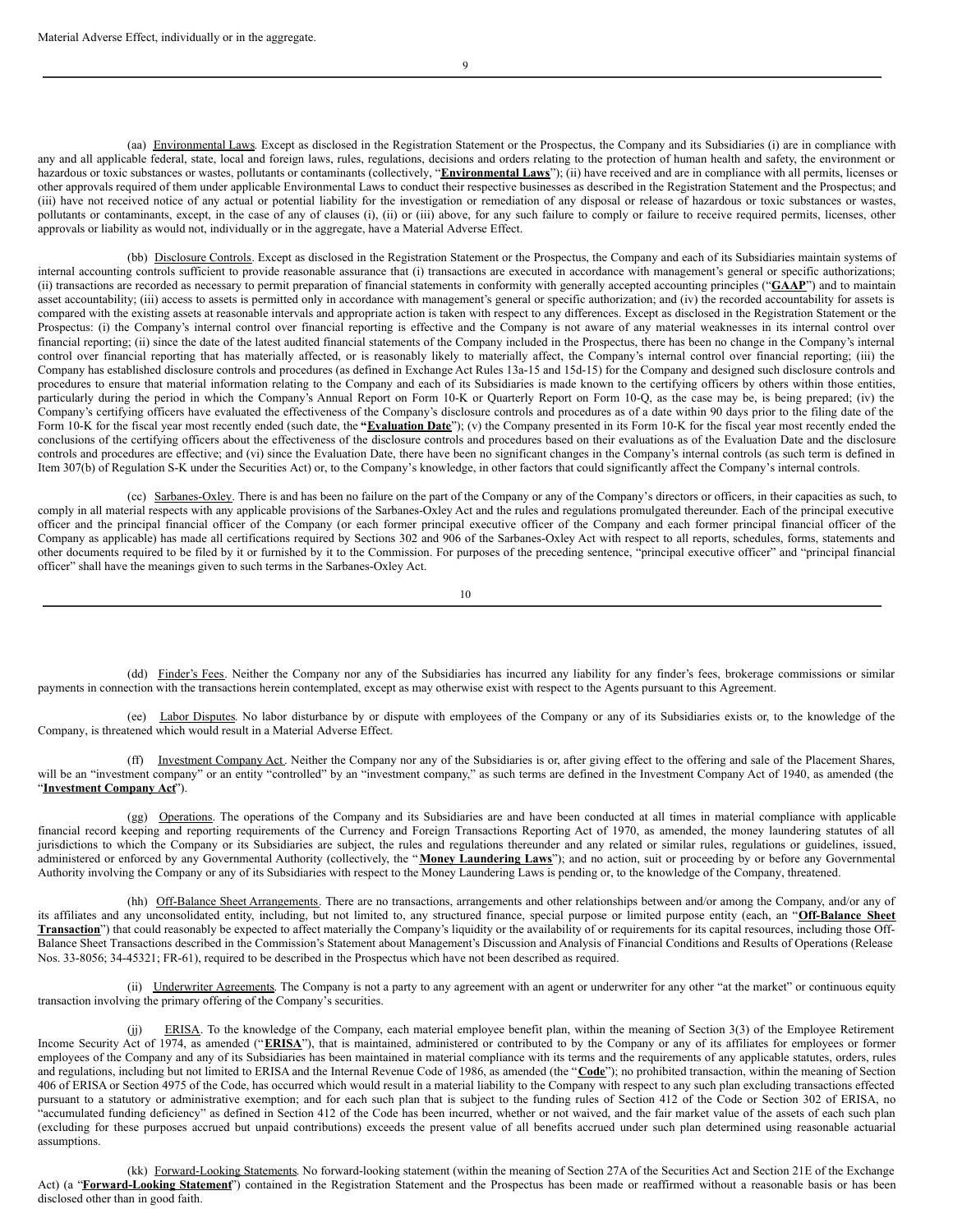(II) Agent Purchases. The Company acknowledges and agrees that the Agents have informed the Company that the Agents may, to the extent permitted under the Securities Act and the Exchange Act, purchase and sell Common Stock for their own accounts while this Agreement is in effect, *provided*, that (i) no such purchase or sales shall take place while a Placement Notice is in effect (except to the extent the Agents may engage in sales of Placement Shares purchased or deemed purchased from the Company as a "riskless principal" or in a similar capacity) and (ii) the Company shall not be deemed to have authorized or consented to any such purchases or sales by the Agents.

(mm) Margin Rules. Neither the issuance, sale and delivery of the Placement Shares nor the application of the proceeds thereof by the Company as described in the Registration Statement and the Prospectus will violate Regulation T, U or X of the Board of Governors of the Federal Reserve System or any other regulation of such Board of Governors.

(nn) Insurance. The Company and each of its Subsidiaries carry, or are covered by, insurance in such amounts and covering such risks as the Company and each of its Subsidiaries reasonably believe are adequate for the conduct of their business and as is customary for companies engaged in similar businesses in similar industries.

(oo) No Improper Practices. (i) Neither the Company nor the Subsidiaries, nor any director, officer, or employee of the Company or any Subsidiary nor, to the Company's knowledge, any agent, affiliate or other person acting on behalf of the Company or any Subsidiary has, in the past five years, made any unlawful contributions to any candidate for any political office (or failed fully to disclose any contribution in violation of applicable law) or made any contribution or other payment to any official of, or candidate for, any federal, state, municipal, or foreign office or other person charged with similar public or quasi-public duty in violation of any applicable law or of the character required to be disclosed in the Prospectus; (ii) no relationship, direct or indirect, exists between or among the Company or any Subsidiary or any affiliate of any of them, on the one hand, and the directors, officers and stockholders of the Company or any Subsidiary, on the other hand, that is required by the Securities Act to be described in the Registration Statement and the Prospectus that is not so described; (iii) no relationship, direct or indirect, exists between or among the Company or any Subsidiary or any affiliate of them, on the one hand, and the directors, officers, or stockholders of the Company or any Subsidiary, on the other hand, that is required by the rules of FINRA to be described in the Registration Statement and the Prospectus that is not so described; (iv) except as disclosed in the Registration Statement or the Prospectus, there are no material outstanding loans or advances or material guarantees of indebtedness by the Company or any Subsidiary to or for the benefit of any of their respective officers or directors or any of the members of the families of any of them; and (v) the Company has not offered, or caused any placement agent to offer, Common Stock to any person with the intent to influence unlawfully (A) a customer or supplier of the Company or any Subsidiary to alter the customer's or supplier's level or type of business with the Company or any Subsidiary or (B) a trade journalist or publication to write or publish favorable information about the Company or any Subsidiary or any of their respective products or services, and, (vi) neither the Company nor any Subsidiary nor any director, officer or employee of the Company or any Subsidiary nor, to the Company's knowledge, any agent, affiliate or other person acting on behalf of the Company or any Subsidiary has (A) violated or is in violation of any applicable provision of the U.S. Foreign Corrupt Practices Act of 1977, as amended, or any other applicable anti-bribery or anti-corruption law (collectively, "**Anti-Corruption Laws**"), (B) promised, offered, provided, attempted to provide or authorized the provision of anything of value, directly or indirectly, to any person for the purpose of obtaining or retaining business, influencing any act or decision of the recipient, or securing any improper advantage; or (C) made any payment of funds of the Company or any Subsidiary or received or retained any funds in violation of any Anti-Corruption Laws.

(pp) Status Under the Securities Act. The Company was not and is not an ineligible issuer as defined in Rule 405 under the Securities Act at the times specified in Rules 164 and 433 under the Securities Act in connection with the offering of the Placement Shares.

(qq) No Misstatement or Omission in an Issuer Free Writing Prospectus. Each Issuer Free Writing Prospectus, as of its issue date and as of each Applicable Time (as defined in Section 23 below), did not, does not and will not include any information that conflicted, conflicts or will conflict with the information contained in the Registration Statement or the Prospectus, including any incorporated document deemed to be a part thereof that has not been superseded or modified. The foregoing sentence does not apply to statements in or omissions from any Issuer Free Writing Prospectus based upon and in conformity with written information furnished to the Company by the Agents specifically for use therein.

12

(rr) No Conflicts. Neither the execution of this Agreement, nor the issuance, offering or sale of the Placement Shares, nor the consummation of any of the transactions contemplated herein, nor the compliance by the Company with the terms and provisions hereof will conflict with, or will result in a breach of, any of the terms and provisions of, or has constituted or will constitute a default under, or has resulted in or will result in the creation or imposition of any lien, charge or encumbrance upon any property or assets of the Company pursuant to the terms of any contract or other agreement to which the Company may be bound or to which any of the property or assets of the Company is subject, except (i) such conflicts, breaches or defaults as may have been waived and (ii) such conflicts, breaches and defaults that would not have a Material Adverse Effect; nor will such action result  $(x)$  in any violation of the provisions of the organizational or governing documents of the Company, or  $(y)$  in any material violation of the provisions of any statute or any order, rule or regulation applicable to the Company or of any Governmental Authority having jurisdiction over the Company.

(ss) Sanctions. (i) The Company represents that, neither the Company nor any of its Subsidiaries (collectively, the "**Entity**") or any director, officer, employee, agent, affiliate or representative of the Entity, is a government, individual, or entity (in this paragraph (ss), "Person") that is, or is owned or controlled by a Person that is:

> (A) the subject of any sanctions administered or enforced by the U.S. Department of Treasury's Office of Foreign Assets Control ("**OFAC**"), the United Nations Security Council, the European Union, Her Majesty's Treasury, or other relevant sanctions authorities, including, without limitation, designation on OFAC's Specially Designated Nationals and Blocked Persons List or OFAC's Foreign Sanctions Evaders List (as amended, collectively, "**Sanctions**"), nor

> (B) located, organized or resident in a country or territory that is the subject of Sanctions that broadly prohibit dealings with that country or territory (including, without limitation, Cuba, Iran, North Korea, Sudan, Syria and the Crimea Region of the Ukraine) (the "**Sanctioned Countries**").

(ii) The Entity represents and covenants that it will not, directly or indirectly, use the proceeds of the offering, or lend, contribute or otherwise make available such proceeds to any subsidiary, joint venture partner or other Person:

(A) to fund or facilitate any activities or business of or with any Person or in any country or territory that, at the time of such funding or facilitation, is the subject of Sanctions or is a Sanctioned Country; or

(B) in any other manner that will result in a violation of Sanctions by any Person (including any Person participating in the offering, whether as underwriter, advisor, investor or otherwise).

(iii) The Entity represents and covenants that, except as disclosed in the Registration Statement or the Prospectus, for the past 5 years, it has not engaged in, is not now engaging in, and will not engage in, any dealings or transactions with any Person, or in any country or territory, that at the time of the dealing or transaction is or was the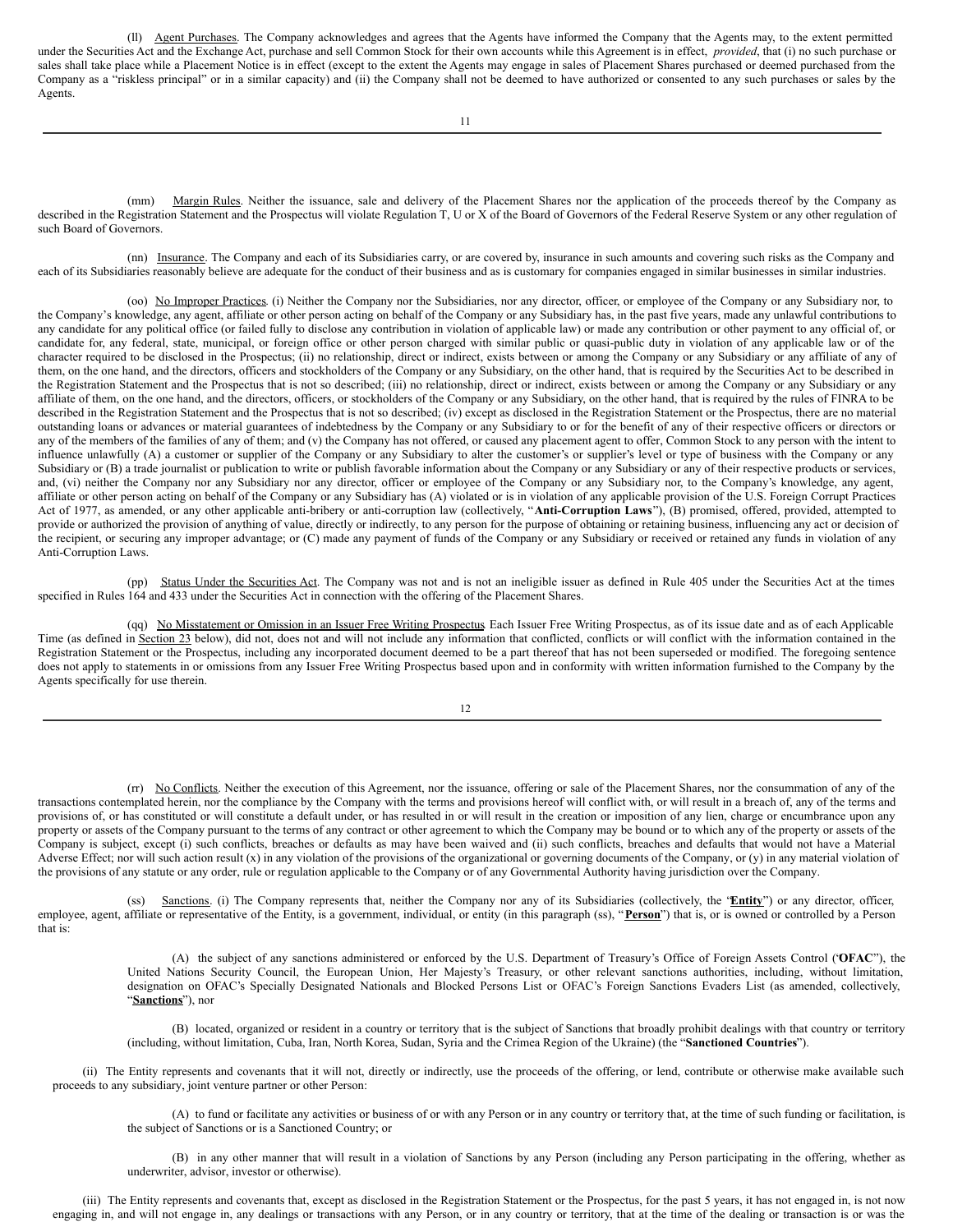#### subject of Sanctions or is or was a Sanctioned Country.

(tt) Stock Transfer Taxes. On each Settlement Date, all stock transfer or other taxes (other than income taxes) which are required to be paid in connection with the sale and transfer of the Placement Shares to be sold hereunder will be, or will have been, fully paid or provided for by the Company and all laws imposing such taxes will be or will have been fully complied with.

(uu) Compliance with Laws. The Company and each of its Subsidiaries are in material compliance with all applicable laws, regulations and statutes (including all environmental laws and regulations) in the jurisdictions in which it carries on business; the Company has not received a notice of non-compliance, nor knows of, nor has reasonable grounds to know of, any facts that could give rise to a notice of non-compliance with any such laws, regulations and statutes, and is not aware of any pending change or contemplated change to any applicable law or regulation or governmental position; in each case that would give rise to a Material Adverse Effect.

(vv) Statistical and Market-Related Data. The statistical, demographic and market-related data included in the Registration Statement and Prospectus are based on or derived from sources that the Company believes to be reliable and accurate or represent the Company's good faith estimates that are made on the basis of data derived from such sources.

(ww) Cybersecurity. The Company and its subsidiaries' information technology assets and equipment, computers, systems, networks, hardware, software, websites, applications, and databases (collectively, "IT Systems") are adequate for, and operate and perform in all material respects as required in connection with the operation of the business of the Company as currently conducted, free and clear of all material bugs, errors, defects, Trojan horses, time bombs, malware and other corruptants. The Company and its subsidiaries have implemented and maintained commercially reasonable physical, technical and administrative controls, policies, procedures, and safeguards to maintain and protect their material confidential information and the integrity, continuous operation, redundancy and security of all IT Systems and data, including all "Personal Data" (defined below) and all sensitive, confidential or regulated data ("Confidential Data") used in connection with their businesses. "Personal Data" means (i) a natural person's name, street address, telephone number, e-mail address, photograph, social security number or tax identification number, driver's license number, passport number, credit card number, bank information, or customer or account number; (ii) any information which would qualify as "personally identifying information" under the Federal Trade Commission Act, as amended; (iii) "personal data" as defined by the European Union General Data Protection Regulation (EU 2016/679) ("GDPR"); (iv) any information which would qualify as "protected health information" under the Health Insurance Portability and Accountability Act of 1996, as amended by the Health Information Technology for Economic and Clinical Health Act (collectively, "HIPAA"); (v) any "personal information" as defined by the California Consumer Privacy Act ("CCPA"); and (vi) any other piece of information that allows the identification of such natural person, or his or her family, or permits the collection or analysis of any data related to an identified person's health or sexual orientation. There have been no breaches, violations, outages or unauthorized uses of or accesses to same, except for those that have been remedied without material cost or liability or the duty to notify any other person, nor any incidents under internal review or investigations relating to the same. The Company and its subsidiaries are presently in material compliance with all applicable laws or statutes and all judgments, orders, rules and regulations of any court or arbitrator or governmental or regulatory authority, internal policies and contractual obligations relating to the privacy and security of IT Systems, Confidential Data, and Personal Data and to the protection of such IT Systems, Confidential Data, and Personal Data from unauthorized use, access, misappropriation or modification.

(xx) Compliance with Data Privacy Laws. The Company and its subsidiaries are, and to the knowledge of the Company, at all prior times were, in material compliance with all applicable state and federal data privacy and security laws and regulations, including without limitation HIPAA, CCPA, and the GDPR (collectively, the "Privacy Laws"). To ensure compliance with the Privacy Laws, the Company has in place, complies with, and takes appropriate steps to ensure compliance in all material respects with their policies and procedures relating to data privacy and security and the collection, storage, use, processing, disclosure, handling, and analysis of Personal Data and Confidential Data (the "Policies"). The Company has at all times made all disclosures to users or customers required by applicable laws and regulatory rules or requirements, and none of such disclosures made or contained in any Policy have been inaccurate or in violation of any applicable laws and regulatory rules or requirements in any material respect. The Company further certifies that neither it nor any subsidiary: (i) has received notice of any actual or potential liability under or relating to, or actual or potential violation of, any of the Privacy Laws, and has no knowledge of any event or condition that would reasonably be expected to result in any such notice; (ii) is currently conducting or paying for, in whole or in part, any investigation, remediation, or other corrective action pursuant to any Privacy Law; or (iii) is a party to any order, decree, or agreement that imposes any obligation or liability under any Privacy Law.

Any certificate signed by an officer of the Company and delivered to the Agents or to counsel for the Agents pursuant to or in connection with this Agreement shall be deemed to be a representation and warranty by the Company, as applicable, to the Agents as to the matters set forth therein.

- 7. Covenants of the Company. The Company covenants and agrees with the Agents that:
	- 14

(a) Registration Statement Amendments. After the date of this Agreement and during any period in which a Prospectus relating to any Placement Shares is required to be delivered by the Agents under the Securities Act (including in circumstances where such requirement may be satisfied pursuant to Rule 172 under the Securities Act or similar rule), (i) the Company will notify the Agents promptly of the time when any subsequent amendment to the Registration Statement, other than documents incorporated by reference, has been filed with the Commission and/or has become effective or any subsequent supplement to the Prospectus has been filed and of any request by the Commission for any amendment or supplement to the Registration Statement or Prospectus or for additional information, (ii) the Company will prepare and file with the Commission, promptly upon the Designated Agent's reasonable request, any amendments or supplements to the Registration Statement or Prospectus that, in the Designated Agent's reasonable opinion, may be necessary or advisable in connection with the distribution of the Placement Shares by the Agents ( *provided*, *however*, that the failure of the Designated Agent to make such request shall not relieve the Company of any obligation or liability hereunder, or affect the Agents' right to rely on the representations and warranties made by the Company in this Agreement and *provided*, *further*, that the only remedy the Agents shall have with respect to the failure to make such filing shall be to cease making sales under this Agreement until such amendment or supplement is filed); (iii) the Company will not file any amendment or supplement to the Registration Statement or Prospectus relating to the Placement Shares or a security convertible into the Placement Shares unless a copy thereof has been submitted to the Agents within a reasonable period of time before the filing and the Agents have not objected thereto (*provided*, *however*, that the failure of the Agents to make such objection shall not relieve the Company of any obligation or liability hereunder, or affect the Agents' right to rely on the representations and warranties made by the Company in this Agreement and *provided*, *further*, that the only remedy the Agents shall have with respect to the failure by the Company to obtain such consent shall be to cease making sales under this Agreement) and the Company will furnish to the Agents at the time of filing thereof a copy of any document that upon filing is deemed to be incorporated by reference into the Registration Statement or Prospectus, except for those documents available via EDGAR; and (iv) the Company will cause each amendment or supplement to the Prospectus to be filed with the Commission as required pursuant to the applicable paragraph of Rule 424(b) of the Securities Act or, in the case of any document to be incorporated therein by reference, to be filed with the Commission as required pursuant to the Exchange Act, within the time period prescribed (the determination to file or not file any amendment or supplement with the Commission under this Section 7(a), based on the Company's reasonable opinion or reasonable objections, shall be made exclusively by the Company).

(b) Notice of Commission Stop Orders. The Company will advise the Agents, promptly after it receives notice or obtains knowledge thereof, of the issuance or threatened issuance by the Commission of any stop order suspending the effectiveness of the Registration Statement, of the suspension of the qualification of the Placement Shares for offering or sale in any jurisdiction, or of the initiation or threatening of any proceeding for any such purpose; and it will promptly use its commercially reasonable efforts to prevent the issuance of any stop order or to obtain its withdrawal if such a stop order should be issued. The Company will advise the Agents promptly after it receives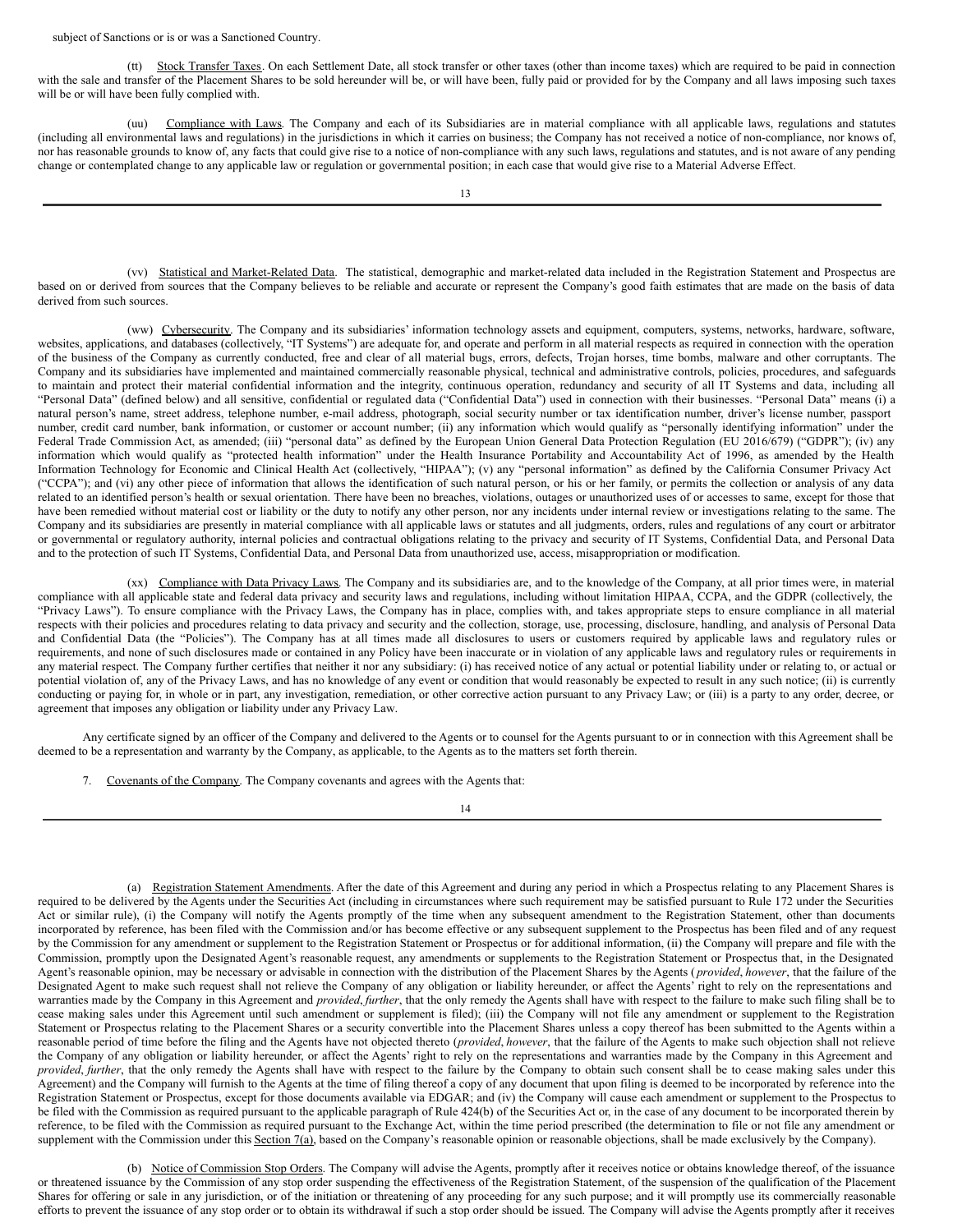any request by the Commission for any amendments to the Registration Statement or any amendment or supplements to the Prospectus or any Issuer Free Writing Prospectus or for additional information related to the offering of the Placement Shares or for additional information related to the Registration Statement, the Prospectus or any Issuer Free Writing Prospectus.

(c) Delivery of Prospectus; Subsequent Changes. During any period in which a Prospectus relating to the Placement Shares is required to be delivered by the Agents under the Securities Act with respect to the offer and sale of the Placement Shares, (including in circumstances where such requirement may be satisfied pursuant to Rule 172 under the Securities Act or similar rule), the Company will comply with all requirements imposed upon it by the Securities Act, as from time to time in force, and to file on or before their respective due dates all reports and any definitive proxy or information statements required to be filed by the Company with the Commission pursuant to Sections 13(a), 13(c), 14, 15(d) or any other provision of or under the Exchange Act. If the Company has omitted any information from the Registration Statement pursuant to Rule 430B under the Securities Act, it will use its commercially reasonable efforts to comply with the provisions of and make all requisite filings with the Commission pursuant to said Rule 430B and to notify the Agents promptly of all such filings. If during such period any event occurs as a result of which the Prospectus as then amended or supplemented would include an untrue statement of a material fact or omit to state a material fact necessary to make the statements therein, in the light of the circumstances then existing, not misleading, or if during such period it is necessary to amend or supplement the Registration Statement or Prospectus to comply with the Securities Act, the Company will promptly notify the Designated Agent to suspend the offering of Placement Shares during such period and the Company will promptly amend or supplement the Registration Statement or Prospectus (at the expense of the Company) so as to correct such statement or omission or effect such compliance.

15

(d) Listing of Placement Shares. Prior to the date of the first Placement Notice, the Company will use its reasonable commercially reasonable efforts to cause the Placement Shares to be listed on the Exchange.

(e) Delivery of Registration Statement and Prospectus. The Company will furnish to the Agents and their counsel (at the expense of the Company), as reasonably requested by the Designated Agent, copies of the Registration Statement, the Prospectus (including all documents incorporated by reference therein) and all amendments and supplements to the Registration Statement or Prospectus that are filed with the Commission during any period in which a Prospectus relating to the Placement Shares is required to be delivered under the Securities Act (including all documents filed with the Commission during such period that are deemed to be incorporated by reference therein), in each case as soon as reasonably practicable and in such quantities as the Agents may from time to time reasonably request and, at the Agents' request, will also furnish copies of the Prospectus to each exchange or market on which sales of the Placement Shares may be made; *provided*, *however*, that the Company shall not be required to furnish any document (other than the Prospectus) to the Agents to the extent such document is available on EDGAR.

(f) Earning Statement. The Company will make generally available to its security holders as soon as practicable, but in any event not later than 15 months after the end of the Company's current fiscal quarter, an earning statement covering a 12-month period that satisfies the provisions of Section 11(a) and Rule 158 of the Securities Act.

(g) Use of Proceeds. The Company will use the Net Proceeds as described in the Prospectus in the section entitled "Use of Proceeds."

(h) Notice of Other Sales. Without the prior written consent of the Designated Agent, the Company will not, directly or indirectly, offer to sell, sell, contract to sell, grant any option to sell or otherwise dispose of any Common Stock (other than the Placement Shares offered pursuant to this Agreement) or securities convertible into or exchangeable for Common Stock, warrants or any rights to purchase or acquire, Common Stock during the period beginning on the fifth (5<sup>th</sup>) Trading Day immediately prior to the date on which any Placement Notice is delivered to the Designated Agent hereunder and ending on the fifth  $(5<sup>th</sup>)$  Trading Day immediately following the final Settlement Date with respect to Placement Shares sold pursuant to such Placement Notice (or, if the Placement Notice has been terminated or suspended prior to the sale of all Placement Shares covered by a Placement Notice, the date of such suspension or termination); and will not directly or indirectly in any other "at the market" or continuous equity transaction offer to sell, sell, contract to sell, grant any option to sell or otherwise dispose of any Common Stock (other than the Placement Shares offered pursuant to this Agreement) or securities convertible into or exchangeable for Common Stock, warrants or any rights to purchase or acquire, Common Stock prior to the sixtieth (60<sup>th</sup>) day immediately following the termination of this Agreement; *provided*, *however*, that such restrictions will not be required in connection with the Company's issuance or sale of (i) Common Stock, options to purchase Common Stock or Common Stock issuable upon the exercise of options, restricted stock, restricted stock units, performance units, or other convertible equity granted to the Company's directors, officers, employees, contractors, advisors, consultants and other service providers, pursuant to any compensatory or incentive equity plan, benefits plan, stock ownership plan or dividend reinvestment plan (but not Common Stock subject to a waiver to exceed plan limits in its dividend reinvestment plan) of the Company whether now in effect or hereafter implemented, including, any restricted stock units or performance-based restricted stock units and the issuance, settlement (including net settlement) of Common Stock to any officers, directors and employees of the Company and/or its Subsidiaries in connection thereof, and pursuant to the Company's equity plan, as may be amended from time to time; *provided* that any such plans in this clause (i) are disclosed in filings by the Company available on EDGAR, (ii) Common Stock issuable upon conversion of securities or the exercise of warrants, options or other rights in effect or outstanding, and disclosed in filings by the Company available on EDGAR or otherwise in writing to the Agents, and (iii) Common Stock or securities convertible into or exchangeable for shares of Common Stock as consideration for mergers, acquisitions, other business combinations or strategic alliances occurring after the date of this Agreement which are not issued for capital raising purposes.

(i) Change of Circumstances. The Company will, at any time during the pendency of a Placement Notice advise the Agents promptly after it shall have received notice or obtained knowledge thereof, of any information or fact that would alter or affect in any material respect any opinion, certificate, letter or other document required to be provided to the Agents pursuant to this Agreement.

16

(j) Due Diligence Cooperation. The Company will cooperate with any reasonable due diligence review conducted by the Agents or their representatives in connection with the transactions contemplated hereby, including, without limitation, providing information and making available documents and senior corporate officers, during regular business hours and at the Company's principal offices, as the Agents may reasonably request.

(k) Required Filings Relating to Placement of Placement Shares. The Company agrees that on such dates as the Securities Act shall require, the Company will (i) file a prospectus supplement with the Commission under the applicable paragraph of Rule 424(b) under the Securities Act (each and every filing date under Rule 424(b), a "**Filing Date**"), which prospectus supplement will set forth, within the relevant period, the amount of Placement Shares sold through the Agents, the Net Proceeds to the Company and the compensation payable by the Company to the Agents with respect to such Placement Shares, and (ii) deliver such number of copies of each such prospectus supplement to each exchange or market on which such sales were effected as may be required by the rules or regulations of such exchange or market.

(l) Representation Dates; Certificate. (1) Prior to the date of the first Placement Notice and (2) each time the Company:

(i) files the Prospectus relating to the Placement Shares or amends or supplements (other than a prospectus supplement relating solely to an offering of securities other than the Placement Shares) the Registration Statement or the Prospectus relating to the Placement Shares by means of a post-effective amendment, sticker, or supplement but not by means of incorporation of documents by reference into the Registration Statement or the Prospectus relating to the Placement Shares;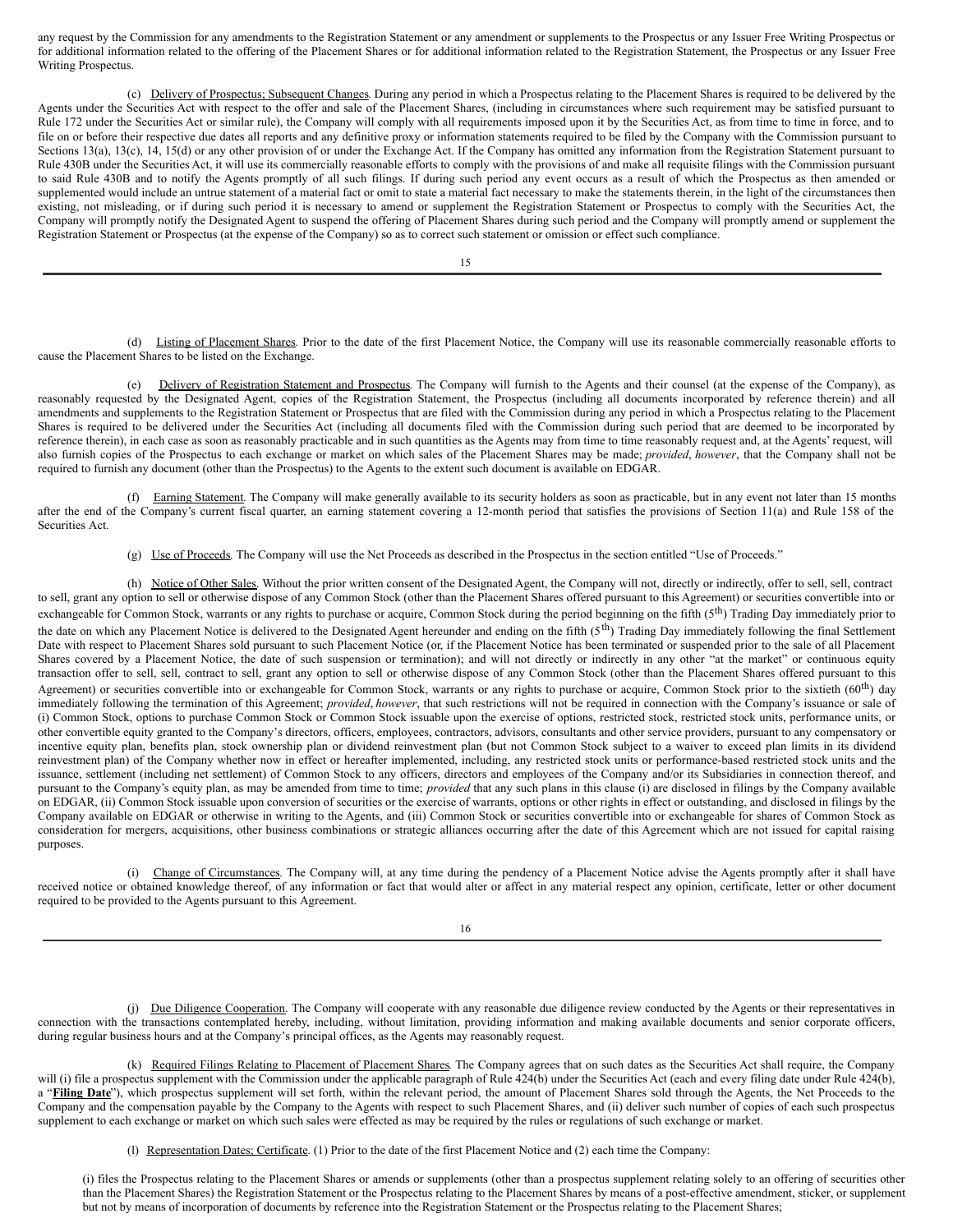<span id="page-35-0"></span>(ii) files an annual report on Form 10-K under the Exchange Act (including any Form 10-K/A containing amended financial information or a material amendment to the previously filed Form 10-K);

(iii) files its quarterly reports on Form 10-Q under the Exchange Act; or

(iv) files a current report on Form 8-K containing amended financial information (other than information "furnished" pursuant to Items 2.02 or 7.01 of Form 8-K or to provide disclosure pursuant to Item 8.01 of Form 8-K relating to the reclassification of certain properties as discontinued operations in accordance with Statement of Financial Accounting Standards No. 144) under the Exchange Act (each date of filing of one or more of the documents referred to in clauses (i) through (iv) shall be a "**Representation Date**");

the Company shall furnish the Agents (but in the case of clause (iv) above only if the Agents reasonably determine that the information contained in such Form 8-K is material) with a certificate dated as of the Representation Date, in the form attached as Exhibit A hereto, modified, as necessary, to relate to the Registration Statement and the Prospectus as amended or supplemented. The requirement to provide a certificate under this Section 7(1) shall be waived for any Representation Date occurring at a time during which no Placement Notice is pending or a Suspension is in effect, which waiver shall continue until the earlier to occur of the date the Company delivers instructions for the sale of Placement Shares hereunder (which for such calendar quarter shall be considered a Representation Date) and the next occurring Representation Date. Notwithstanding the foregoing, if the Company subsequently decides to sell Placement Shares following a Representation Date when a Suspension was in effect and did not provide the Agents with a certificate under this Section 7(l), then before the Company delivers the instructions for the sale of Placement Shares or the Designated Agent sells any Placement Shares pursuant to such instructions, the Company shall provide the Agents with a certificate in conformity with this Section 7(1) dated as of the date that the instructions for the sale of Placement Shares are issued.

(m) Legal Opinion. (1) Prior to the date of the first Placement Notice and (2) within five (5) Trading Days of each Representation Date with respect to which the Company is obligated to deliver a certificate pursuant to Section 7(1) for which no waiver is applicable and excluding the date of this Agreement, the Company shall cause to be furnished to the Agents written opinions of Rogers Towers, P.A. and Lewis Roca Rothgerber Christie LLP, outside counsel to the Company (together, "**Company Counsel**"), or other counsel satisfactory to the Agents, covering the matters in the form attached as Exhibit B hereto, substantially similar to the form previously provided to the Agents and their counsel, modified, as necessary, to relate to the Registration Statement and the Prospectus as then amended or supplemented; *provided*, *however*, the Company shall be required to furnish to the Agents no more than one opinion hereunder per calendar quarter; *provided*, *further*, that in lieu of such opinions for subsequent periodic filings under the Exchange Act, counsel may furnish the Agents with a letter (a "Reliance Letter") to the effect that the Agents may rely on a prior opinion delivered under thisSection 7(m) to the same extent as if it were dated the date of such letter (except that statements in such prior opinion shall be deemed to relate to the Registration Statement and the Prospectus as amended or supplemented as of the date of the Reliance Letter).

17

(n) Comfort Letter. (1) Prior to the date of the first Placement Notice and (2) within five (5) Trading Days of each Representation Date with respect to which the Company is obligated to deliver a certificate pursuant to Section 7(1) for which no waiver is applicable and excluding the date of this Agreement, the Company shall cause each of the Accountant and the Whinstone Accountant to furnish the Agents a letter (together, the "Comfort Letters"), dated the date such Comfort Letter is delivered, which shall meet the requirements set forth in this Section 7(n); *provided*, that if requested by the Agents, the Company shall cause a Comfort Letter to be furnished to the Agents within ten (10) Trading Days of the date of occurrence of any material transaction or event, including the restatement of the Company's financial statements. The Comfort Letters shall be in a form and substance satisfactory to the Agents, (i) confirming that the Accountant is an independent registered public accounting firm within the meaning of the Securities Act and the PCAOB, and that the Whinstone Accountant is an independent auditor, as defined by the FASB and the AICPA, with respect to the Company and Whinstone, (ii) stating, as of such date, the conclusions and findings of such firm with respect to the financial information and other matters ordinarily covered by accountants' "comfort letters" to underwriters in connection with registered public offerings (the first such letter from each of the Accountant and the Whinstone Accountant, the " **Initial Comfort Letter**") and (iii) updating the Initial Comfort Letter with any information that would have been included in the Initial Comfort Letter had it been given on such date and modified as necessary to relate to the Registration Statement and the Prospectus, as amended and supplemented to the date of such letter.

(o) Market Activities. The Company will not, directly or indirectly, (i) take any action designed to cause or result in, or that constitutes or might reasonably be expected to constitute, the stabilization or manipulation of the price of any security of the Company to facilitate the sale or resale of Common Stock or (ii) sell, bid for, or purchase Common Stock in violation of Regulation M, or pay anyone any compensation for soliciting purchases of the Placement Shares other than the Agents.

(p) Investment Company Act. The Company will conduct its affairs in such a manner so as to reasonably ensure that neither it nor any of its Subsidiaries will be or become, at any time prior to the termination of this Agreement, required to register as an "investment company," as such term is defined in the Investment Company Act.

(q) No Offer to Sell. Other than an Issuer Free Writing Prospectus approved in advance by the Company and the Agents in their capacity as agents hereunder, neither the Agents nor the Company (including its agents and representatives, other than the Agents in their capacity as such) will make, use, prepare, authorize, approve or refer to any written communication (as defined in Rule 405 under the Securities Act), required to be filed with the Commission, that constitutes an offer to sell or solicitation of an offer to buy Placement Shares hereunder.

(r) Blue Sky and Other Qualifications*.* The Company will use its commercially reasonable efforts, in cooperation with the Agents, to qualify the Placement Shares for offering and sale, or to obtain an exemption for the Placement Shares to be offered and sold, under the applicable securities laws of such states and other jurisdictions (domestic or foreign) as the Agents may designate and to maintain such qualifications and exemptions in effect for so long as required for the distribution of the Placement Shares (but in no event for less than one year from the date of this Agreement); *provided*, *however*, that the Company shall not be obligated to file any general consent to service of process or to qualify as a foreign corporation or as a dealer in securities in any jurisdiction in which it is not so qualified or to subject itself to taxation in respect of doing business in any jurisdiction in which it is not otherwise so subject. In each jurisdiction in which the Placement Shares have been so qualified or exempt, the Company will file such statements and reports as may be required by the laws of such jurisdiction to continue such qualification or exemption, as the case may be, in effect for so long as required for the distribution of the Placement Shares (but in no event for less than one year from the date of this Agreement).

(s) Sarbanes-Oxley Act. The Company and the Subsidiaries will maintain and keep accurate books and records reflecting their assets and maintain internal accounting controls in a manner designed to provide reasonable assurance regarding the reliability of financial reporting and the preparation of financial statements for external purposes in accordance with GAAP and including those policies and procedures that (i) pertain to the maintenance of records that in reasonable detail accurately and fairly reflect the transactions and dispositions of the assets of the Company, (ii) provide reasonable assurance that transactions are recorded as necessary to permit the preparation of the Company's consolidated financial statements in accordance with GAAP, (iii) that receipts and expenditures of the Company are being made only in accordance with management's and the Company's directors' authorization, and (iv) provide reasonable assurance regarding prevention or timely detection of unauthorized acquisition, use or disposition of the Company's assets that could have a material effect on its financial statements. The Company and the Subsidiaries will maintain such controls and other procedures, including, without limitation, those required by Sections 302 and 906 of the Sarbanes-Oxley Act, and the applicable regulations thereunder that are designed to ensure that information required to be disclosed by the Company in the reports that it files or submits under the Exchange Act is recorded, processed, summarized and reported, within the time periods specified in the Commission's rules and forms, including, without limitation, controls and procedures designed to ensure that information required to be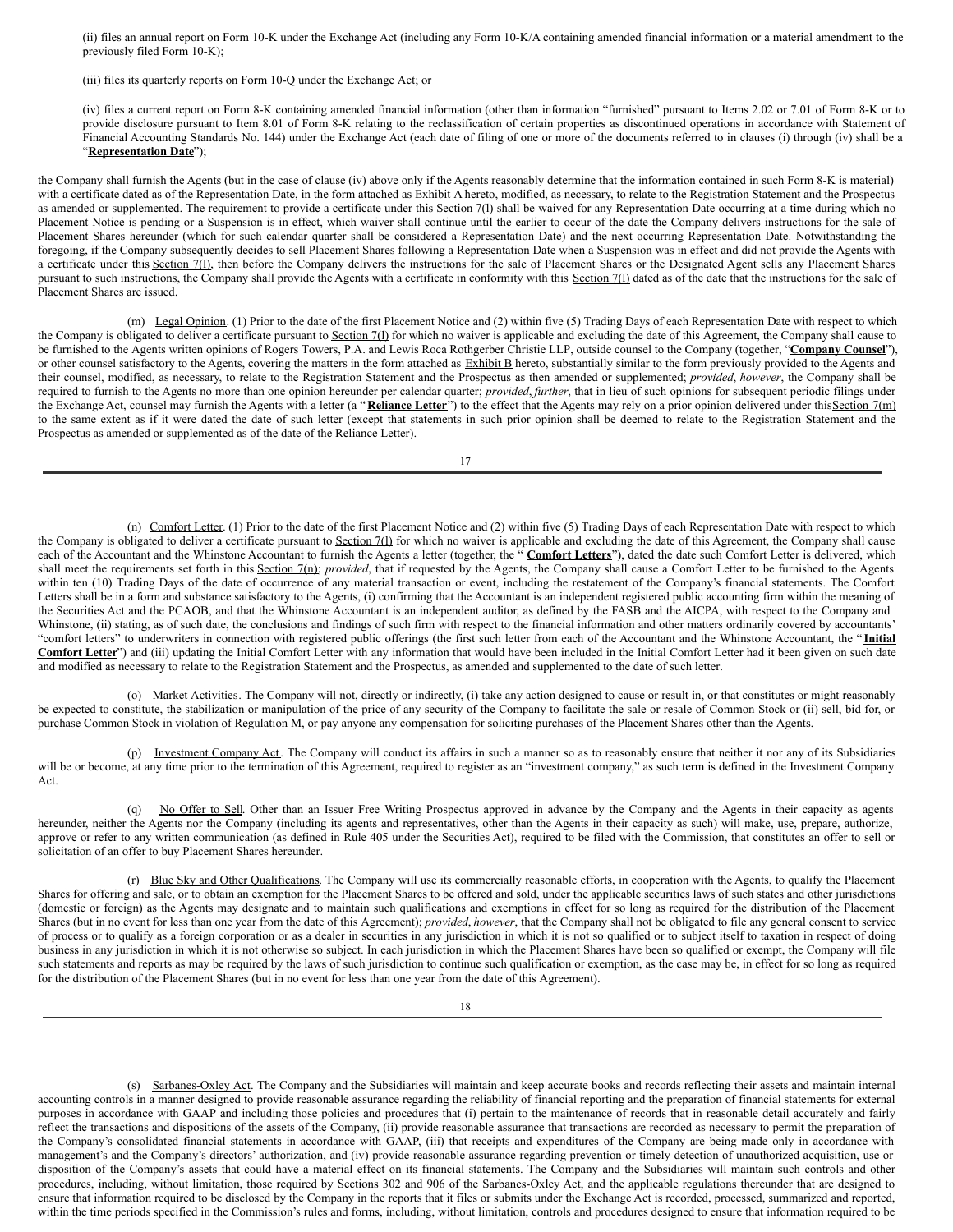disclosed by the Company in the reports that it files or submits under the Exchange Act is accumulated and communicated to the Company's management, including its principal executive officer and principal financial officer, or persons performing similar functions, as appropriate to allow timely decisions regarding required disclosure and to ensure that material information relating to the Company or the Subsidiaries is made known to them by others within those entities, particularly during the period in which such periodic reports are being prepared.

(t) Secretary's Certificate; Further Documentation. Prior to the date of the first Placement Notice, the Company shall deliver to the Agents a certificate of the Secretary of the Company and attested to by an executive officer of the Company, dated as of such date, certifying as to (i) the Certificate of Incorporation of the Company, (ii) the By-laws of the Company, (iii) the resolutions of the Board of Directors of the Company authorizing the execution, delivery and performance of this Agreement and the issuance of the Placement Shares and (iv) the incumbency of the officers duly authorized to execute this Agreement and the other documents contemplated by this Agreement. Within five (5) Trading Days of each Representation Date, the Company shall have furnished to the Agents such further information, certificates and documents as the Agents may reasonably request.

8. Payment of Expenses. The Company will pay all expenses incident to the performance of its obligations under this Agreement, including (i) the preparation and filing of the Registration Statement, including any fees required by the Commission, and the printing or electronic delivery of the Prospectus as originally filed and of each amendment and supplement thereto, in such number as the Agents shall deem necessary, (ii) the printing and delivery to the Agents of this Agreement and such other documents as may be required in connection with the offering, purchase, sale, issuance or delivery of the Placement Shares, (iii) the preparation, issuance and delivery of the certificates, if any, for the Placement Shares to the Agents, including any stock or other transfer taxes and any capital duties, stamp duties or other duties or taxes payable upon the sale, issuance or delivery of the Placement Shares to the Agents, (iv) the fees and disbursements of the counsel, accountants and other advisors to the Company, (v) the fees and expenses of the Agents including but not limited to the actual fees and expenses of the counsel to the Agents, as invoiced and payable upon the execution of this Agreement, in an amount not to exceed \$75,000 in connection with the execution of this Agreement, \$40,000 for each program "reload" in connection with the filing of a registration statement, post-effective amendment or prospectus supplement registering additional Placement Shares after the date of this Agreement, and \$10,000 for each program "refresh" in connection with any other Representation Date where a Representation Date certificate is required under Section 7(l) pursuant to this Agreement, (vi) the qualification or exemption of the Placement Shares under state securities laws in accordance with the provisions of Section 7(r) hereof, including filing fees, but excluding fees of the Agents' counsel, (vii) the printing and delivery to the Agents of copies of any Permitted Issuer Free Writing Prospectus and the Prospectus and any amendments or supplements thereto in such number as the Agents shall deem necessary, (viii) the preparation, printing and delivery to the Agents of copies of the blue sky survey, (ix) the fees and expenses of the transfer agent and registrar for the Common Stock, (x) the filing and other fees incident to determining compliance of sales of the Placement Shares with FINRA's rules and any review by FINRA of the terms of the sale of the Placement Shares including the fees of the Agents' counsel (subject to the cap, set forth in clause (v) above), and (xi) the fees and expenses incurred in connection with the listing of the Placement Shares on the Exchange.

9. Conditions to the Agents' Obligations. The obligations of the Agents hereunder with respect to a Placement will be subject to the continuing accuracy and completeness of the representations and warranties made by the Company herein, to the due performance by the Company of its obligations hereunder, to the completion by the Agents of a due diligence review satisfactory to them in their reasonable judgment, and to the continuing satisfaction (or waiver by the Agents in their sole discretion) of the following additional conditions:

19

(a) Registration Statement Effective. The Registration Statement shall have become effective and shall be available for the (i) resale of all Placement Shares issued to the Agents and not yet sold by the Agents and (ii) sale of all Placement Shares contemplated to be issued by any Placement Notice.

(b) No Material Notices. None of the following events shall have occurred and be continuing: (i) receipt by the Company of any request for additional information from the Commission or any other federal or state Governmental Authority during the period of effectiveness of the Registration Statement, the response to which would require any post-effective amendments or supplements to the Registration Statement or the Prospectus; (ii) the issuance by the Commission or any other federal or state Governmental Authority of any stop order suspending the effectiveness of the Registration Statement or the initiation of any proceedings for that purpose; (iii) receipt by the Company of any notification with respect to the suspension of the qualification or exemption from qualification of any of the Placement Shares for sale in any jurisdiction or the initiation or threatening of any proceeding for such purpose; or (iv) the occurrence of any event that makes any material statement made in the Registration Statement or the Prospectus or any material document incorporated or deemed to be incorporated therein by reference untrue in any material respect or that requires the making of any changes in the Registration Statement, the Prospectus or material documents incorporated so that, in the case of the Registration Statement, it will not contain an untrue statement of a material fact or omit to state any material fact required to be stated therein or necessary to make the statements therein not misleading and, that in the case of the Prospectus, it will not contain an untrue statement of a material fact or omit to state any material fact required to be stated therein or necessary to make the statements therein, in the light of the circumstances under which they were made, not misleading.

(c) No Misstatement or Material Omission. The Agents shall not have advised the Company that the Registration Statement or Prospectus, or any amendment or supplement thereto, contains an untrue statement of fact that in the Agents' reasonable opinion is material, or omits to state a fact that in the Agents' reasonable opinion is material and is required to be stated therein or is necessary to make the statements therein not misleading.

(d) Material Changes. Except as contemplated in the Prospectus, or disclosed in the Company's reports filed with the Commission, there shall not have been any material adverse change in the authorized capital stock of the Company or any Material Adverse Effect or any development that would cause a Material Adverse Effect, or a downgrading in or withdrawal of the rating assigned to any of the Company's securities (other than asset backed securities) by any rating organization or a public announcement by any rating organization that it has under surveillance or review its rating of any of the Company's securities (other than asset backed securities), the effect of which, in the case of any such action by a rating organization described above, in the reasonable judgment of the Agents (without relieving the Company of any obligation or liability it may otherwise have), is so material as to make it impracticable or inadvisable to proceed with the offering of the Placement Shares on the terms and in the manner contemplated in the Prospectus.

(e) Legal Opinions. The Agents shall have received the opinions of Company Counsel required to be delivered pursuant to Section  $7(m)$  on or before the date on which such delivery of such opinions is required pursuant to Section  $7(m)$ .

(f) Comfort Letters. The Agents shall have received the Comfort Letters required to be delivered pursuant to Section  $7(n)$  on or before the date on which such delivery of such Comfort Letters are required pursuant to Section 7(n).

(g) Representation Certificate. The Agents shall have received the certificate required to be delivered pursuant to Section 7(1) on or before the date on which delivery of such certificate is required pursuant to Section 7(l).

(h) No Suspension. Trading in the Common Stock shall not have been suspended on the Exchange and the Common Stock shall not have been delisted from the Exchange.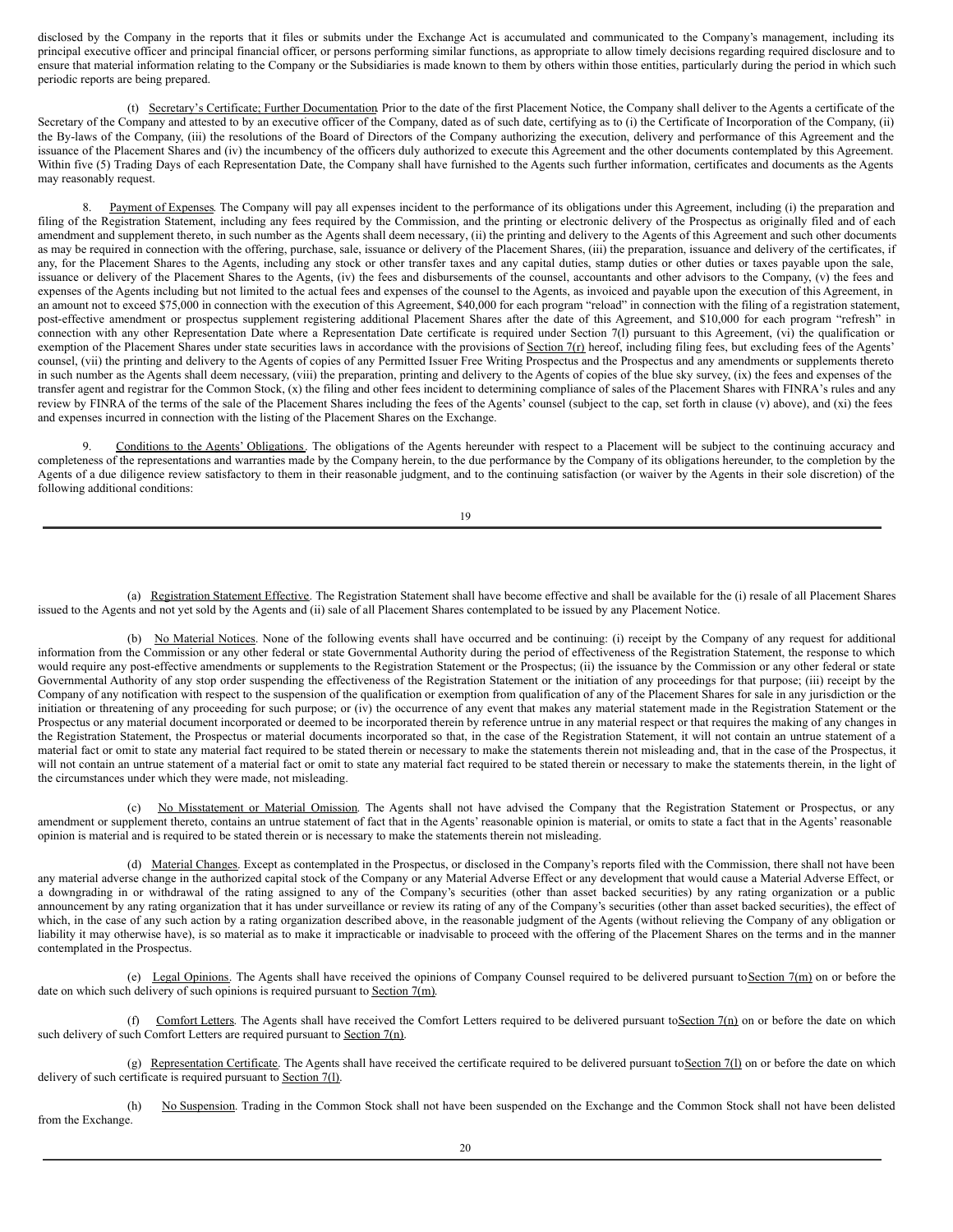(i) Other Materials. On each date on which the Company is required to deliver a certificate pursuant to Section 7(1), the Company shall have furnished to the Agents such appropriate further information, opinions, certificates, letters and other documents as the Agents may reasonably request. All such opinions, certificates, letters and other documents will be in compliance with the provisions hereof.

(j) Securities Act Filings Made. All filings with the Commission required by Rule 424 under the Securities Act to have been filed prior to the issuance of any Placement Notice hereunder shall have been made within the applicable time period prescribed for such filing by Rule 424.

(k) Approval for Listing. The Placement Shares shall either have been (i) approved for listing on the Exchange, subject only to notice of issuance, or (ii) the Company shall have filed an application for listing of the Placement Shares on the Exchange at, or prior to, the issuance of any Placement Notice and the Exchange shall have reviewed such application and not provided any objections thereto.

(l) FINRA. If applicable, FINRA shall have raised no objection to the terms of this offering and the amount of compensation allowable or payable to the Agents as described in the Prospectus.

(m) No Termination Event. There shall not have occurred any event that would permit the Agents to terminate this Agreement pursuant toSection 12(a).

#### 10. Indemnification and Contribution.

(a) Company Indemnification. The Company agrees to indemnify and hold harmless the Agents, their affiliates and their and their affiliates' respective partners, members, directors, officers, employees and agents and each person, if any, who controls the applicable Agent or any affiliate within the meaning of Section 15 of the Securities Act or Section 20 of the Exchange Act as follows:

(i) against any and all loss, liability, claim, damage and expense whatsoever, as incurred, joint or several, arising out of or based upon any untrue statement or alleged untrue statement of a material fact contained in the Registration Statement (or any amendment thereto), or the omission or alleged omission therefrom of a material fact required to be stated therein or necessary to make the statements therein not misleading, or arising out of any untrue statement or alleged untrue statement of a material fact included in any related Issuer Free Writing Prospectus or the Prospectus (or any amendment or supplement thereto), or the omission or alleged omission therefrom of a material fact necessary in order to make the statements therein, in the light of the circumstances under which they were made, not misleading;

(ii) against any and all loss, liability, claim, damage and expense whatsoever, as incurred, joint or several, to the extent of the aggregate amount paid in settlement of any litigation, or any investigation or proceeding by any Governmental Authority, commenced or threatened, or of any claim whatsoever based upon any such untrue statement or omission, or any alleged untrue statement contained in the Registration Statement (or any amendment thereto) or Prospectus, or the omission or alleged omission therefrom of a material fact required to be stated therein or necessary to make the statements therein not misleading; *provided* that (subject to Section 10(d) below) any such settlement is effected with the written consent of the Company, which consent shall not unreasonably be delayed or withheld; and

(iii) against any and all expense whatsoever, as incurred (including the actual fees and disbursements of counsel to the Designated Agent), reasonably incurred in investigating, preparing or defending against any litigation, or any investigation or proceeding by any Governmental Authority, commenced or threatened, or any claim whatsoever based upon any alleged untrue statement contained in the Registration Statement (or any amendment thereto) or Prospectus, or the omission or alleged omission therefrom of a material fact required to be stated therein or necessary to make the statements therein not misleading (whether or not a party), to the extent that any such expense is not paid under (i) or (ii) above;

21

*provided*, *however*, that this indemnity agreement shall not apply to any loss, liability, claim, damage or expense to the extent arising out of any untrue statement or omission or alleged untrue statement or omission made solely in reliance upon and in conformity with the Agent Information (as defined below).

(b) Agent Indemnification. Each Agent, severally and not jointly, agrees to indemnify and hold harmless the Company and its directors and each officer of the Company who signed the Registration Statement, and each person, if any, who controls the Company within the meaning of Section 15 of the Securities Act or Section 20 of the Exchange Act against any and all loss, liability, claim, damage and expense described in the indemnity contained in Section 10(a), as incurred, but only with respect to untrue statements or omissions, or alleged untrue statements or omissions, made in the Registration Statement (or any amendments thereto), the Prospectus (or any amendment or supplement thereto) or any Issuer Free Writing Prospectus (or any amendment or supplement thereto) in reliance upon and in conformity with information relating to such Agent and furnished to the Company in writing by such Agent expressly for use therein. The Company hereby acknowledges that the only information that the Agents have furnished to the Company expressly for use in the Registration Statement, the Prospectus or any Issuer Free Writing Prospectus (or any amendment or supplement thereto) are the statements set forth in the first two sentences of the sixth paragraph under the caption "Plan of Distribution" in the Prospectus (the "**Agent Information**").

(c) Procedure. Any party that proposes to assert the right to be indemnified under this Section 10 will, promptly after receipt of notice of commencement of any action against such party in respect of which a claim is to be made against an indemnifying party or parties under this Section 10, notify each such indemnifying party of the commencement of such action, enclosing a copy of all papers served, but the omission so to notify such indemnifying party will not relieve the indemnifying party from (i) any liability that it might have to any indemnified party otherwise than under this Section 10 and (ii) any liability that it may have to any indemnified party under the foregoing provision of this Section 10 unless, and only to the extent that, such omission results in the forfeiture of substantive rights or defenses by the indemnifying party. If any such action is brought against any indemnified party and it notifies the indemnifying party of its commencement, the indemnifying party will be entitled to participate in and, to the extent that it elects by delivering written notice to the indemnified party promptly after receiving notice of the commencement of the action from the indemnified party, jointly with any other indemnifying party similarly notified, to assume the defense of the action, with counsel reasonably satisfactory to the indemnified party, and after notice from the indemnifying party to the indemnified party of its election to assume the defense, the indemnifying party will not be liable to the indemnified party for any other legal expenses except as provided below and except for the reasonable costs of investigation subsequently incurred by the indemnified party in connection with the defense. The indemnified party will have the right to employ its own counsel in any such action, but the fees, expenses and other charges of such counsel will be at the expense of such indemnified party unless (1) the employment of counsel by the indemnified party has been authorized in writing by the indemnifying party, (2) the indemnified party has reasonably concluded (based on advice of counsel) that there may be legal defenses available to it or other indemnified parties that are different from or in addition to those available to the indemnifying party, (3) a conflict or potential conflict exists (based on advice of counsel to the indemnified party) between the indemnified party and the indemnifying party (in which case the indemnifying party will not have the right to direct the defense of such action on behalf of the indemnified party) or (4) the indemnifying party has not in fact employed counsel to assume the defense of such action or counsel reasonably satisfactory to the indemnified party, in each case, within a reasonable time after receiving notice of the commencement of the action; in each of which cases the reasonable fees, disbursements and other charges of counsel will be at the expense of the indemnifying party or parties. It is understood that the indemnifying party or parties shall not, in connection with any proceeding or related proceedings in the same jurisdiction, be liable for the reasonable fees, disbursements and other charges of more than one separate firm (plus local counsel) admitted to practice in such jurisdiction at any one time for all such indemnified party or parties. All such fees, disbursements and other charges will be reimbursed by the indemnifying party promptly as they are incurred. An indemnifying party will not, in any event, be liable for any settlement of any action or claim effected without its written consent. No indemnifying party shall, without the prior written consent of each indemnified party, settle or compromise or consent to the entry of any judgment in any pending or threatened claim, action or proceeding relating to the matters contemplated by this Section 10 (whether or not any indemnified party is a party thereto), unless such settlement, compromise or consent (1) includes an express and unconditional release of each indemnified party, in form and substance reasonably satisfactory to such indemnified party, from all liability arising out of such litigation, investigation, proceeding or claim and (2) does not include a statement as to or an admission of fault, culpability or a failure to act by or on behalf of any indemnified party.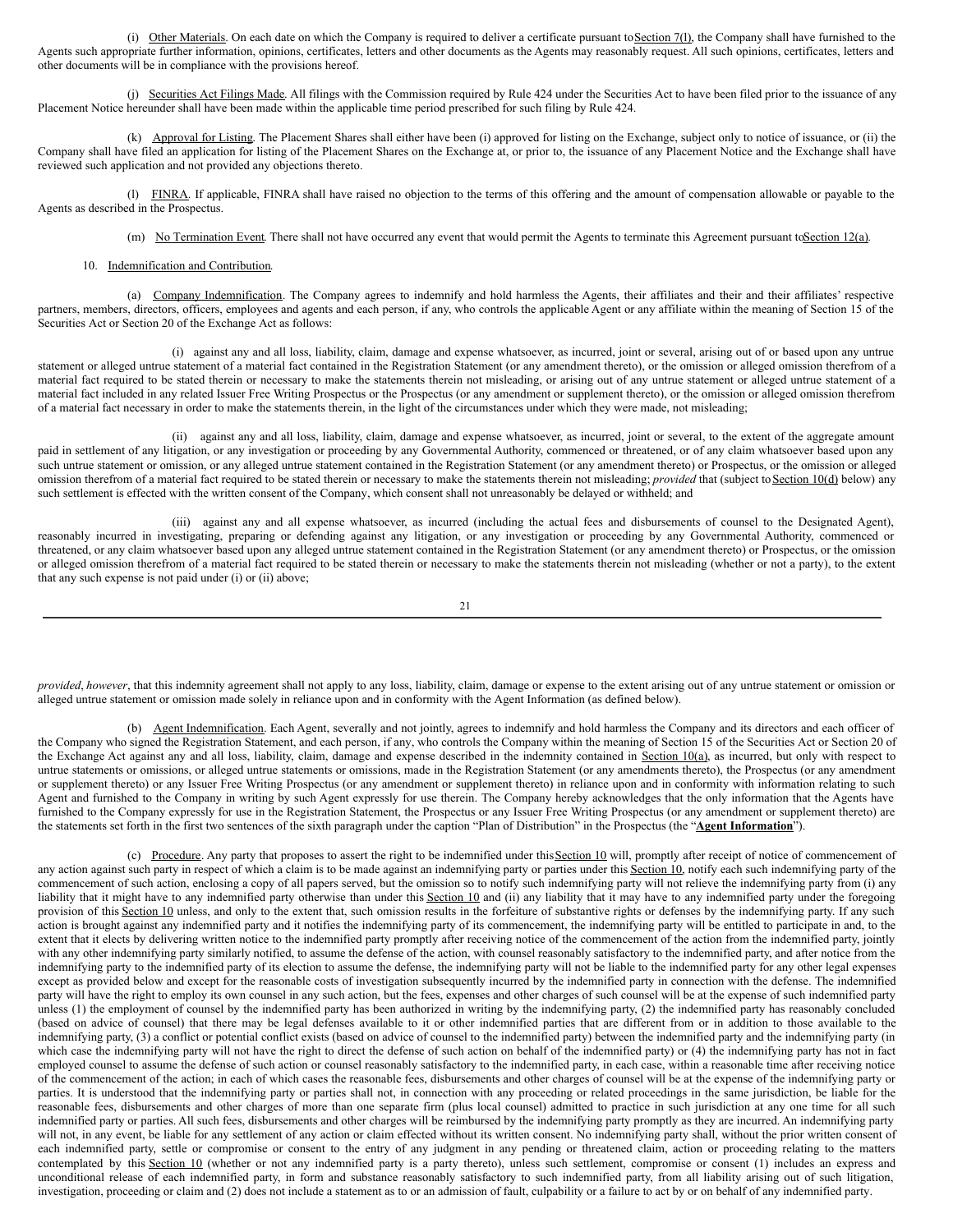(d) Settlement Without Consent if Failure to Reimburse*.* If an indemnified party shall have requested an indemnifying party to reimburse the indemnified party for reasonable fees and expenses of counsel, such indemnifying party agrees that it shall be liable for any settlement of the nature contemplated by Section 10(a)(ii) effected without its written consent if (1) such settlement is entered into more than 45 days after receipt by such indemnifying party of the aforesaid request, (2) such indemnifying party shall have received notice of the terms of such settlement at least 30 days prior to such settlement being entered into and (3) such indemnifying party shall not have reimbursed such indemnified party in accordance with such request prior to the date of such settlement.

(e) Contribution. In order to provide for just and equitable contribution in circumstances in which the indemnification provided for in the foregoing paragraphs of this Section 10 is applicable in accordance with its terms but for any reason is held to be unavailable or insufficient from the Company or an Agent, the Company and such Agent will contribute to the total losses, claims, liabilities, expenses and damages (including any investigative, legal and other expenses reasonably incurred in connection with, and any amount paid in settlement of, any action, suit or proceeding or any claim asserted) to which the Company and the Agents may be subject in such proportion as shall be appropriate to reflect the relative benefits received by the Company on the one hand and the Agents on the other hand. The relative benefits received by the Company on the one hand and the Agents on the other hand shall be deemed to be in the same proportion as the total net proceeds from the sale of the Placement Shares (before deducting expenses) received by the Company bear to the total compensation received by the Agents from the sale of Placement Shares on behalf of the Company. If, but only if, the allocation provided by the foregoing sentence is not permitted by applicable law, the allocation of contribution shall be made in such proportion as is appropriate to reflect not only the relative benefits referred to in the foregoing sentence but also the relative fault of the Company, on the one hand, and such Agent, on the other hand, with respect to the statements or omission that resulted in such loss, claim, liability, expense or damage, or action in respect thereof, as well as any other relevant equitable considerations with respect to such offering. Such relative fault shall be determined by reference to, among other things, whether the untrue or alleged untrue statement of a material fact or omission or alleged omission to state a material fact relates to information supplied by the Company or such Agent, the intent of the parties and their relative knowledge, access to information and opportunity to correct or prevent such statement or omission. The Company and each Agent agree that it would not be just and equitable if contributions pursuant to this Section 10(e) were to be determined by pro rata allocation or by any other method of allocation that does not take into account the equitable considerations referred to herein. The amount paid or payable by an indemnified party as a result of the loss, claim, liability, expense, or damage, or action in respect thereof, referred to above in this Section 10(e) shall be deemed to include, for the purpose of this Section 10(e), any legal or other expenses reasonably incurred by such indemnified party in connection with investigating or defending any such action or claim to the extent consistent with Section 10(c) hereof. Notwithstanding the foregoing provisions of this Section  $10(e)$ , no Agent shall be required to contribute any amount in excess of the commissions received by such Agent under this Agreement and no person found guilty of fraudulent misrepresentation (within the meaning of Section 11(f) of the Securities Act) will be entitled to contribution from any person who was not guilty of such fraudulent misrepresentation. For purposes of this Section 10(e), any person who controls a party to this Agreement within the meaning of the Securities Act, any affiliates of an Agent and any officers, directors, partners, employees or agents of an Agent or any of its affiliates, will have the same rights to contribution as that party, and each director of the Company and each officer of the Company who signed the Registration Statement will have the same rights to contribution as the Company, subject in each case to the provisions hereof. Any party entitled to contribution, promptly after receipt of notice of commencement of any action against such party in respect of which a claim for contribution may be made under this Section 10(e), will notify any such party or parties from whom contribution may be sought, but the omission to so notify will not relieve that party or parties from whom contribution may be sought from any other obligation it or they may have under this Section 10(e) except to the extent that the failure to so notify such other party materially prejudiced the substantive rights or defenses of the party from whom contribution is sought. Except for a settlement entered into pursuant to the last sentence of Section 10(c) hereof, no party will be liable for contribution with respect to any action or claim settled without its written consent if such consent is required pursuant to Section 10(c) hereof.

11. Representations and Agreements to Survive Delivery. The indemnity and contribution agreements contained in Section 10 of this Agreement and all representations and warranties of the Company herein or in certificates delivered pursuant hereto shall survive, as of their respective dates, regardless of (i) any investigation made by or on behalf of any Agent, any controlling persons, or the Company (or any of their respective officers, directors, employees or controlling persons), (ii) delivery and acceptance of the Placement Shares and payment therefor or (iii) any termination of this Agreement.

23

#### 12. Termination.

(a) Any Agent may terminate this Agreement, with respect to its rights and obligations under this Agreement, by notice to the Company, as hereinafter specified at any time (1) if there has been, since the time of execution of this Agreement or since the date as of which information is given in the Prospectus, any change, or any development or event involving a prospective change, in the condition, financial or otherwise, or in the business, properties, earnings, results of operations or prospects of the Company and its Subsidiaries considered as one enterprise, whether or not arising in the ordinary course of business, which individually or in the aggregate, in the sole judgment of such Agent is material and adverse and makes it impractical or inadvisable to market the Placement Shares or to enforce contracts for the sale of the Placement Shares, (2) if there has occurred any material adverse change in the financial markets in the United States or the international financial markets, any outbreak of hostilities or escalation thereof or other calamity or crisis or any change or development involving a prospective change in national or international political, financial or economic conditions (other than those as have developed in connection with the global coronavirus (COVID-19) outbreak as of the date hereof), in each case the effect of which is such as to make it, in the judgment of such Agent, impracticable or inadvisable to market the Placement Shares or to enforce contracts for the sale of the Placement Shares, (3) if trading in the Common Stock has been suspended or limited by the Commission or the Exchange, or if trading generally on the Exchange has been suspended or limited, or minimum prices for trading have been fixed on the Exchange, (4) if any suspension of trading of any securities of the Company on any exchange or in the over-the-counter market shall have occurred and be continuing, (5) if a major disruption of securities settlements or clearance services in the United States shall have occurred and be continuing, or (6) if a banking moratorium has been declared by either U.S. Federal or New York authorities. Any such termination shall be without liability of any party to any other party except that the provisions of Section 8 (Payment of Expenses), Section 10 (Indemnification and Contribution), Section 11 (Representations and Agreements to Survive Delivery), Section 17 (Governing Law and Time; Waiver of Jury Trial) and Section 18 (Consent to Jurisdiction) hereof shall remain in full force and effect notwithstanding such termination. If an Agent elects to terminate this Agreement as provided in this Section 12(a), such Agent shall provide the required notice as specified in Section 13 (Notices). For the avoidance of doubt, the termination by one Agent of its rights and obligations under this Agreement pursuant to this Section 12(a) shall not affect the rights and obligations of the other Agents under this Agreement.

(b) The Company shall have the right, by giving five (5) days' notice as hereinafter specified to terminate this Agreement, with respect to such Agent's rights and obligations under this Agreement, in its sole discretion at any time after the date of this Agreement. Any such termination shall be without liability of any party to any other party except that the provisions of Section 8, Section 10, Section 11, Section 17 and Section 18 hereof shall remain in full force and effect notwithstanding such termination. For the avoidance of doubt, the termination by the Company of this Agreement with respect to one Agent shall not affect the rights and obligations of the other Agents under this Agreement.

(c) Each of the Agents shall have the right, by giving five (5) days' notice as hereinafter specified to terminate this Agreement in its sole discretion at any time after the date of this Agreement. Any such termination shall be without liability of any party to any other party except that the provisions of Section 8, Section 10, Section 11, Section 17 and Section 18 hereof shall remain in full force and effect notwithstanding such termination. For the avoidance of doubt, the termination by one Agent of its rights and obligations under this Agreement pursuant to this Section 12(c) shall not affect the rights and obligations of the other Agent under this Agreement.

(d) This Agreement shall remain in full force and effect unless terminated pursuant to Sections  $12(a)$ , (b), or  $(c)$  above, upon the issuance and sale of all of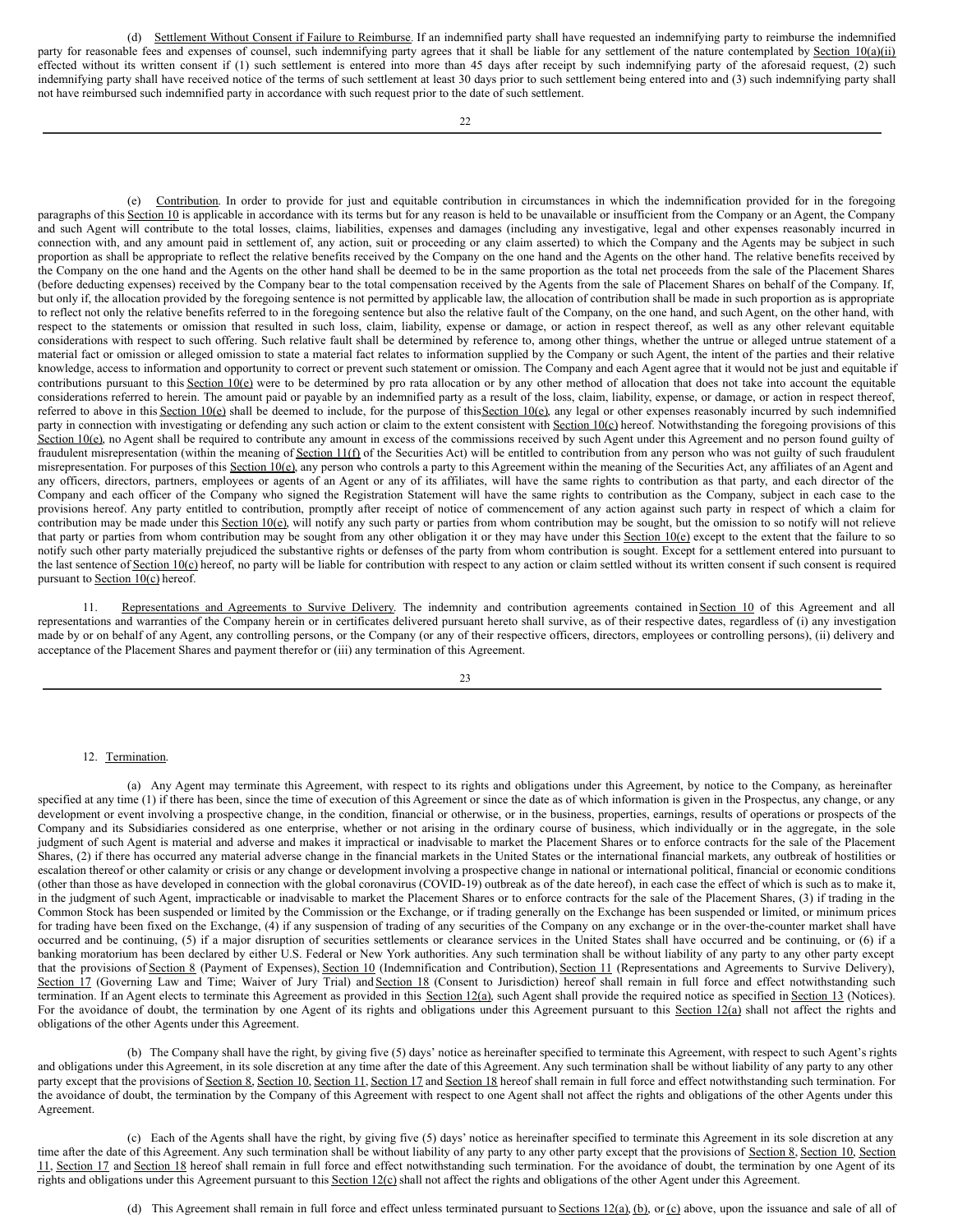the Placement Shares through the Agents on the terms and subject to the conditions set forth herein, or otherwise by mutual agreement of the parties; *provided*, *however*, that any such termination by mutual agreement shall in all cases be deemed to provide that Section 8, Section 10, Section 11, Section 17 and Section 18 shall remain in full force and effect. Upon termination of this Agreement, the Company shall not have any liability to an Agent for any discount, commission or other compensation with respect to any Placement Shares not otherwise sold by an Agent under this Agreement.

(e) Any termination of this Agreement shall be effective on the date specified in such notice of termination; *provided*, *however*, that such termination shall not be effective until the close of business on the date of receipt of such notice by an Agent or the Company, as the case may be. If such termination shall occur prior to the Settlement Date for any sale of Placement Shares, such Placement Shares shall settle in accordance with the provisions of this Agreement.

13. Notices. All notices or other communications required or permitted to be given by any party to any other party pursuant to the terms of this Agreement shall be in writing (including by electronic communication), unless otherwise specified, and if sent to the Agents, shall be delivered to Cantor Fitzgerald & Co. at:

Cantor Fitzgerald & Co. 499 Park Avenue New York, NY 10022 Attention: Capital Markets

Cantor Fitzgerald & Co. 499 Park Avenue New York, NY 10022 Attention: General Counsel

and:

and:

B. Riley Securities, Inc. 299 Park Avenue, 7th Floor New York, NY 10171 Attention: General Counsel Telephone: (212) 457-9947

BTIG, LLC 65 E 55th Street New York, New York 10022 Attention: ATM Trading Desk

and:

and:

and:

| Compass Point Research & Trading, LLC      |
|--------------------------------------------|
| 1055 Thomas Jefferson Street NW, Suite 303 |
| Washington, DC 20007                       |
| Attention: Chris Nealon                    |
| <b>Matt Anstey</b>                         |

Roth Capital Partners, LLC 888 San Clemente Drive Newport Beach, California 92660 Attention: ATM Desk

with a copy to:

Covington & Burling LLP The New York Times Building 620 Eighth Avenue New York, NY 10018 Attention: Christopher DeCresce

and if to the Company, shall be delivered to:

Riot Blockchain, Inc. 202 6th Street, Suite 401 Castle Rock, CO 80104 Attention: Chief Financial Officer

and:

Riot Blockchain, Inc. 202 6th Street, Suite 401 Castle Rock, CO 80104 Attention: General Counsel

with a copy to:

Rogers Towers, P.A. 1301 Riverplace Blvd., Suite 1500 Jacksonville, FL 32207 Attention: Jason Rudderman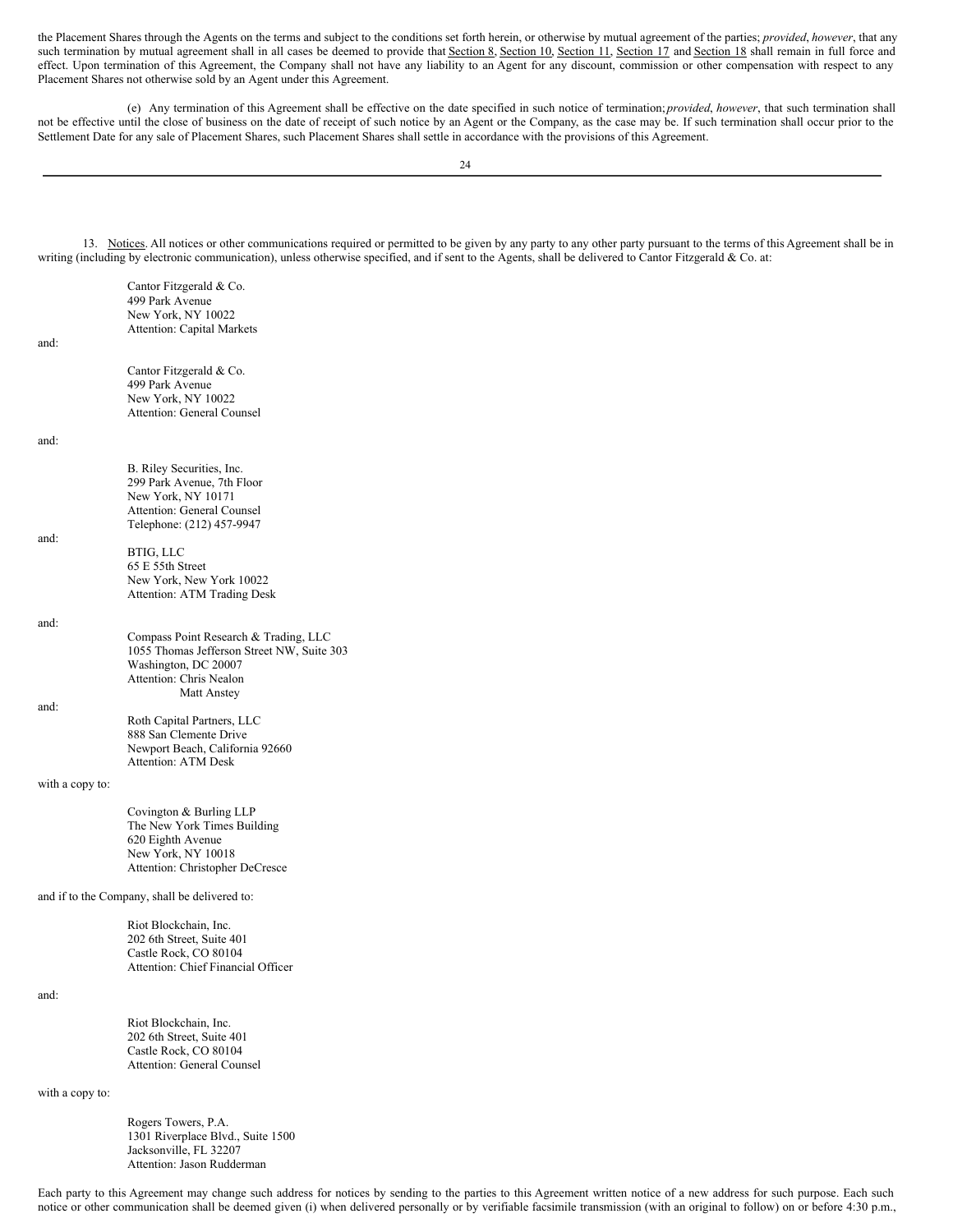New York City time, on a Business Day or, if such day is not a Business Day, on the next succeeding Business Day, (ii) by Electronic Notice as set forth in the next paragraph, (iii) on the next Business Day after timely delivery to a nationally-recognized overnight courier and (iv) on the Business Day actually received if deposited in the U.S. mail (certified or registered mail, return receipt requested, postage prepaid). For purposes of this Agreement, "**Business Day**" shall mean any day on which the Exchange and commercial banks in the City of New York are open for business.

An electronic communication ("Electronic Notice") shall be deemed written notice for purposes of this Section 13 if sent to the electronic mail address specified herein or by the receiving party under separate cover. Electronic Notice shall be deemed received at the time the party sending Electronic Notice receives verification of receipt by the receiving party. Any party receiving Electronic Notice may request and shall be entitled to receive the notice on paper, in a nonelectronic form (" **Nonelectronic Notice**") which shall be sent to the requesting party within ten (10) days of receipt of the written request for Nonelectronic Notice.

14. Successors and Assigns. This Agreement shall inure to the benefit of and be binding upon the Company and the Agents and their respective successors and the parties referred to in Section 10 hereof. References to any of the parties contained in this Agreement shall be deemed to include the successors and permitted assigns of such party. Nothing in this Agreement, express or implied, is intended to confer upon any party other than the parties hereto or their respective successors and permitted assigns any rights, remedies, obligations or liabilities under or by reason of this Agreement, except as expressly provided in this Agreement. Neither party may assign its rights or obligations under this Agreement without the prior written consent of the other party; *provided*, *however*, that the Agents may assign their rights and obligations hereunder to an affiliate thereof without obtaining the Company's consent.

15. Adjustments for Stock Splits. The parties acknowledge and agree that all share-related numbers contained in this Agreement shall be adjusted to take into account any stock split or consolidation, stock dividend or similar event effected with respect to the Placement Shares.

16. Entire Agreement; Amendment; Severability; Waiver. This Agreement (including all schedules and exhibits attached hereto and Placement Notices issued pursuant hereto) constitutes the entire agreement and supersedes all other prior and contemporaneous agreements and undertakings, both written and oral, among the parties hereto with regard to the subject matter hereof. Neither this Agreement nor any term hereof may be amended except pursuant to a written instrument executed by the Company and the Agents. In the event that any one or more of the provisions contained herein, or the application thereof in any circumstance, is held invalid, illegal or unenforceable as written by a court of competent jurisdiction, then such provision shall be given full force and effect to the fullest possible extent that it is valid, legal and enforceable, and the remainder of the terms and provisions herein shall be construed as if such invalid, illegal or unenforceable term or provision was not contained herein, but only to the extent that giving effect to such provision and the remainder of the terms and provisions hereof shall be in accordance with the intent of the parties as reflected in this Agreement. No implied waiver by a party shall arise in the absence of a waiver in writing signed by such party. No failure or delay in exercising any right, power, or privilege hereunder shall operate as a waiver thereof, nor shall any single or partial exercise thereof preclude any other or further exercise thereof or the exercise of any right, power, or privilege hereunder.

17. **GOVERNING LAW AND TIME; WAIVER OF JURY TRIAL. THIS AGREEMENT SHALL BE GOVERNED BY AND CONSTRUED IN** ACCORDANCE WITH THE LAWS OF THE STATE OF NEW YORK WITHOUT REGARD TO THE PRINCIPLES OF CONFLICTS OF LAWS. SPECIFIED TIMES OF DAY REFER TO NEW YORK CITY TIME. EACH PARTY HEREBY IRREVOCABLY WAIVES, TO THE FULLEST EXTENT PERMITTED BY APPLICABLE LAW, ANY AND ALL RIGHT TO TRIAL BY JURY IN ANY LEGAL PROCEEDING ARISING OUT OF OR RELATING TO THIS **AGREEMENT OR THE TRANSACTIONS CONTEMPLATED HEREBY.**

18. **CONSENT TO JURISDICTION. EACH PARTY HEREBY IRREVOCABLY SUBMITS TO THE EXCLUSIVE JURISDICTION OF THE STATE** AND FEDERAL COURTS SITTING IN THE CITY OF NEW YORK, BOROUGH OF MANHATTAN, FOR THE ADJUDICATION OF ANY DISPUTE **HEREUNDER OR IN CONNECTION WITH ANY TRANSACTION CONTEMPLATED HEREBY, AND HEREBY IRREVOCABLY WAIVES, AND AGREES** NOT TO ASSERT IN ANY SUIT, ACTION OR PROCEEDING, ANY CLAIM THAT IT IS NOT PERSONALLY SUBJECT TO THE JURISDICTION OF ANY SUCH COURT, THAT SUCH SUIT, ACTION OR PROCEEDING IS BROUGHT IN AN INCONVENIENT FORUM OR THAT THE VENUE OF SUCH SUIT, ACTION OR PROCEEDING IS IMPROPER. EACH PARTY HEREBY IRREVOCABLY WAIVES PERSONAL SERVICE OF PROCESS AND CONSENTS TO PROCESS BEING SERVED IN ANY SUCH SUIT, ACTION OR PROCEEDING BY MAILING A COPY THEREOF (CERTIFIED OR REGISTERED MAIL, RETURN RECEIPT REQUESTED) TO SUCH PARTY AT THE ADDRESS IN EFFECT FOR NOTICES TO IT UNDER THIS AGREEMENT AND AGREES **THAT SUCH SERVICE SHALL CONSTITUTE GOOD AND SUFFICIENT SERVICE OF PROCESS AND NOTICE THEREOF. NOTHING CONTAINED** HEREIN SHALL BE DEEMED TO LIMIT IN ANY WAY ANY RIGHT TO SERVE PROCESS IN ANY MANNER PERMITTED BY LAW.

26

19. Counterparts. This Agreement may be executed in two or more counterparts, each of which shall be deemed an original, but all of which together shall constitute one and the same instrument. Delivery of an executed Agreement by one party to the other may be made by facsimile or electronic transmission.

20. Construction. The section and exhibit headings herein are for convenience only and shall not affect the construction hereof. References herein to any law, statute, ordinance, code, regulation, rule or other requirement of any Governmental Authority shall be deemed to refer to such law, statute, ordinance, code, regulation, rule or other requirement of any Governmental Authority as amended, reenacted, supplemented or superseded in whole or in part and in effect from time to time and also to all rules and regulations promulgated thereunder.

21. Permitted Free Writing Prospectuses. The Company represents, warrants and agrees that, unless it obtains the prior written consent of each of the Agents, and each of the Agents represents, warrants and agrees that, unless they obtain the prior written consent of the Company and the other Agents, it has not made and will not make any offer relating to the Placement Shares that would constitute an Issuer Free Writing Prospectus, or that would otherwise constitute a "free writing prospectus," as defined in Rule 405, required to be filed with the Commission. Any such free writing prospectus consented to by the Agents or by the Company, as the case may be, is hereinafter referred to as a "Permitted Free Writing Prospectus." The Company represents and warrants that it has treated and agrees that it will treat each Permitted Free Writing Prospectus as an "issuer free writing prospectus," as defined in Rule 433, and has complied and will comply with the requirements of Rule 433 applicable to any Permitted Free Writing Prospectus, including timely filing with the Commission where required, legending and record keeping. For the purposes of clarity, the parties hereto agree that all free writing prospectuses, if any, listed in Exhibit C hereto are Permitted Free Writing Prospectuses.

22. Absence of Fiduciary Relationship. The Company acknowledges and agrees that:

the Agents are acting solely as agents in connection with the public offering of the Placement Shares and in connection with each transaction contemplated by this Agreement and the process leading to such transactions, and no fiduciary or advisory relationship between the Company or any of its respective affiliates, stockholders (or other equity holders), creditors or employees or any other party, on the one hand, and the Agents, on the other hand, has been or will be created in respect of any of the transactions contemplated by this Agreement, irrespective of whether or not the Agents have advised or are advising the Company on other matters, and the Agents have no obligation to the Company with respect to the transactions contemplated by this Agreement except the obligations expressly set forth in this Agreement;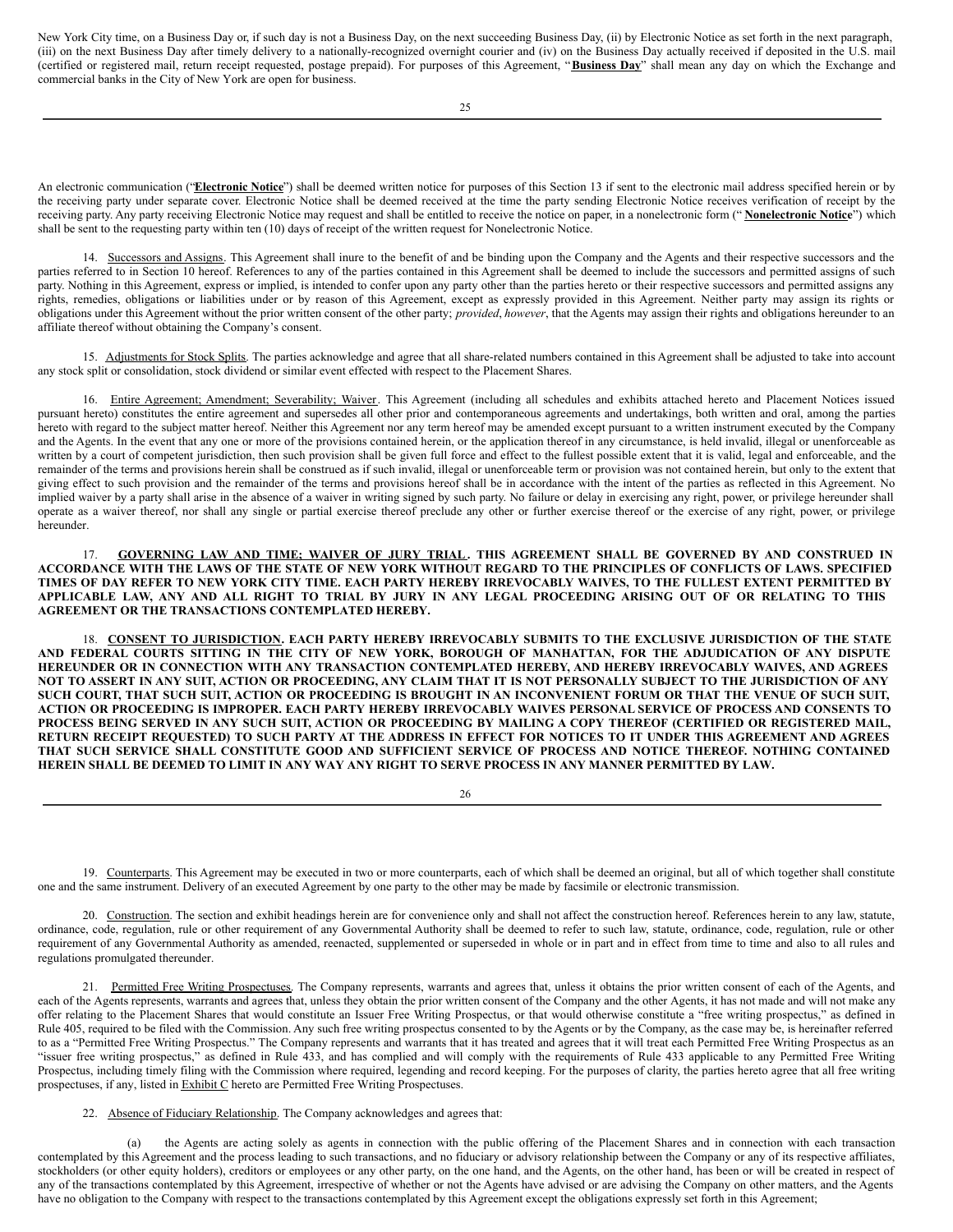(b) it is capable of evaluating and understanding, and understands and accepts, the terms, risks and conditions of the transactions contemplated by this Agreement;

(c) neither the Agents nor their affiliates have provided any legal, accounting, regulatory or tax advice with respect to the transactions contemplated by this Agreement and it has consulted its own legal, accounting, regulatory and tax advisors to the extent it has deemed appropriate;

(d) it is aware that the Agents and their affiliates are engaged in a broad range of transactions which may involve interests that differ from those of the Company and the Agents and their affiliates have no obligation to disclose such interests and transactions to the Company by virtue of any fiduciary, advisory or agency relationship or otherwise; and

(e) it waives, to the fullest extent permitted by law, any claims it may have against the Agents or their affiliates for breach of fiduciary duty or alleged breach of fiduciary duty in connection with the sale of Placement Shares under this Agreement and agrees that the Agents and their affiliates shall not have any liability (whether direct or indirect, in contract, tort or otherwise) to it in respect of such a fiduciary duty claim or to any person asserting a fiduciary duty claim on its behalf or in right of it or the Company, employees or creditors of the Company.

27

23. Definitions. As used in this Agreement, the following terms have the respective meanings set forth below:

"**Applicable Time**" means (i) each Representation Date, (ii) the time of each sale of any Placement Shares pursuant to this Agreement and (iii) each Settlement Date.

"**Governmental Authority**" means (i) any federal, provincial, state, local, municipal, national or international government or governmental authority, regulatory or administrative agency, governmental commission, department, board, bureau, agency or instrumentality, court, tribunal, arbitrator or arbitral body (public or private); (ii) any self-regulatory organization; or (iii) any political subdivision of any of the foregoing.

"**Issuer Free Writing Prospectus**" means any "issuer free writing prospectus," as defined in Rule 433, relating to the Placement Shares that (1) is required to be filed with the Commission by the Company, (2) is a "road show" that is a "written communication" within the meaning of Rule 433(d)(8)(i) whether or not required to be filed with the Commission, or (3) is exempt from filing pursuant to Rule  $433(d)(5)(i)$  because it contains a description of the Placement Shares or of the offering that does not reflect the final terms, in each case in the form filed or required to be filed with the Commission or, if not required to be filed, in the form retained in the Company's records pursuant to Rule 433(g) under the Securities Act Regulations.

"**Law**" means any and all laws, including all federal, state, local, municipal, national or foreign statutes, codes, ordinances, guidelines, decrees, rules, regulations and by-laws and all judicial, arbitral, administrative, ministerial, departmental or regulatory judgments, orders, directives, decisions, rulings or awards or other requirements of any Governmental Authority, binding on or affecting the person referred to in the context in which the term is used and rules, regulations and policies of any stock exchange on which securities of the Company are listed for trading; and

#### "Rule 164." "Rule 172," "Rule 405." "Rule 415." "Rule 424," "Rule 424(b)." "Rule 430B," and "Rule 433" refer to such rules under the Securities Act Regulations.

All references in this Agreement to financial statements and schedules and other information that is "contained," "included" or "stated" in the Registration Statement or the Prospectus (and all other references of like import) shall be deemed to mean and include all such financial statements and schedules and other information that is incorporated by reference in the Registration Statement or the Prospectus, as the case may be.

All references in this Agreement to the Registration Statement, the Prospectus or any amendment or supplement to any of the foregoing shall be deemed to include the copy filed with the Commission pursuant to EDGAR; all references in this Agreement to any Issuer Free Writing Prospectus (other than any Issuer Free Writing Prospectuses that, pursuant to Rule 433, are not required to be filed with the Commission) shall be deemed to include the copy thereof filed with the Commission pursuant to EDGAR; and all references in this Agreement to "supplements" to the Prospectus shall include, without limitation, any supplements, "wrappers" or similar materials prepared in connection with any offering, sale or private placement of any Placement Shares by the Agents outside of the United States.

#### [*Signature Page Follows*]

28

If the foregoing correctly sets forth the understanding between the Company and the Agents, please so indicate in the space provided below for that purpose, whereupon this letter shall constitute a binding agreement between the Company and the Agents.

#### Very truly yours,

#### RIOT BLOCKCHAIN, INC.

By: /s/ Jeffrey G. McGonegal Name: Jeffrey G. McGonegal

Title: Chief Financial Officer

[Signature Page to Sales Agreement]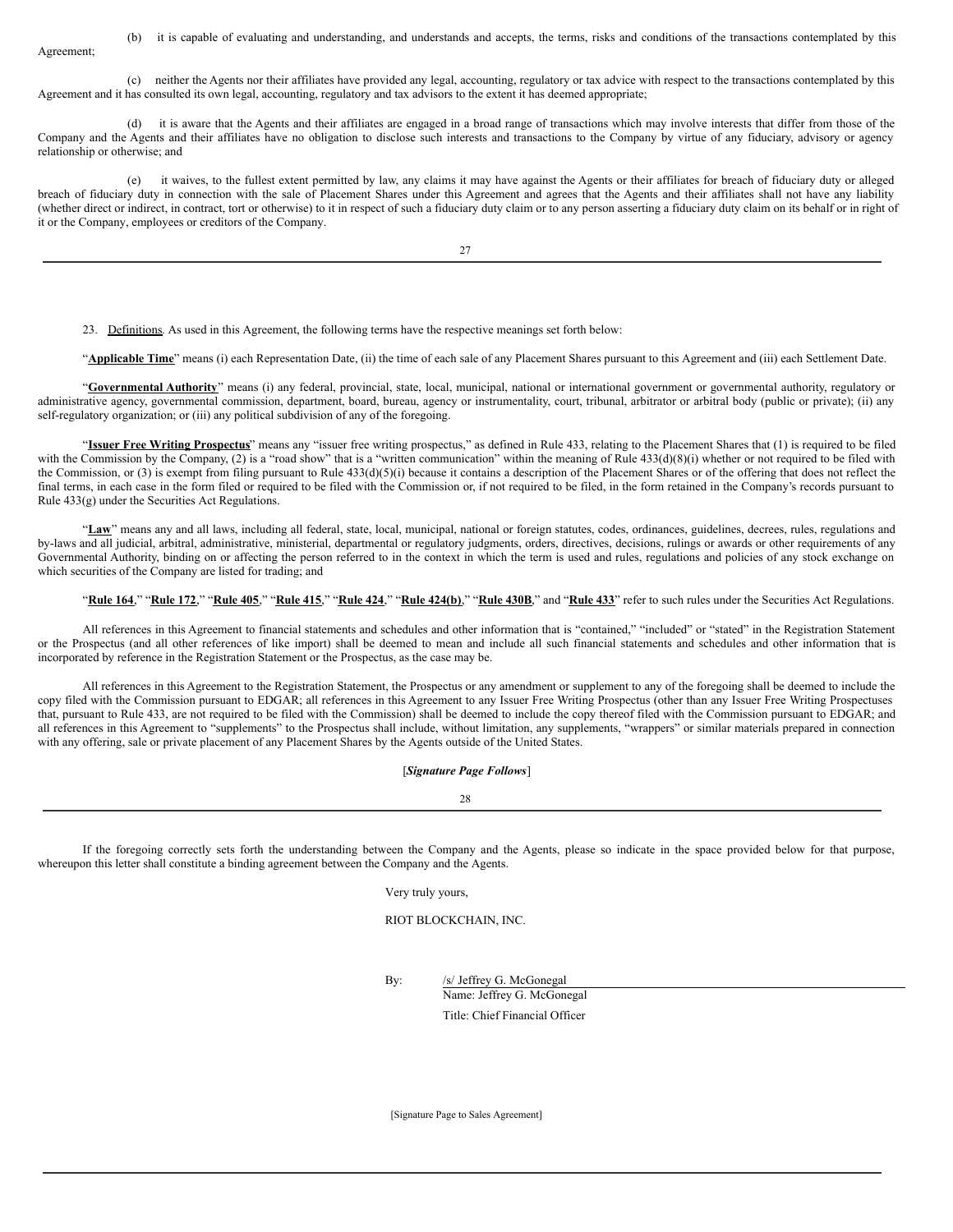#### CANTOR FITZGERALD & CO.

By: /s/ Sage Kelly Name: Sage Kelly Title: Senior Managing Director, Head of Investment Banking

ACCEPTED as of the date first-above written:

B. RILEY FBR, INC.

By: /s/ Patrice McNicoll Name: Patrice McNicoll Title: Co-Head of Investment Banking

#### ACCEPTED as of the date first-above written:

#### BTIG, LLC

By: /s/ Dean O'Connor Name: Dean O'Connor Title: Managing Director

ACCEPTED as of the date first-above written:

COMPASS POINT RESEARCH & TRADING, LLC

By: /s/ Christopher Nealon Name: Christopher Nealon Title: President & Chief Operating Officer

ACCEPTED as of the date first-above written:

ROTH CAPITAL PARTNERS, LLC

By:

/s/ Aaron M. Gurewitz Name: Aaron M. Gurewitz Title: Head of Equity Capital Markets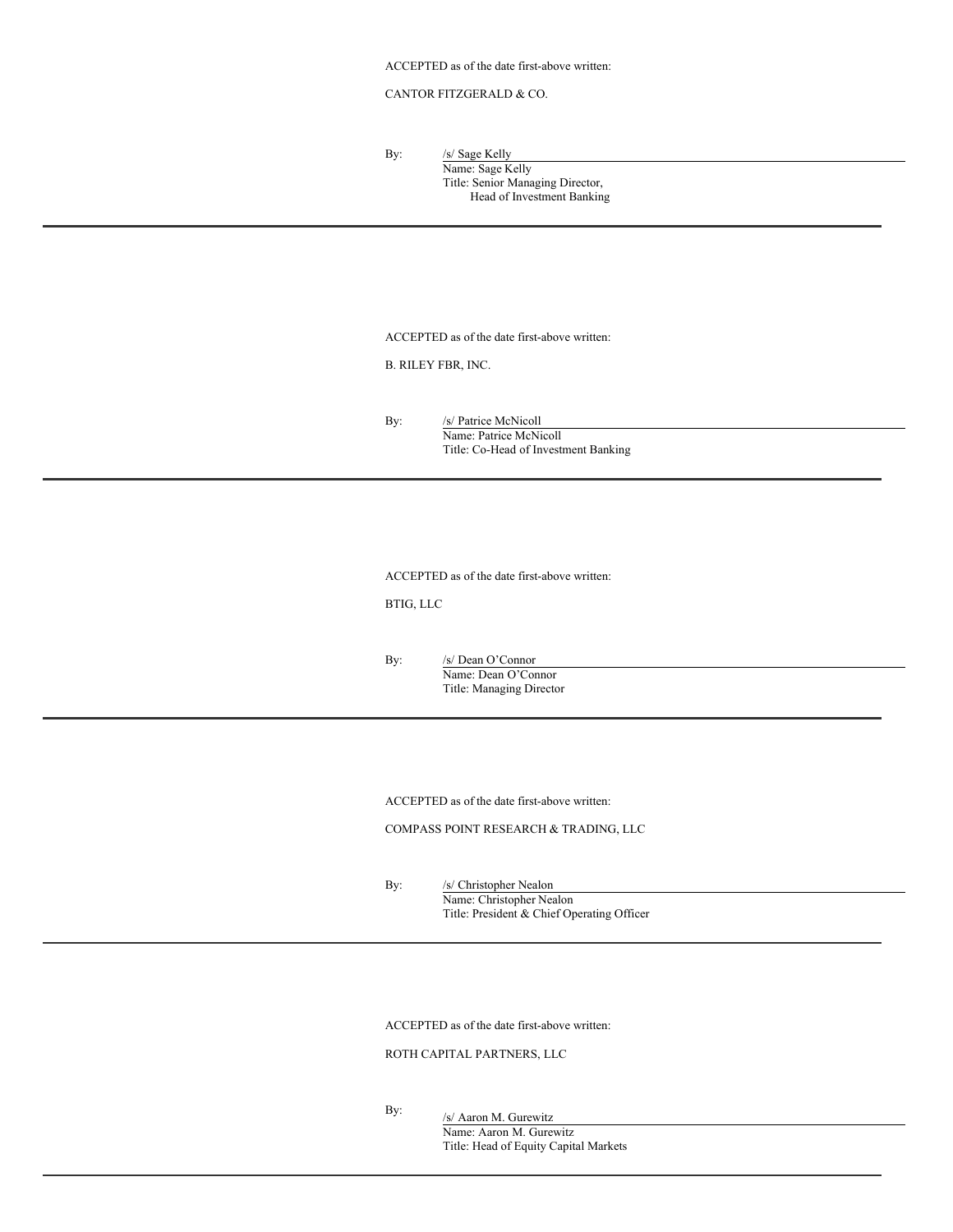# \_\_\_\_\_\_\_\_\_\_\_\_\_\_\_\_\_\_\_\_\_\_\_\_\_\_ **Form of Placement Notice**  $\mathcal{L}_\text{max}$

From: Riot Blockchain, Inc.

To: [Designated Agent] (the "**Designated Agent**") Attention: [●]

Subject: Placement Notice

Date: [●], 202[●]

Ladies and Gentlemen:

Pursuant to the terms and subject to the conditions contained in the Sales Agreement among Riot Blockchain, Inc., a Nevada corporation (the "**Company**"), Cantor Fitzgerald & Co., B. Riley FBR, Inc., BTIG, LLC, Compass Point Research & Trading, LLC, and Roth Capital Partners, LLC, dated August 31, 2021, the Company hereby requests that the Designated Agent sell up to [●] shares of the Company's common stock, no par value per share, at a minimum market price of \$[●] per share, during the time period beginning [month, day, time] and ending [month, day, time].

**SCHEDULE 2**

 $\mathcal{L}_\text{max}$ **Compensation**  $\mathcal{L}_\text{max}$ 

The Company shall pay to the Designated Agent in cash, upon each sale of Placement Shares pursuant to this Agreement, an amount equal to up to 3.0% of the aggregate gross proceeds from each sale of Placement Shares by the Designated Agent.

**SCHEDULE 3**

 $\mathcal{L}_\text{max}$ **Notice Parties**

\_\_\_\_\_\_\_\_\_\_\_\_\_\_\_\_\_\_\_\_\_\_\_\_\_\_

[\*\*\*]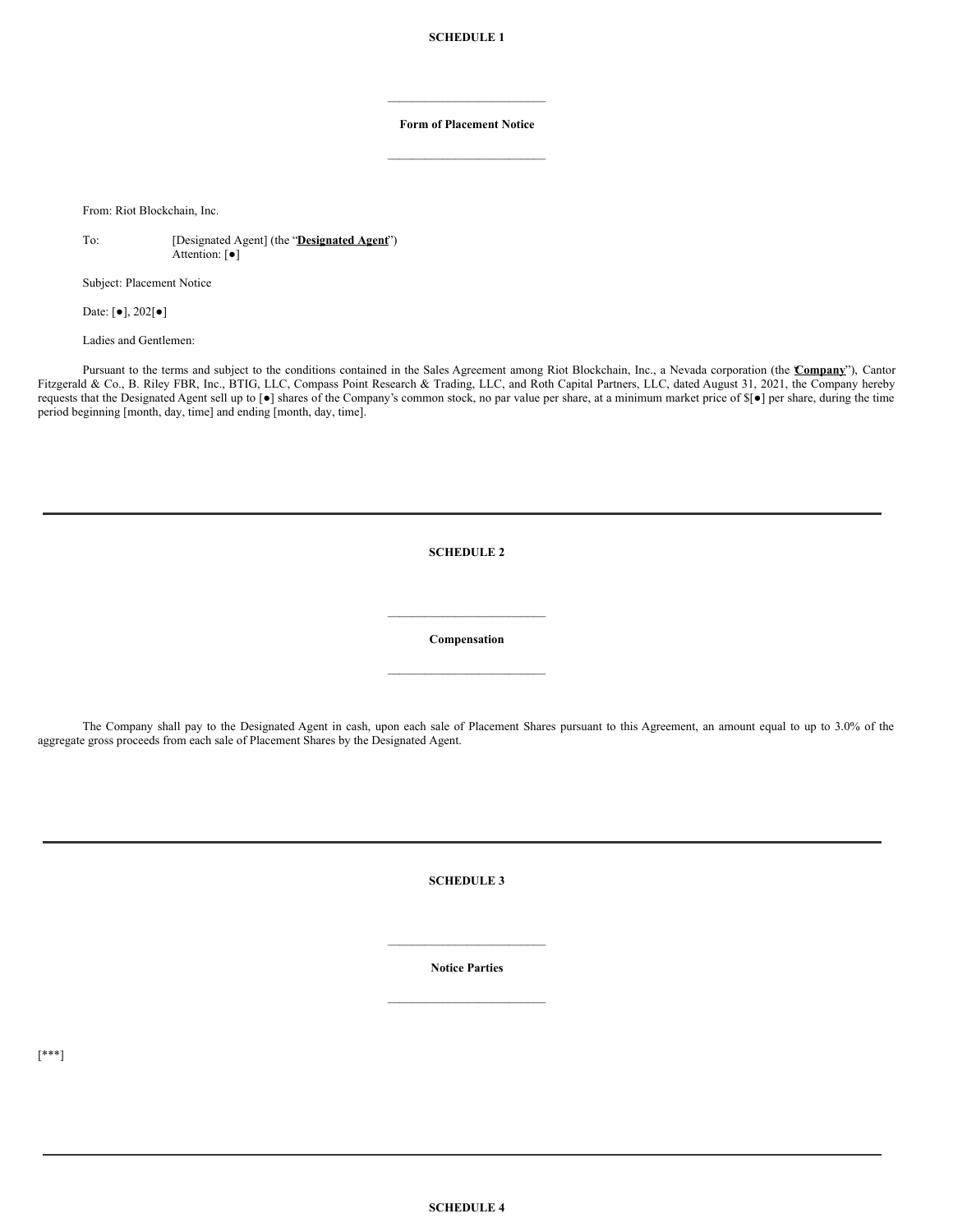$\mathcal{L}_\text{max}$ **Subsidiaries** \_\_\_\_\_\_\_\_\_\_\_\_\_\_\_\_\_\_\_\_\_\_\_\_\_\_

Whinstone US, Inc., a Delaware corporation

#### **Exhibit A**

#### **Form of Representation Date Certificate Pursuant to Section 7(l)**

The undersigned, the duly qualified and elected Chief Financial Officer of Riot Blockchain, Inc., a Nevada corporation (the "Company"), does hereby certify in such capacity and on behalf of the Company, pursuant to Section 7(1) of the Sales Agreement, dated August 31, 2021 (the "Sales Agreement"), among the Company and Cantor Fitzgerald & Co., B. Riley FBR, Inc., BTIG, LLC, Compass Point Research & Trading, LLC and Roth Capital Partners, LLC, that to the best of the knowledge of the undersigned:

(i) The representations and warranties of the Company in Section 6 of the Sales Agreement are true and correct on and as of the date hereof with the same force and effect as if expressly made on and as of the date hereof, except for those representations and warranties that speak solely as of a specific date and which were true and correct as of such date; *provided*, *however*, that such representations and warranties also shall be qualified by the disclosure included or incorporated by reference in the Registration Statement and Prospectus; and

(ii) The Company has complied with all agreements and satisfied all conditions on its part to be performed or satisfied pursuant to the Sales Agreement at or prior to the date hereof.

Capitalized terms used herein without definition shall have the meanings given to such terms in the Sales Agreement.

RIOT BLOCKCHAIN, INC.

By:  $\qquad \qquad$ 

Name:

Title: Chief Financial Officer

#### **Exhibit B**

**Form of Legal Opinions Pursuant to Section 7(m)**

[\*\*\*]

**Exhibit C**

**Permitted Free Writing Prospectus**

None.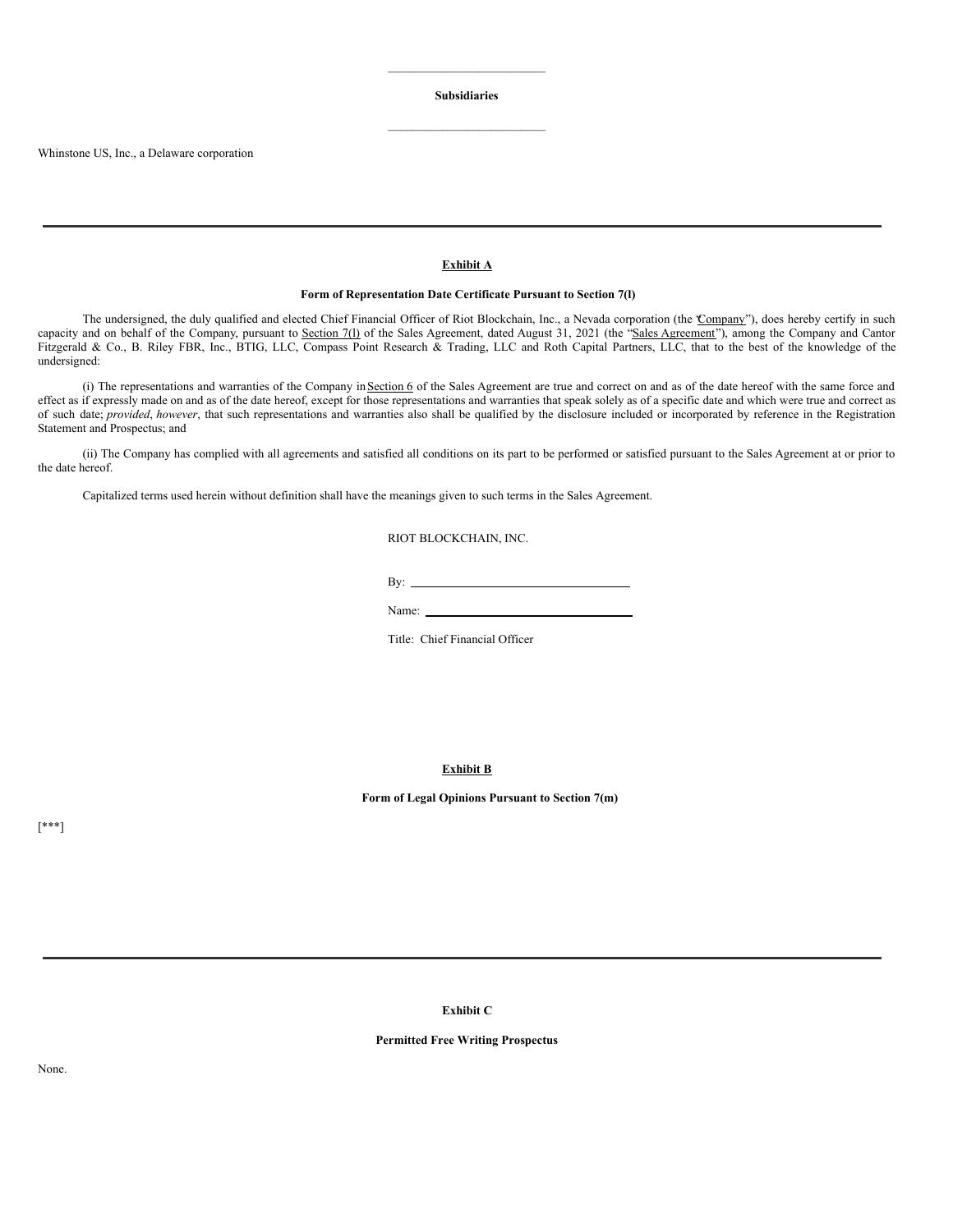<span id="page-45-0"></span>O. 702.949.8200 3993 Howard Hughes Parkway Suite 600 Las Vegas, NV 89169 lewisroca.com

Exhibit 5.1

# **LEWIS ROCA**

August 31, 2021

Riot Blockchain, Inc. Attn: Jeffrey G. McGonegal 202 6th Street, Suite 401 Castle Rock, CO 80140

#### RE: Riot Blockchain, Inc.; Registration Statement on Form S-3

#### Ladies and Gentlemen:

We have acted as special Nevada counsel to Riot Blockchain, Inc., a Nevada corporation (the 'Company''), in connection with the registration by the Company under the Securities Act of 1933, as amended (the "Securities Act"), and pursuant to the Registration Statement on Form S-3 (the "Registration Statement"), of: (i) pursuant to the base prospectus filed with and forming a part of the Registration Statement (the "Base Prospectus"), an indeterminate number of: (a) shares of Company common stock without par value (the "Common Stock"), (b) shares of Company preferred stock without par value (the 'Preferred Stock'), (c) warrants to purchase Common Stock and/or Preferred Stock (the "Warrants"), (d) Debt Securities of Company, and (e) the units of any of the foregoing (the 'Units" and together with the Common Stock, the Preferred Stock and Warrants, the "Securities"); and (ii) pursuant to the Sales Agreement Prospectus filed with and forming a part of the Registration Statement, (the 'Sales Agreement Prospectus") and, together with the Base Prospectus, the "Prospectus"), of an indeterminate number of shares of the Common Stock having an aggregate initial offering price of up to \$600,000,000 (the "Placement Shares") to be offered and sold through or to the Company's sales agents identified in the Sales Agreement Prospectus, Cantor Fitzgerald & Co., B. Riley FBR, Inc., BTIG, LLC, Compass Point Research & Trading, LLC and Roth Capital Partners, LLC (the "Agents" and each, an "Agent") from time to time at prevailing prices on an "At-the-Market" basis (the "Offering") according to the terms of that certain Controlled Equity Offering<sup>SM</sup> Sales Agreement, dated effective as of August 31, 2021, by and between the Company and the Agents (the "Sales Agreement"). This opinion is being furnished in connection with the requirements of Item 601(b)(5) of Regulation S-K under the Securities Act.

As such counsel, we have examined the Sales Agreement, the Registration Statement, and the Prospectus and such matters of fact and questions of law as we have considered appropriate for purposes of this letter. With your consent, we have relied upon corporate records, certificates and other assurances of officers of the Company and others as to factual matters without having independently verified such factual matters. We are opining herein as to the Corporation Law of the State of Nevada, Nevada Revised Statutes Chapter 78 ("Nevada Corporation Law"), and we express no opinion with respect to any other laws, including any federal securities law, or any state securities or "blue sky" laws or regulations.

> Riot Blockchain, Inc. August 31, 2021 Page 2

In rendering the opinion as set forth below, we have assumed: (a) the authenticity of all documents submitted to us as originals; (b) the conformity to the originals of all documents submitted to us as copies; (c) the genuineness of all signatures; (d) the legal capacity of natural persons; (e) the truth, accuracy, and completeness of the factual statements contained in all of such documents; (f) the legal, valid, and binding effect of all such documents on the parties thereto; (g) that the Company will act in accordance with its representations and warranties as set forth in the documents; (h) all Securities will be issued and sold in compliance with applicable federal and state securities laws and in the manner specified in the Registration Statement; (i) each person executing relevant documents (other than persons executing documents on behalf of Company) has the legal capacity and authority to do so; and (j) the Registration Statement, and any amendments thereto (including post-effective amendments), will have become effective, and no stop order suspending its effectiveness will have been issued and remain in effect.

Subject to the foregoing and the other matters set forth herein, it is our opinion that, as of the date hereof:

1. The Company has been duly incorporated and is validly existing as a corporation in good standing under the laws of the State of Nevada. The Company has the corporate power and authority to own, lease and operate its properties and assets and to carry on its business as now conducted (as described in the Registration Statement and the Prospectus).

2. The issuance and sale of the Placement Shares has been duly and validly authorized by all necessary corporate action of the Company.

3. The registration by the Company of the Common Stock, Preferred Stock, Warrants, Debt Securities and Units identified under the Base Prospectus has been duly and validly authorized by all necessary corporate action of the Company.

4. When certain conditions are fully satisfied, those conditions being:

a. with respect to the issuance of the Placement Shares under the Sales Agreement Prospectus, the Placement Shares have been issued and delivered by the Company against payment of the authorized consideration therefor,

b. the issuance of the Common Stock has been duly authorized by appropriate corporate action and, as applicable, certificates evidencing such shares of Common Stock have been duly executed and delivered against payment of the authorized consideration therefor,

c. the issuance of any series of Preferred Stock has been duly authorized by appropriate corporate action, the amendment to Company's articles of incorporation has been filed in the State of Nevada and certificates evidencing such shares of Preferred Stock have been duly executed and delivered against payment of the authorized consideration therefor,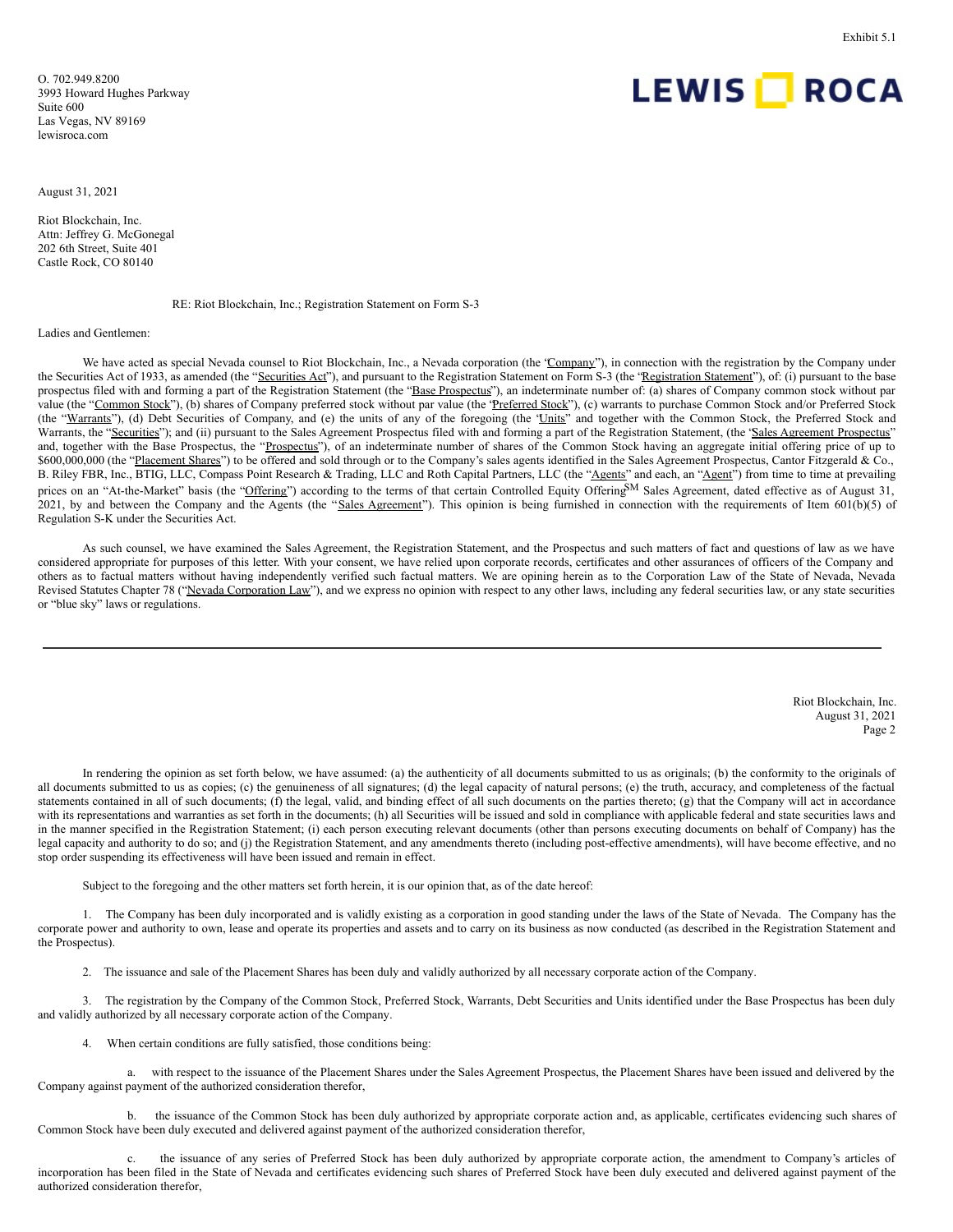Riot Blockchain, Inc. August 31, 2021 Page 3

d. the issuance of the Warrants and approval of the final terms thereof, including any related warrant agreement and warrant certificates under which the Warrants are to be delivered, have been duly authorized by appropriate corporate action, and the Warrants and any related warrant agreement and warrant certificates have been duly executed and delivered against payment of the authorized consideration therefor,

e. the issuance of the Debt Securities and approval of the final terms thereof, including any related indenture or security instrument under which the Debt Securities are to be delivered, have been duly authorized by appropriate corporate action, and the Debt Securities and any related indenture or security instrument have been duly executed and delivered against payment of the authorized consideration therefor, and

the issuance of the Units and approval of the final terms thereof have been duly authorized by appropriate corporate action, including authorization of each of the constituent securities forming a part of such Units, and the related agreements under which such securities comprising the Units are to be delivered, as applicable, and the Units have been duly executed and delivered against payment of the authorized consideration therefor;

then, subject to the final terms being in compliance with then-applicable law, (i) the Securities will be validly issued, fully paid and nonassessable and free of any preemptive rights arising by operation of Nevada Corporation Law or rights of first refusal or other similar rights to subscribe for the Securities pursuant to the Company's Articles of Incorporation, Bylaws or Nevada Corporation Law.

In rendering the foregoing opinions, we have assumed that the Company will comply with any and all applicable notice requirements regarding uncertificated shares pursuant to the Nevada Corporation Law. This opinion is given as of the date hereof, and we assume no obligation to advise you after the date hereof of facts or circumstances that come to our attention, or changes in law that occur, that could affect the opinions contained herein.

This opinion is for your benefit and each Agent in connection with the Registration Statement and may be relied upon by you, each Agent, and by persons entitled to rely upon it pursuant to the applicable provisions of the Act. We consent to your filing this opinion as exhibit 5.1 to the Registration Statement. In giving such consent, we do not thereby admit that we are in the category of persons whose consent is required under Section 7 of the Act or the rules and regulations of the Commission thereunder.

Very truly yours,

/s/ LEWIS ROCA ROTHGERBER CHRISTIE LLP LEWIS ROCA ROTHGERBER CHRISTIE LLP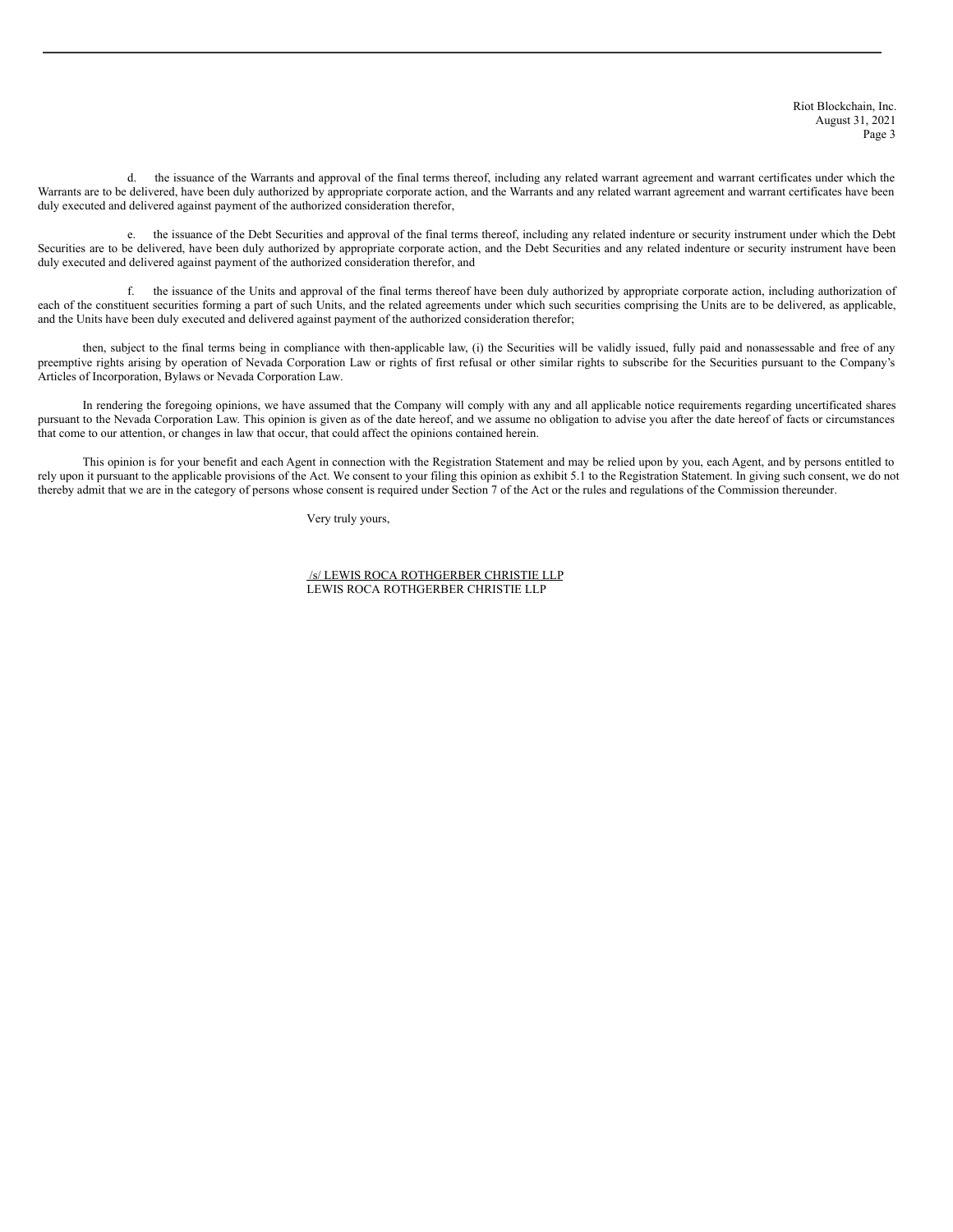#### INDEPENDENT REGISTERED PUBLIC ACCOUNTING FIRM'S CONSENT

<span id="page-47-0"></span>We consent to the incorporation by reference in this Registration Statement of Riot Blockchain, Inc. on Form S-3 of our report dated March 31, 2021, with respect to our audits of the consolidated financial statements of Riot Blockchain, Inc. and Subsidiaries as of December 31, 2020 and 2019 and for each of the two years in the period ended December 31, 2020 appearing in the Annual Report on Form 10-K of Riot Blockchain, Inc. for the year ended December 31, 2020. We also consent to the reference to our firm under the heading "Experts" in the Prospectus, which is part of this Registration Statement.

/s/ Marcum llp

Marcum llp Los Angeles, CA August 31, 2021